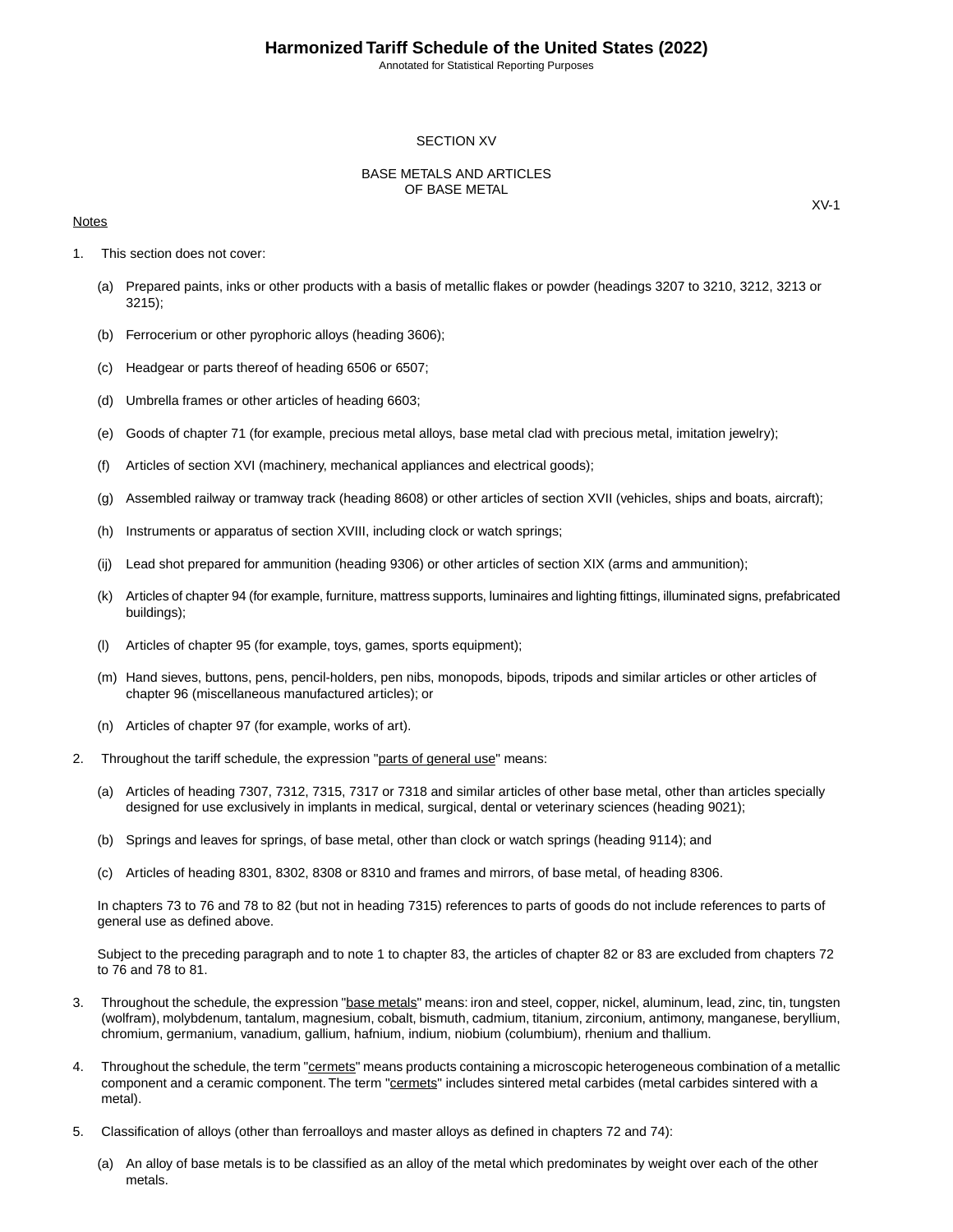Annotated for Statistical Reporting Purposes

#### Notes (con.)

- (b) An alloy composed of base metals of this section and of elements not falling within this section is to be treated as an alloy of base metals of this section if the total weight of such metals equals or exceeds the total weight of the other elements present.
- (c) In this section the term "alloys" includes sintered mixtures of metal powders, heterogeneous intimate mixtures obtained by melting (other than cermets) and intermetallic compounds.
- 6. Unless the context otherwise requires, any reference in the tariff schedule to a base metal includes a reference to alloys which, by virtue of note 5 above, are to be classified as alloys of that metal.
- 7. Classification of composite articles:

Except where the headings otherwise require, articles of base metal (including articles of mixed materials treated as articles of base metal under the General Rules of Interpretation) containing two or more base metals are to be treated as articles of the base metal predominating by weight over each of the other metals. For this purpose:

- (a) Iron and steel, or different kinds of iron or steel, are regarded as one and the same metal;
- (b) An alloy is regarded as being entirely composed of that metal as an alloy of which, by virtue of note 5, it is classified; and
- (c) A cermet of heading 8113 is regarded as a single base metal.
- 8. In this section, the following expressions have the meanings hereby assigned to them:
	- (a) Waste and scrap
		- (i) All metal waste and scrap;
		- (ii) Metal goods definitely not usable as such because of breakage, cutting-up, wear or other reasons.
	- (b) Powders

Products of which 90 percent or more by weight passes through a sieve having a mesh aperture of 1 mm.

- 9. For the purposes of chapters 74 to 76 and 78 to 81, the following expressions have the meanings hereby assigned to them:
	- (a) Bars and rods

Rolled, extruded, drawn or forged products, not in coils, which have a uniform solid cross section along their whole length in the shape of circles, ovals, rectangles (including squares), equilateral triangles or regular convex polygons (including "flattened circles" and "modified rectangles", of which two opposite sides are convex arcs, the other two sides being straight, of equal length and parallel). Products with a rectangular (including square), triangular or polygonal cross section may have corners rounded along their whole length. The thickness of such products which have a rectangular (including "modified rectangular") cross section exceeds one-tenth of the width. The expression also covers cast or sintered products, of the same forms and dimensions, which have been subsequently worked after production (otherwise than by simple trimming or de-scaling), provided that they have not thereby assumed the character of articles or products of other headings.

Wire bars and billets of chapter 74 with their ends tapered or otherwise worked simply to facilitate their entry into machines for converting them into, for example, drawing stock (wire rod) or tubes, are however to be taken to be unwrought copper of heading 7403. This provision applies *mutatis mutandis* to the products of chapter 81.

#### (b) Profiles

Rolled, extruded, drawn, forged or formed products, coiled or not, of a uniform cross section along their whole length, which do not conform to any of the definitions of bars, rods, wire, plates, sheets, strip, foil, tubes or pipes. The expression also covers cast or sintered products, of the same forms, which have been subsequently worked after production (otherwise than by simple trimming or de-scaling), provided that they have not thereby assumed the character of articles or products of other headings.

#### (c) Wire

Rolled, extruded or drawn products, in coils, which have a uniform solid cross section along their whole length in the shape of circles, ovals, rectangles (including squares), equilateral triangles or regular convex polygons (including "flattened circles" and "modified rectangles", of which two opposite sides are convex arcs, the other two sides being straight, of equal length and parallel). Products with a rectangular (including square), triangular or polygonal cross section may have corners rounded along their whole

#### XV-2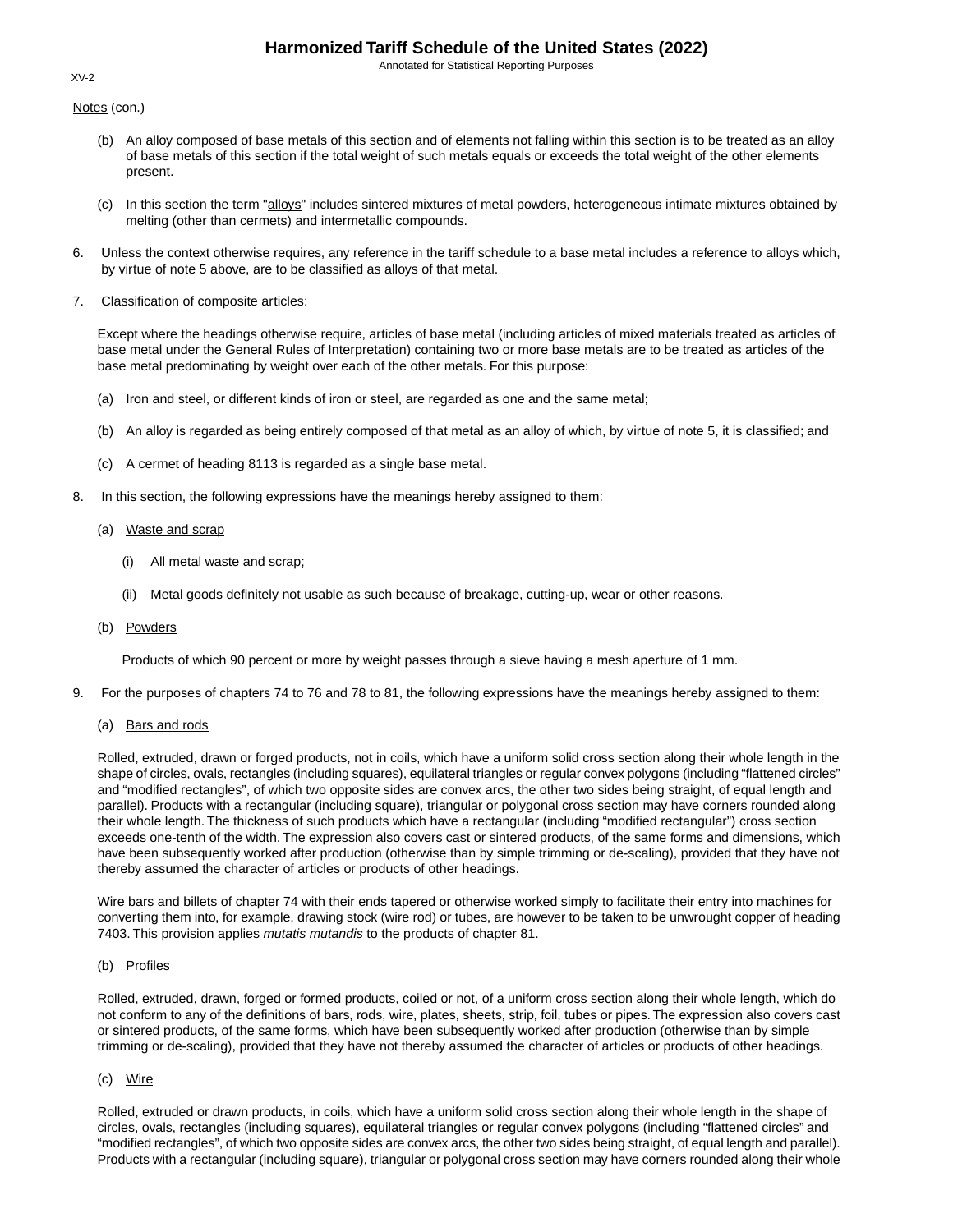Annotated for Statistical Reporting Purposes

#### Notes (con.)

length.The thickness of such products which have a rectangular (including "modified rectangular") cross section exceeds one-tenth of the width.

#### (d) Plates, sheets, strip and foil

Flat-surfaced products (other than the unwrought products), coiled or not, of solid rectangular (other than square) cross section with or without rounded corners (including "modified rectangles" of which two opposite sides are convex arcs, the other two sides being straight, of equal length and parallel) of a uniform thickness, which are:

-of rectangular (including square) shape with a thickness not exceeding one-tenth of the width;

-of a shape other than rectangular or square, of any size, provided that they do not assume the character of articles or products of other headings.

Headings for plates, sheets, strip, and foil apply, *inter alia*, to plates, sheets, strip, and foil with patterns (for example, grooves, ribs, checkers, tears, buttons, lozenges) and to such products which have been perforated, corrugated, polished or coated, provided that they do not thereby assume the character of articles or products of other headings.

#### (e) Tubes and pipes

Hollow products, coiled or not, which have a uniform cross section with only one enclosed void along their whole length in the shape of circles, ovals, rectangles (including squares), equilateral triangles or regular convex polygons, and which have a uniform wall thickness. Products with a rectangular (including square), equilateral triangular or regular convex polygonal cross section, which may have corners rounded along their whole length, are also to be considered as tubes and pipes provided the inner and outer cross sections are concentric and have the same form and orientation. Tubes and pipes of the foregoing cross sections may be polished, coated, bent, threaded, drilled, waisted, expanded, cone-shaped or fitted with flanges, collars or rings.

#### Additional U.S. Note

1. For the purposes of this section, the term "*unwrought*" refers to metal, whether or not refined, in the form of ingots, blocks, lumps, billets, cakes, slabs, pigs, cathodes, anodes, briquettes, cubes, sticks, grains, sponge, pellets, flattened pellets, rounds, rondelles, shot and similar manufactured primary forms, but does not cover rolled, forged, drawn or extruded products, tubular products or cast or sintered forms which have been machined or processed otherwise than by simple trimming, scalping or descaling.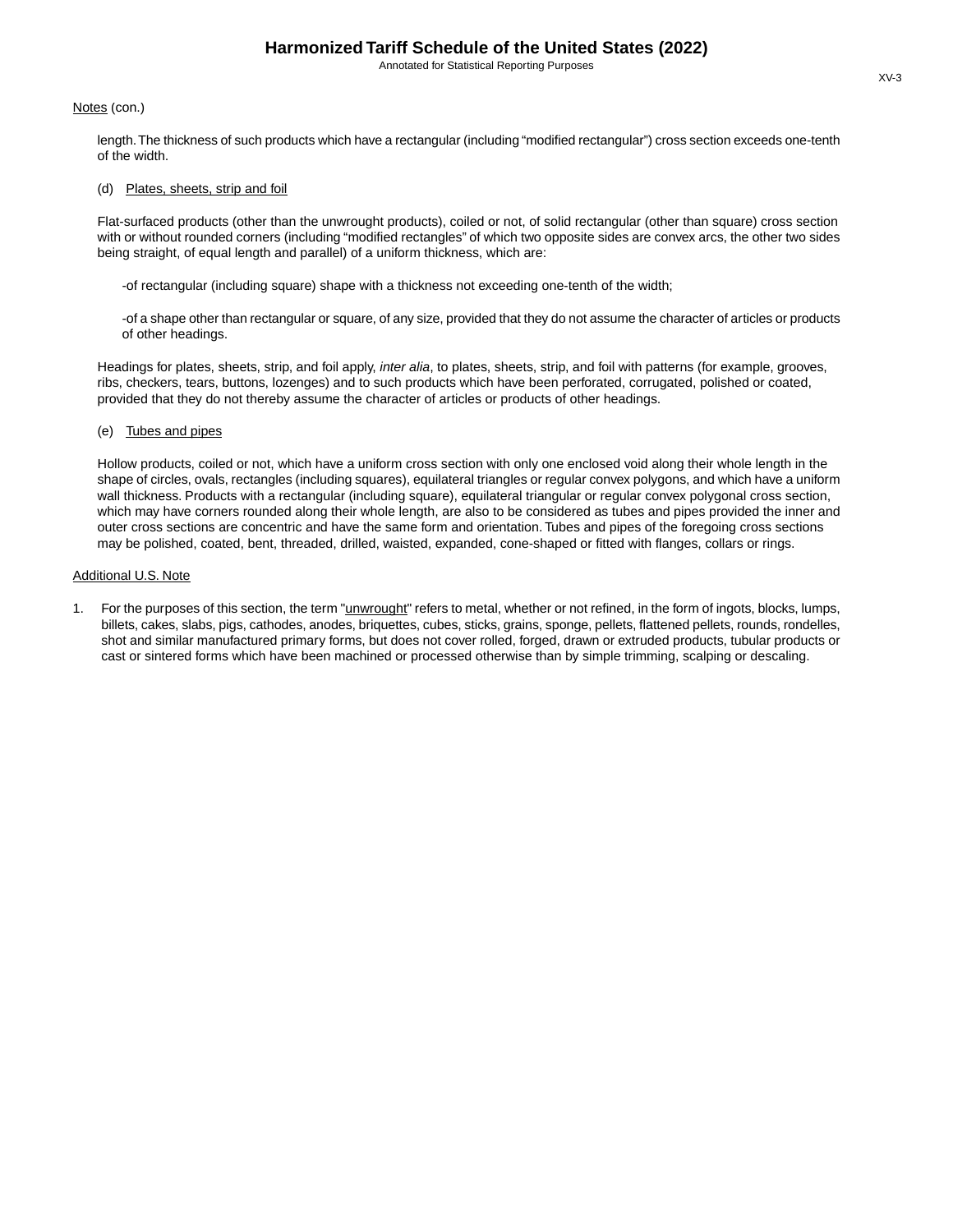Annotated for Statistical Reporting Purposes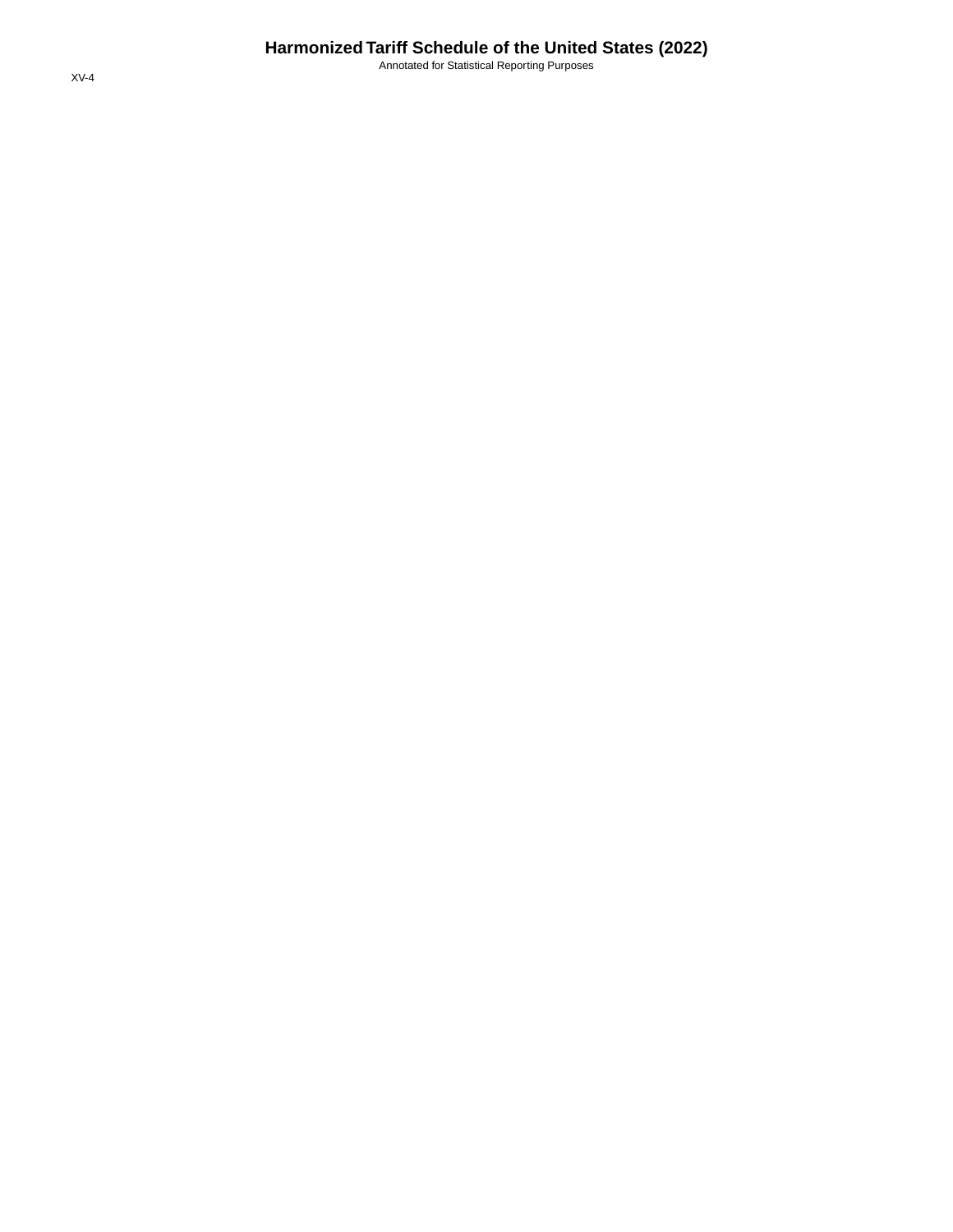Annotated for Statistical Reporting Purposes

#### CHAPTER 72

#### IRON AND STEEL

#### **Notes**

XV 72-1

1. In this chapter and, in the case of notes (d), (e) and (f) below throughout the tariff schedule, the following expressions have the meanings hereby assigned to them:

#### (a) Pig iron

Iron-carbon alloys not usefully malleable, containing more than 2 percent by weight of carbon and which may contain by weight one or more other elements within the following limits:

- not more than 10 percent of chromium
- not more than 6 percent of manganese
- not more than 3 percent of phosphorus
- not more than 8 percent of silicon
- a total of not more than 10 percent of other elements.

#### (b) Spiegeleisen

Iron-carbon alloys containing by weight more than 6 percent but not more than 30 percent of manganese and otherwise conforming to the specification at (a) above.

(c) Ferroalloys

Alloys in pigs, blocks, lumps or similar primary forms, in forms obtained by continuous casting and also in granular or powder forms, whether or not agglomerated, commonly used as an additive in the manufacture of other alloys or as deoxidants, desulfurizing agents or for similar uses in ferrous metallurgy and generally not usefully malleable, containing by weight 4 percent or more of the element iron and one or more of the following:

- more than 10 percent of chromium
- more than 30 percent of manganese
- more than 3 percent of phosphorus
- more than 8 percent of silicon

- a total of more than 10 percent of other elements, excluding carbon, subject to a maximum content of 10 percent in the case of copper.

(d) Steel

Ferrous materials other than those of heading 7203 which (with the exception of certain types produced in the form of castings) are usefully malleable and which contain by weight 2 percent or less of carbon. However, chromium steels may contain higher proportions of carbon.

(e) Stainless steel

Alloy steels containing, by weight 1.2 percent or less of carbon and 10.5 percent or more of chromium, with or without other elements.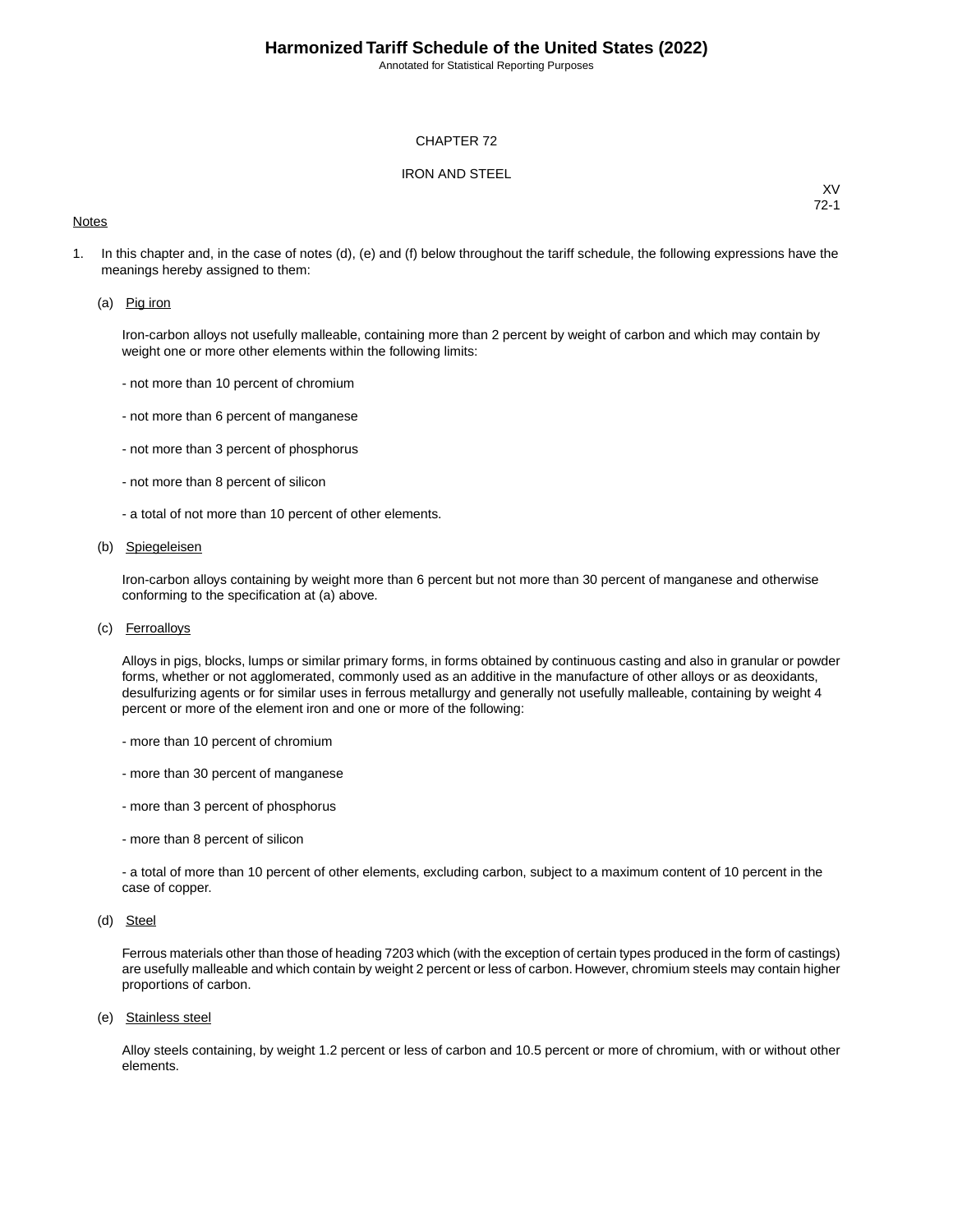Annotated for Statistical Reporting Purposes

Notes (con.) XV 72-2

(f) Other alloy steel

Steels not complying with the definition of stainless steel and containing by weight one or more of the following elements in the proportion shown:

- 0.3 percent or more of aluminum
- 0.0008 percent or more of boron
- 0.3 percent or more of chromium
- 0.3 percent or more of cobalt
- 0.4 percent or more of copper
- 0.4 percent or more of lead
- 1.65 percent or more of manganese
- 0.08 percent or more of molybdenum
- 0.3 percent or more of nickel
- 0.06 percent or more of niobium
- 0.6 percent or more of silicon.
- 0.05 percent or more of titanium
- 0.3 percent or more of tungsten (wolfram)
- 0.1 percent or more of vanadium
- 0.05 percent or more of zirconium
- 0.1 percent or more of other elements (except sulfur, phosphorus, carbon and nitrogen), taken separately.

#### (g) Remelting scrap ingots of iron or steel

Products roughly cast in the form of ingots without feeder-heads or hot tops, or of pigs, having obvious surface faults and not complying with the chemical composition of pig iron, spiegeleisen or ferroalloys.

(h) Granules

Products of which less than 90 percent by weight passes through a sieve with a mesh aperture of 1 mm and of which 90 percent or more by weight passes through a sieve with a mesh aperture of 5 mm.

#### (ij) Semifinished products

Continuous cast products of solid section, whether or not subjected to primary hot-rolling; and

Other products of solid section, which have not been further worked than subjected to primary hot-rolling or roughly shaped by forging, including blanks for angles, shapes or sections.

These products are not presented in coils.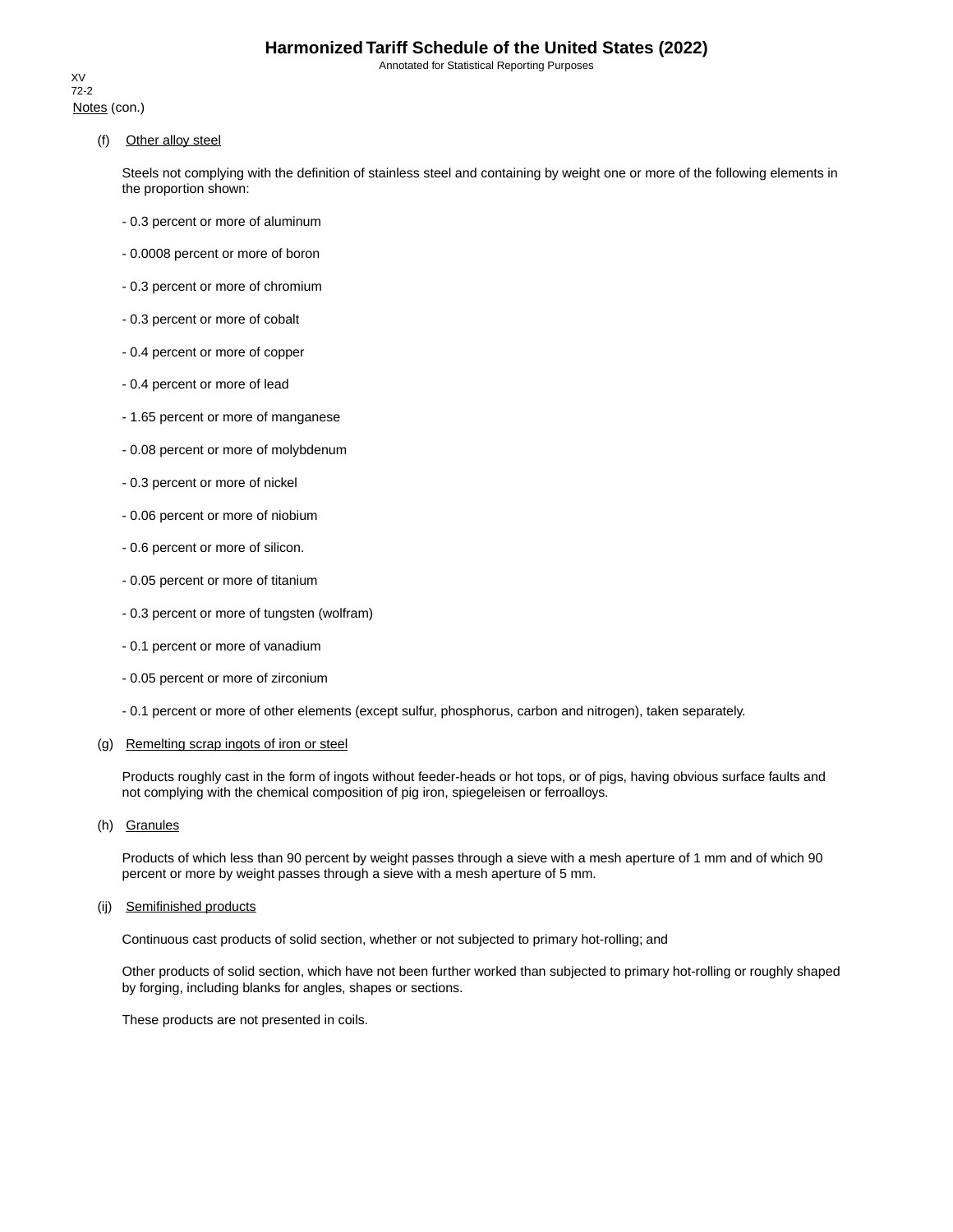Annotated for Statistical Reporting Purposes

#### Notes (con.)

(k) Flat-rolled products

Rolled products of solid rectangular (other than square) cross section, which do not conform to the definition at (ij) above in the form of:

- coils of successively superimposed layers, or

- straight lengths, which if of a thickness less than 4.75 mm are of a width measuring at least 10 times the thickness or if of a thickness of 4.75 mm or more are of a width which exceeds 150 mm and measures at least twice the thickness.

Flat-rolled products include those with patterns in relief derived directly from rolling (for example, grooves, ribs, checkers, tears, buttons, lozenges) and those which have been perforated, corrugated or polished, provided that they do not thereby assume the character of articles or products of other headings.

Flat-rolled products of a shape other than rectangular or square, of any size, are to be classified as products of a width of 600 mm or more, provided that they do not assume the character of articles or products of other headings.

#### (l) Bars and rods, hot-rolled, in irregularly wound coils

Hot-rolled products in irregularly wound coils, which have a solid cross section in the shape of circles, segments of circles, ovals, rectangles (including squares), triangles or other convex polygons (including "flattened circles" and "modified rectangles", of which two opposite sides are convex arcs, the other two sides being straight, of equal length and parallel).These products may have indentations, ribs, grooves or other deformations produced during the rolling process (reinforcing bars and rods).

#### (m) Other bars and rods

Products which do not conform to any of the definitions at (ij), (k) or (l) above or to the definition of wire, which have a uniform solid cross section along their whole length in the shape of circles, segments of circles, ovals, rectangles (including squares), triangles or other convex polygons (including "flattened circles" and "modified rectangles", of which two opposite sides are convex arcs, the other two sides being straight, of equal length and parallel). These products may:

- have indentations, ribs, grooves or other deformations produced during the rolling process (reinforcing bars and rods);

- be twisted after rolling.

#### (n) Angles, shapes and sections

Products having a uniform solid cross section along their whole length which do not conform to any of the definitions at (ij), (k), (l) or (m) above or to the definition of wire.

Chapter 72 does not include products of heading 7301 or 7302.

(o) Wire

Cold-formed products in coils, of any uniform solid cross section along their whole length, which do not conform to the definition of flat-rolled products.

(p) Hollow drill bars and rods

Hollow bars and rods of any cross section, suitable for drills, of which the greatest external dimension of the cross section exceeds 15 mm but does not exceed 52 mm, and of which the greatest internal dimension does not exceed one half of the greatest external dimension. Hollow bars and rods of iron or steel not conforming to this definition are to be classified in heading 7304.

- 2. Ferrous metals clad with another ferrous metal are to be classified as products of the ferrous metal predominating by weight.
- 3. Iron or steel products obtained by electrolytic deposition, by pressure casting or by sintering are to be classified according to their form, their composition and their appearance, in the headings of this chapter appropriate to similar hot-rolled products.

#### Subheading Notes

1. In this chapter the following expressions have the meanings hereby assigned to them: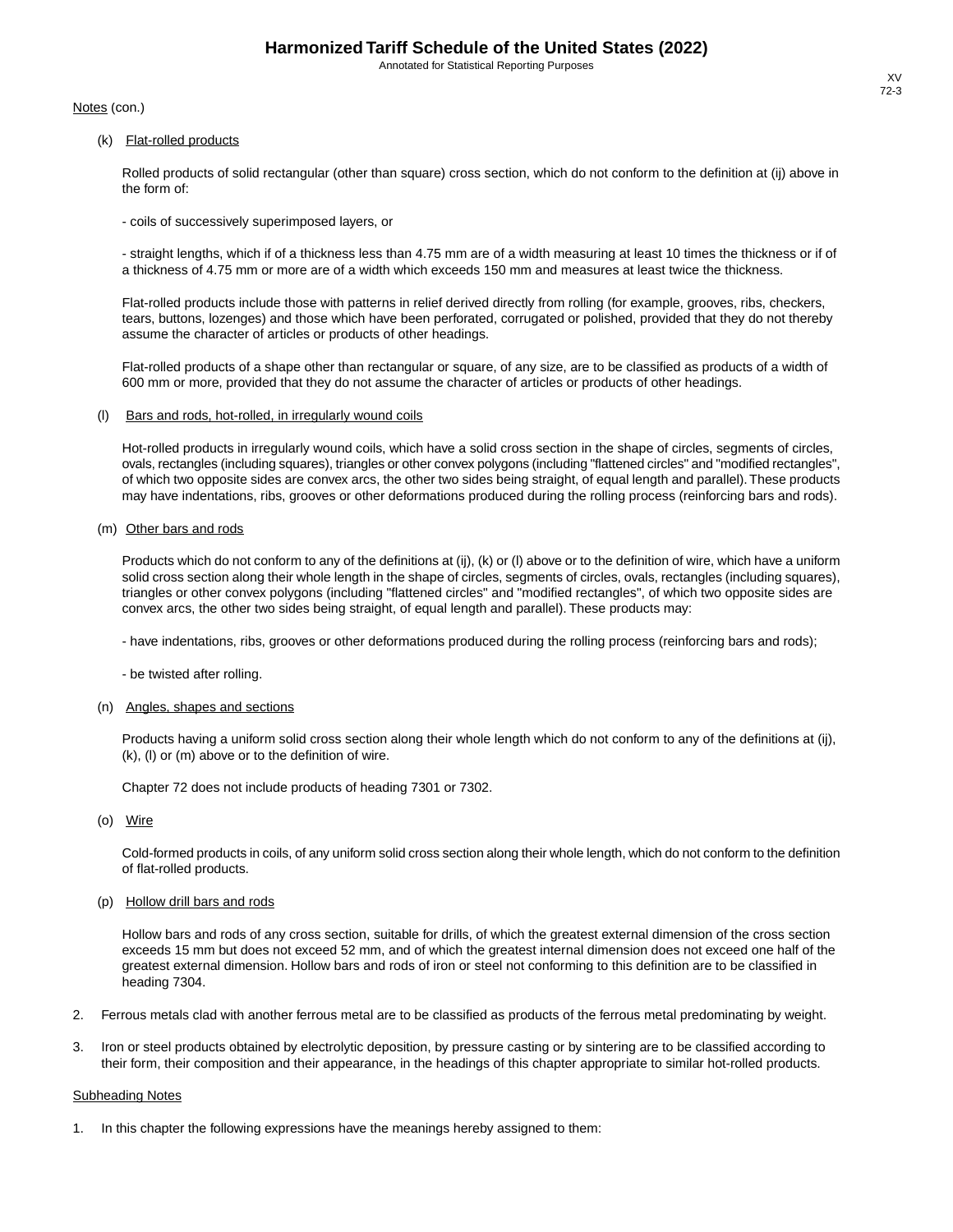Annotated for Statistical Reporting Purposes

Subheading Notes (con.) XV 72-4

(a) Alloy pig iron

Pig iron containing, by weight, one or more of the following elements in the specified proportions:

- more than 0.2 percent of chromium
- more than 0.3 percent of copper
- more than 0.3 percent of nickel
- more than 0.1 percent of any of the following elements: aluminum, molybdenum, titanium, tungsten (wolfram), vanadium.

#### (b) Nonalloy free-cutting steel

Nonalloy steel containing by weight one or more of the following elements in the specified proportions:

- 0.08 percent or more of sulfur
- 0.1 percent or more of lead
- more than 0.05 percent of selenium
- more than 0.01 percent of tellurium
- more than 0.05 percent of bismuth.
- (c) Silicon electrical steel

Alloy steels containing by weight at least 0.6 percent but not more than 6 percent of silicon and not more than 0.08 percent of carbon. They may also contain by weight not more than 1 percent of aluminum but no other element in a proportion that would give the steel the characteristics of another alloy steel.

(d) High-speed steel

Alloy steels containing, with or without other elements, at least two of the three elements molybdenum, tungsten and vanadium with a combined content by weight of 7 percent or more, 0.6 percent or more of carbon and 3 to 6 percent of chromium.

(e) Silico-manganese steel

Alloy steels containing by weight:

- not more than 0.7 percent of carbon,
- 0.5 percent or more but not more than 1.9 percent of manganese, and

- 0.6 percent or more but not more than 2.3 percent of silicon, but no other element in a proportion that would give the steel the characteristics of another alloy steel.

2. For the classification of ferroalloys in the subheadings of heading 7202 the following rule should be observed:

A ferroalloy is considered as binary and classified under the relevant subheading (if it exists) if only one of the alloy elements exceeds the minimum percentage laid down in chapter note 1(c); by analogy, it is considered respectively as ternary or quaternary if two or three alloy elements exceed the minimum percentage.

For the application of this rule, the unspecified "other elements" referred to in chapter note 1(c) must each exceed 10 percent by weight.

#### Additional U.S. Notes

- 1. For the purposes of the tariff schedule the following expressions have the meanings hereby assigned to them:
	- (a) High-strength steel

Flat-rolled products of a thickness of less than 3 mm and having a minimum yield point of 275 MPa or of a thickness of 3 mm or more and having a minimum yield point of 355 MPa.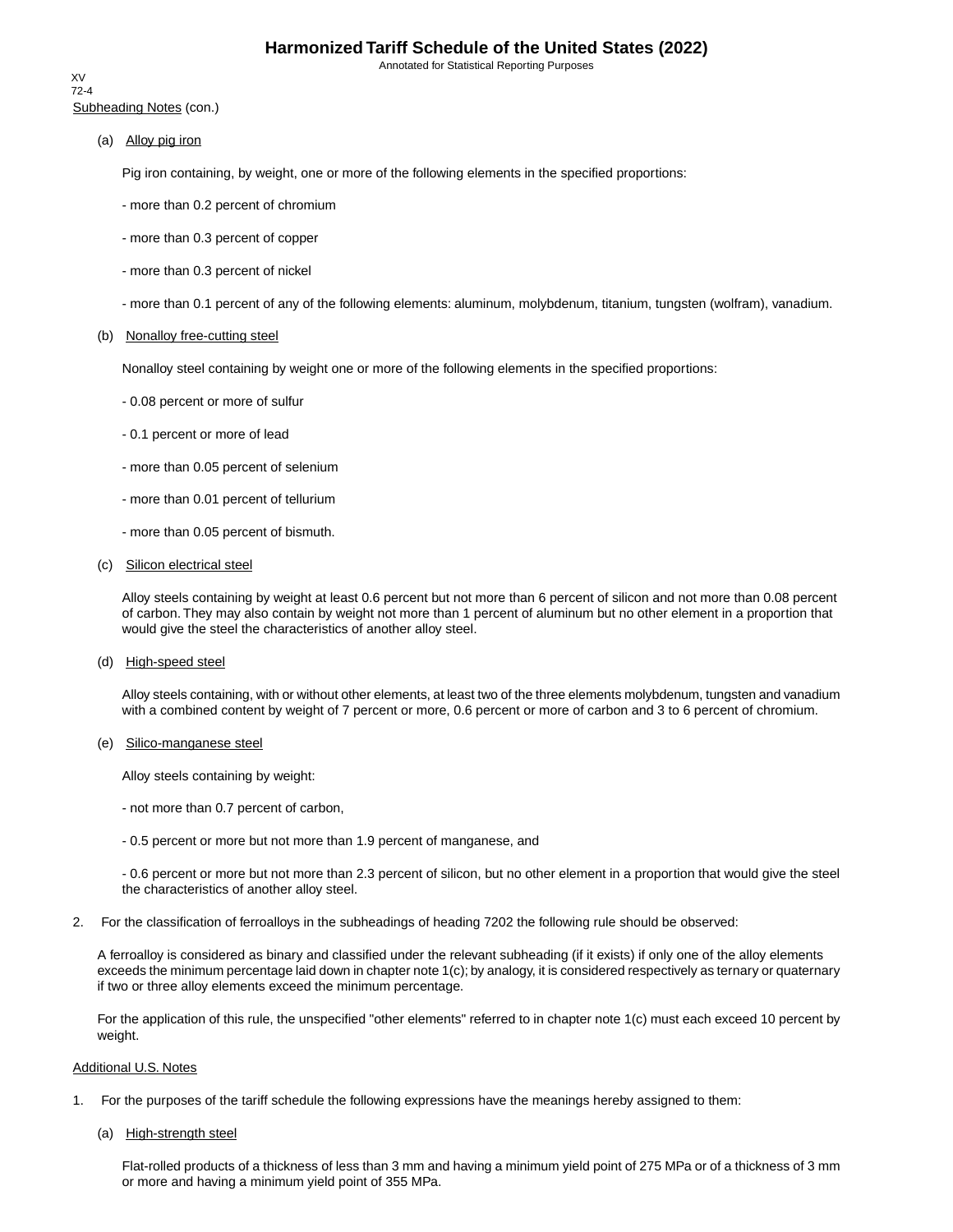Annotated for Statistical Reporting Purposes

#### Additional U.S. Notes (con.)

(b) Universal mill plate

Flat-rolled products rolled on four faces or in a closed box pass, of a width exceeding 150 mm but not exceeding 1,250 mm and of thickness of not less than 4 mm, not in coils and without patterns in relief.

#### (c) Concrete reinforcing bars and rods

Hot-rolled bars and rods containing indentations, ribs, grooves or other deformations produced during the rolling process or twisted after rolling.

(d) Razor blade steel

Flat-rolled products of stainless steel not over 0.25 mm in thickness and not over 23 mm in width, and containing by weight not over 14.7 percent of chromium, certified at the time of entry to be used in the manufacture of razor blades.

(e) Tool steel

Alloy steels which contain the following combinations of elements in the quantity by weight respectively indicated:

- (i) more than 1.2 percent carbon and more than 10.5 percent chromium; or
- (ii) not less than 0.3 percent carbon and 1.25 percent or more but less than 10.5 percent chromium; or
- (iii) not less than 0.85 percent carbon and 1 percent to 1.8 percent, inclusive, manganese; or
- (iv) 0.9 percent to 1.2 percent, inclusive, chromium and 0.9 percent to 1.4 percent, inclusive, molybdenum; or
- (v) not less than 0.5 percent carbon and not less than 3.5 percent molybdenum; or
- (vi) not less than 0.5 percent carbon and not less than 5.5 percent tungsten.

#### (f) Chipper knife steel

Alloy tool steels which contain, in addition to iron, each of the following elements by weight in the amount specified:

- (i) not less than 0.48 nor more than 0.55 percent of carbon;
- (ii) not less than 0.2 nor more than 0.5 percent of manganese;
- (iii) not less than 0.75 nor more than 1.05 percent of silicon;
- (iv) not less than 7.25 nor more than 8.75 percent of chromium;
- (v) not less than 1.25 nor more than 1.75 percent of molybdenum;
- (vi) none, or not more than 1.75 percent of tungsten; and
- (vii) not less than 0.2 nor more than 0.55 percent of vanadium.
- (g) Heat-resisting steel

Alloy steels containing by weight less than 0.3 percent of carbon and 4 percent or more but less than 10.5 percent of chromium.

(h) Ball-bearing steel

Alloy tool steels which contain, in addition to iron, each of the following elements by weight in the amount specified:

- (i) not less than 0.95 nor more than 1.13 percent of carbon;
- (ii) not less than 0.22 nor more than 0.48 percent of manganese;
- (iii) none, or not more than 0.03 percent of sulfur;
- (iv) none, or not more than 0.03 percent of phosphorus;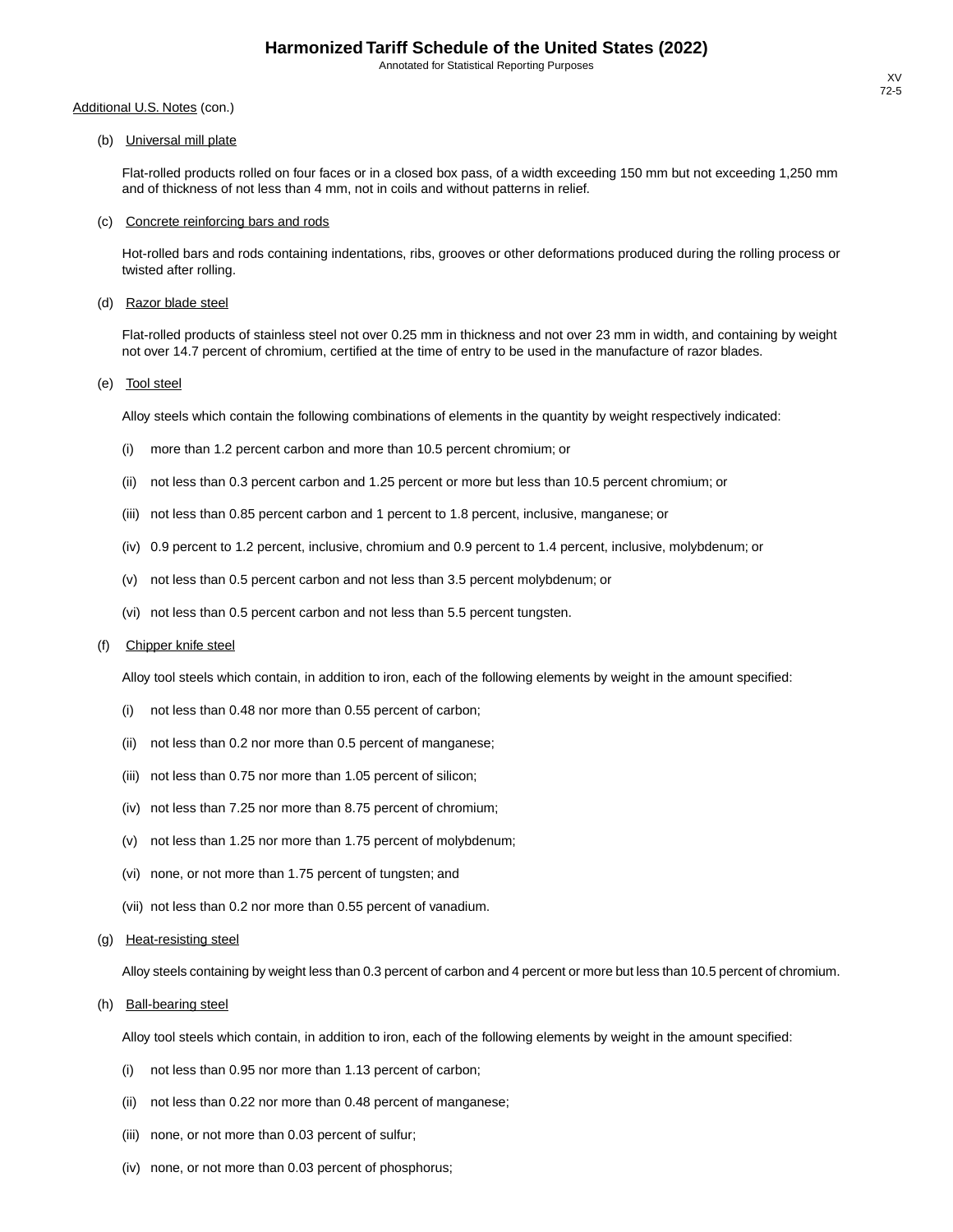Annotated for Statistical Reporting Purposes

Additional U.S. Notes (con.) XV 72-6

- (v) not less than 0.18 nor more than 0.37 percent of silicon;
- (vi) not less than 1.25 nor more than 1.65 percent of chromium;
- (vii) none, or not more than 0.28 percent of nickel;
- (viii) none, or not more than 0.38 percent of copper; and
- (ix) none, or not more than 0.09 percent of molybdenum.
- 2. For the purposes of this chapter, unless the context provides otherwise, the term "further worked" refers to products subjected to any of the following surface treatments: polishing and burnishing; artificial oxidation; chemical surface treatments such as phosphatizing, oxalating and borating; coating with metal; coating with nonmetallic substances (e.g., enameling, varnishing, lacquering, painting, coating with plastics materials); or cladding.
- 3. No allowance or reduction of duties for partial damage or loss in consequence of discoloration or rust occurring before entry shall be made upon iron or steel or upon any article of iron or steel.

#### Statistical Notes

- 1. For the purposes of the tariff schedule, the expression high-nickel alloy steel refers to alloy steel containing by weight 24 percent or more of nickel, with or without other elements.
- 2. For the purposes of subheading 7204.10, waste and scrap of cast iron includes but is not necessarily limited to: cupola cast (ISRI number 252); charging box cast (ISRI number 253); heavy breakable cast (ISRI number 254); hammer blocks or bases (ISRI number 255); burnt iron (ISRI number 256); mixed cast (ISRI number 257); stove plate, clean cast iron stove (ISRI number 258); clean auto cast (ISRI numbers 259, 262 and 263); motor blocks (ISRI number 260); drop broken machinery cast (ISRI number 261); malleable (ISRI number 264); ingot molds and stools (ISRI numbers 265 and 266); and railroad ferrous scrap consisting of cast iron No. 1, No. 2, No. 3 and No. 4, cast iron brake shoes and No. 1 wheels.
- 3. For the purposes of subheading 7204.41 or 7204.49 the expression:
	- (a) No. 1 heavy melting includes, but is not necessarily limited to:

No. 1 heavy melting steel (ISRI numbers 200, 201 and 202); bundled No. 1 steel (ISRI number 217); cast steel (ISRI number 233); springs and crankshafts (ISRI number 244); ship scrap; and railroad ferrous scrap consisting of cast steel No. 1 and No. 2, railroad No. 1 melting steel, spring steel, destroyed steel cars, destroyed steel car sides and box car roofs (note: other types of railroad ferrous scrap are included in some of the grades listed below);

(b) No. 2 heavy melting includes, but is not necessarily limited to:

No. 2 heavy melting steel (ISRI numbers 203, 204, 205 and 206); bundled No. 2 steel (ISRI number 218); foundry steel (ISRI numbers 242 and 243); and hard steel cut 76 cm and under (ISRI number 248);

(c) No. 1 bundles includes, but is not necessarily limited to:

No. 1 busheling (ISRI number 207); new black sheet clippings (ISRI number 207A); No. 1 bundles (ISRI number 208); electric furnace bundles (ISRI number 235); silicon-bearing steel busheling, clippings, and bundles (ISRI numbers 239, 240 and 250); No. 1 railroad ferrous sheet scrap; and car clips;

(d) No. 2 bundles includes, but is not necessarily limited to:

No. 2 bundles (ISRI number 209); No. 3 bundles (ISRI number 214); incinerator bundles (ISRI number 215); terne plate bundles (ISRI number 216); and auto slabs (ISRI numbers 224 and 225);

(e) Borings, shovelings and turnings includes, but it not necessarily limited to:

Machine shop turnings, shoveling turnings and iron borings (ISRI numbers 219, 220, 221, 222 and 223); briquetted iron borings (ISRI number 226); briquetted steel turnings (ISRI number 227); alloy free turnings (ISRI numbers 245, 246 and 247); heavy turnings (ISRI number 251); chemical borings, No. 1 and No. 2 (ISRI numbers 267 and 271); malleable borings (ISRI number 270); steel shavings; and railroad ferrous scrap consisting of No. 1 turnings and No. 2 turnings, drillings and/or borings;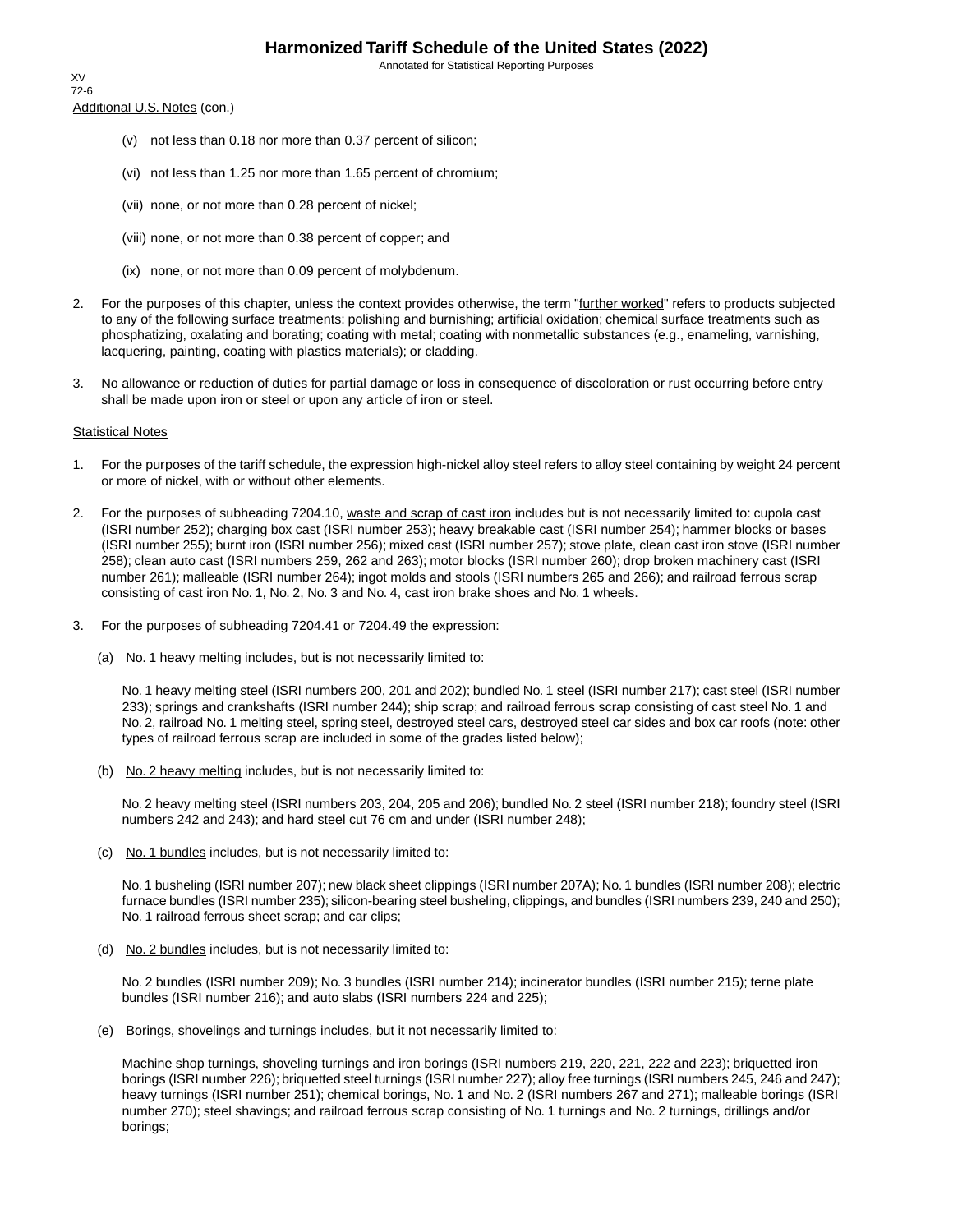Annotated for Statistical Reporting Purposes

#### Statistical Notes (con.)

(f) Shredded scrap includes, but is not necessarily limited to:

Shredded clippings (ISRI number 212); and shredded automobile scrap (ISRI numbers 210 and 211);

(g) Cut plate and structural includes but is not necessarily limited to:

Billet, bloom and forge crops (ISRI number 229); bar crops, punchings and plate scrap (ISRI numbers 230 and 234); plate and structural (ISRI numbers 231, 232, 236, 237 and 238); chargeable ingots and ingot butts (ISRI number 241); and chargeable slab crops (ISRI number 249).

- 4. (a) "Advanced" high strength steel refers to flat-rolled products of a thickness of less than 3 mm that meet the definition of high-strength steel in Additional U.S. Note 1(a) to chapter 72 and have a minimum tensile strength of 590 MPa or more but less than 980 MPa. "Ultra" high-strength steel refers to flat-rolled products of a thickness of less than 3 mm that meet the definition of high-strength steel in Additional U.S. Note 1(a) to chapter 72 and have a minimum tensile strength of 980 MPa or more.
	- (b) "Other" high-strength steel refers to flat-rolled products of a thickness of less than 3 mm that meet the definition of high-strength steel in Additional U.S. Note 1(a) to chapter 72 and have a minimum tensile strength of less than 590 MPa.

#### 5. Tire cord-quality steel wire rod

Rod measuring 5.0 mm or more but not more than 6.0 mm in cross-sectional diameter, with an average partial decarburization of no more than 70 micrometers in depth (maximum 200 micrometers); having no non-deformable inclusions with a thickness (measured perpendicular to the rolling direction) greater than 20 micrometers; and, containing by weight the following elements in proportions:

– 0.68 percent or more carbon,

- less than 0.01 percent of aluminum,
- 0.040 percent or less, in aggregate, of phosphorus and sulfur,
- 0.008 percent or less of nitrogen, and
- not more than 0.55 percent, in the aggregate, of copper, nickel and chromium.

#### 6. Cold Heading Quality (CHQ)

Rod suitable for cold heading, forging, or thread rolling, and meeting standard ASTM F2282.

#### 7. Welding quality wire rod

Rod measuring less than 10 mm in diameter having less than 0.2 percent carbon, less than 0.04 percent sulfur, and less than 0.04 percent phosphorus, suitable for drawing or rolling to final size for use as:

- (i) an uncoated or plated or copper coated solid welding wire or rod;
- (ii) the core wire or core rod for covered shielded metal arc ("SMAW") welding electrode, or
- (iii) the formed jacket of a flux cored welding electrode

that is suitable for consumption in the electric arc welding process.

8. Spring round wire

For the purposes of statistical reporting number 7223.00.1005, the term "spring round wire" means wire suitable for the manufacture of springs and meeting ASTM standard A313.

#### Compiler's Note

The provisions of subchapter II of chapter 99 (Miscellaneous Tariff Bills or MTBs), the provisions of the Generalized System of Preferences (GSP) found in General Note 4 and most product exclusions from the additional tariffs on products of China in subchapter III of chapter 99 expired on December 31, 2020. However, no endnotes or footnotes relating to these provisions have been deleted as of the issue date of this edition.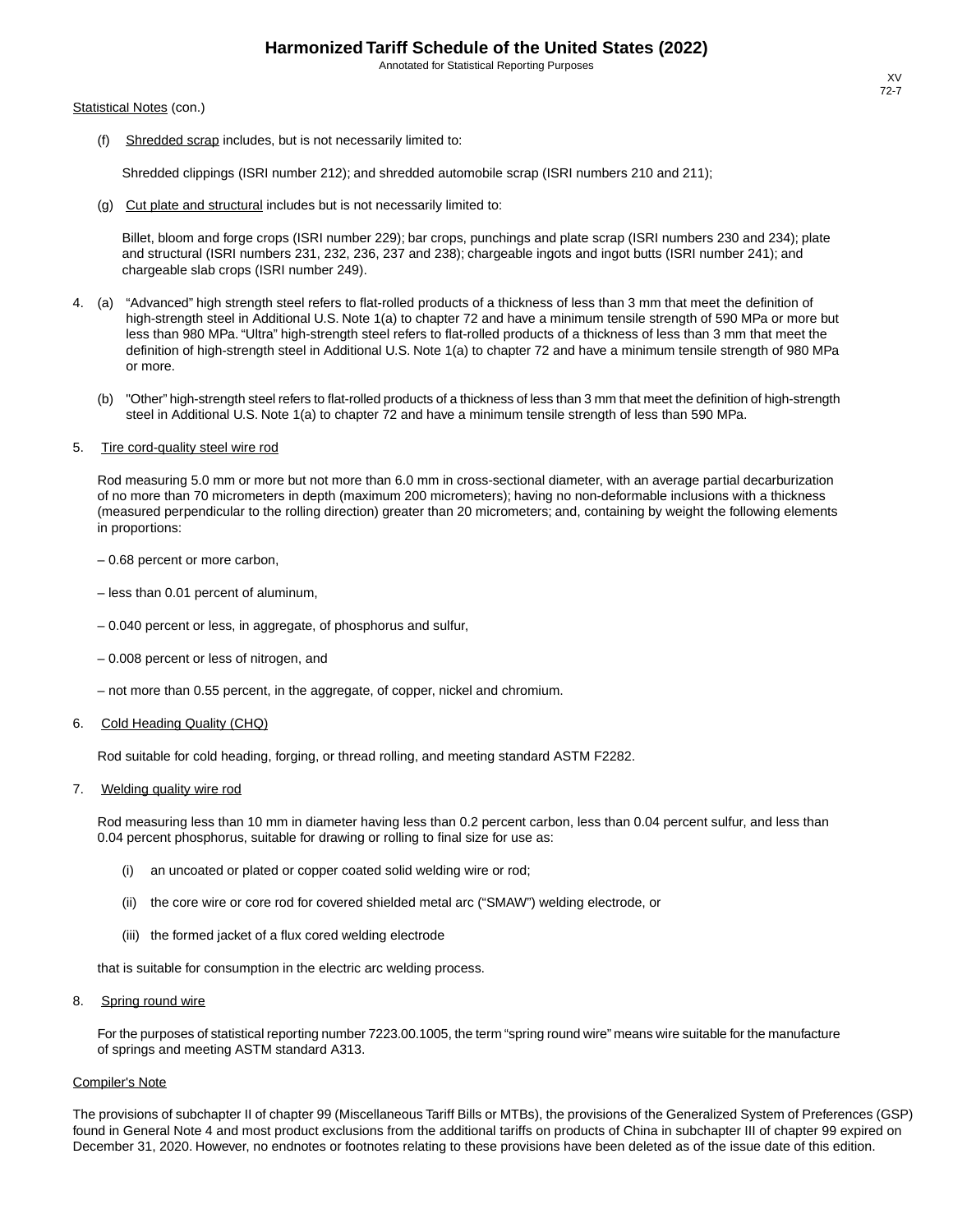Annotated for Statistical Reporting Purposes

| Heading/                 | Stat.       |                                                                                                                                 | Unit                           |         | <b>Rates of Duty</b>                                                              |          |
|--------------------------|-------------|---------------------------------------------------------------------------------------------------------------------------------|--------------------------------|---------|-----------------------------------------------------------------------------------|----------|
| Subheading               | Suf-<br>fix | <b>Article Description</b>                                                                                                      | of<br>Quantity                 | General | $\mathbf{1}$<br>Special                                                           | 2        |
|                          |             | I. PRIMARY MATERIALS; PRODUCTS IN GRANULAR OR<br>POWDER FORM                                                                    |                                |         |                                                                                   |          |
| 7201<br>7201.10.00 00    |             | Pig iron and spiegeleisen in pigs, blocks or other primary forms:<br>Nonalloy pig iron containing by weight 0.5 percent or less |                                |         |                                                                                   | \$1.11/t |
| 7201.20.00 00            |             | Nonalloy pig iron containing by weight more than 0.5                                                                            |                                |         |                                                                                   | \$1.11/t |
| 7201.50<br>7201.50.30 00 |             | Alloy pig iron; spiegeleisen:                                                                                                   |                                |         |                                                                                   | \$1.11/t |
| 7201.50.60 00<br>7202    |             | Ferroalloys:                                                                                                                    |                                |         |                                                                                   | 0.5%     |
| 7202.11<br>7202.11.10 00 |             | Ferromanganese:<br>Containing by weight more than 2 percent of carbon:<br>Containing by weight more than 2 percent but not      |                                |         | Free (A*, AU, BH,                                                                 | 6.5%     |
|                          |             |                                                                                                                                 | Mn kg                          |         | CL, CO, D, E, IL,<br>JO, KR, MA, OM,<br>P, PA, PE, S, SG)                         |          |
| 7202.11.50 00            |             | Containing by weight more than 4 percent of                                                                                     |                                |         |                                                                                   |          |
|                          |             |                                                                                                                                 | kg 1.5% <sup>1/</sup>          |         | Free (A+, AU, BH,                                                                 | 10.5%    |
|                          |             |                                                                                                                                 | Mn kg                          |         | CL, CO, D, E, IL,<br>JO, KR, MA, OM,<br>P, PA, PE, S, SG)                         |          |
| 7202.19                  |             | Other:                                                                                                                          |                                |         |                                                                                   |          |
| 7202.19.10 00            |             | Containing by weight not more than 1 percent of                                                                                 |                                |         |                                                                                   |          |
|                          |             |                                                                                                                                 | kg 2.3% <sup>1/</sup><br>Mn kg |         | Free (A, AU, BH, CL, 22%<br>CO, D, E, IL, JO,<br>KR, MA, OM, P,<br>PA, PE, S, SG) |          |
| 7202.19.50 00            |             | Containing by weight more than 1 percent but not                                                                                |                                |         | Free (A, AU, BH, CL, 6.5%                                                         |          |
|                          |             |                                                                                                                                 | Mn kg                          |         | CO, D, E, IL, JO,<br>KR, MA, OM, P,<br>PA, PE, S, SG)                             |          |
|                          |             |                                                                                                                                 |                                |         |                                                                                   |          |
|                          |             |                                                                                                                                 |                                |         |                                                                                   |          |
|                          |             |                                                                                                                                 |                                |         |                                                                                   |          |
|                          |             |                                                                                                                                 |                                |         |                                                                                   |          |
|                          |             |                                                                                                                                 |                                |         |                                                                                   |          |
|                          |             |                                                                                                                                 |                                |         |                                                                                   |          |
|                          |             |                                                                                                                                 |                                |         |                                                                                   |          |
|                          |             |                                                                                                                                 |                                |         |                                                                                   |          |
|                          |             |                                                                                                                                 |                                |         |                                                                                   |          |
|                          |             |                                                                                                                                 |                                |         |                                                                                   |          |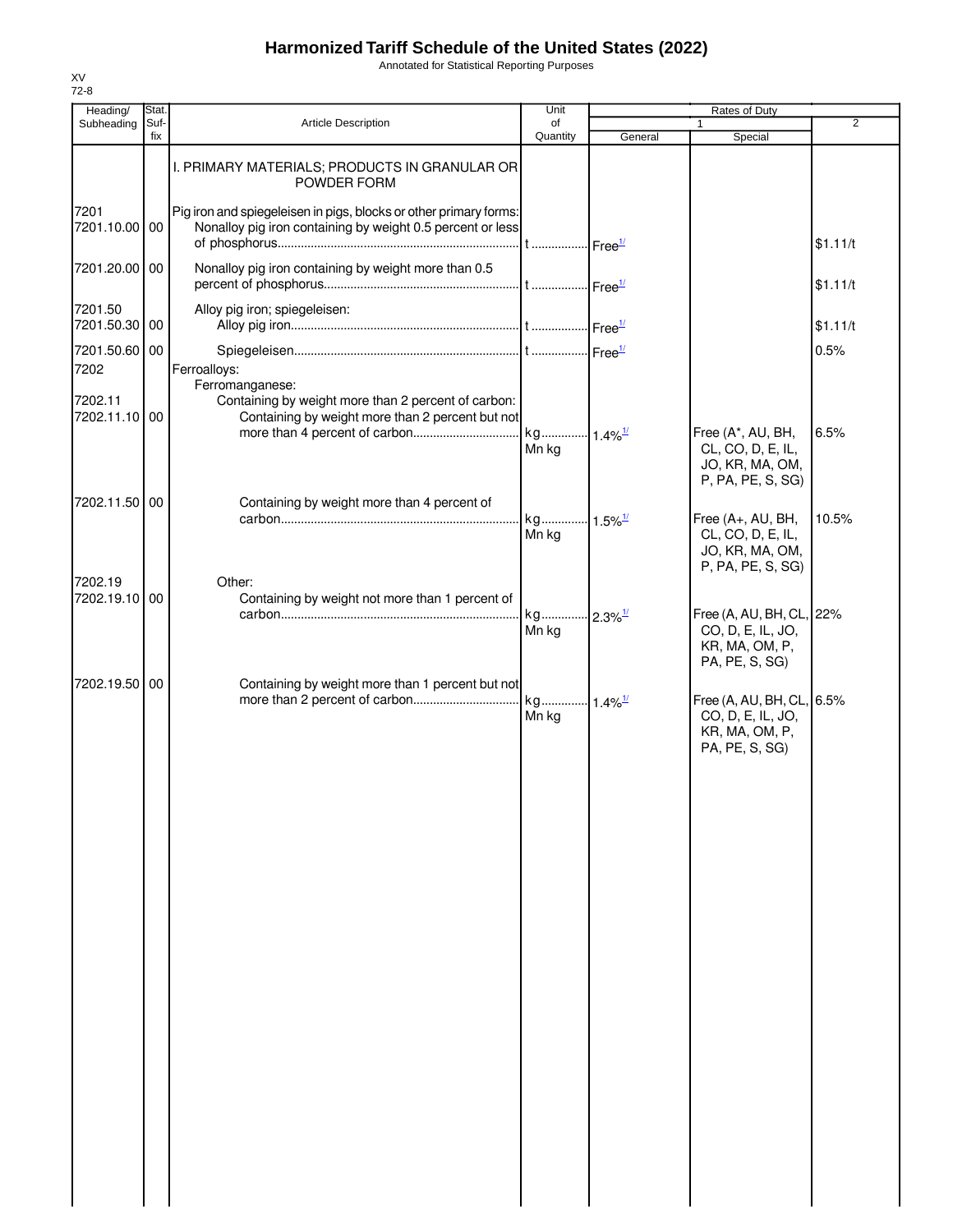Annotated for Statistical Reporting Purposes

| Heading/      | Stat.       |                                                                                                                                                                 | Unit                           |                       | Rates of Duty                                                                  |                    |
|---------------|-------------|-----------------------------------------------------------------------------------------------------------------------------------------------------------------|--------------------------------|-----------------------|--------------------------------------------------------------------------------|--------------------|
| Subheading    | Suf-<br>fix | Article Description                                                                                                                                             | of<br>Quantity                 | General               | 1<br>Special                                                                   | $\overline{2}$     |
| 7202 (con.)   |             | Ferroalloys: (con.)                                                                                                                                             |                                |                       |                                                                                |                    |
| 7202.21       |             | Ferrosilicon:<br>Containing by weight more than 55 percent of silicon:<br>Containing by weight more than 55 percent but not<br>more than 80 percent of silicon: |                                |                       |                                                                                |                    |
| 7202.21.10 00 |             | Containing by weight more than 3 percent of                                                                                                                     | kg 1.1% <sup>1/</sup><br>Si kg |                       | Free (A*, AU, BH,<br>CL, CO, D, E, IL,<br>JO, KR, MA, OM,<br>P, PA, PE, S, SG) | 11.5%              |
| 7202.21.50 00 |             |                                                                                                                                                                 | kg 1.5% <sup>1/</sup><br>Si kg |                       | Free (A*, AU, BH,<br>CL, CO, D, E, IL,<br>JO, KR, MA, OM,<br>P, PA, PE, S, SG) | 11.5%              |
| 7202.21.75 00 |             | Containing by weight more than 80 percent but not                                                                                                               | Si kg                          | $1.9\%$ <sup>1/</sup> | Free (A+, AU, BH,<br>CL, CO, D, E, IL,<br>JO, KR, MA, OM,                      | 9%                 |
| 7202.21.90 00 |             | Containing by weight more than 90 percent of                                                                                                                    | kg 5.8% <sup>1/</sup>          |                       | P, PA, PE, S, SG)<br>Free (A+, AU, BH,                                         | 40%                |
| 7202.29.00    |             |                                                                                                                                                                 | Si kg                          | Free <sup>1/</sup>    | CL, CO, D, E, IL,<br>JO, KR, MA, OM,<br>P, PA, PE, S, SG)                      | 4.4¢/kg on         |
|               | 10          | Containing by weight over 2 percent of                                                                                                                          | Si kg                          |                       |                                                                                | silicon<br>content |
|               | 50          |                                                                                                                                                                 | kg<br>Si kg                    |                       |                                                                                |                    |
| 7202.30.00 00 |             |                                                                                                                                                                 | kg 3.9% <sup>1/</sup><br>Mn kg |                       | Free (A*, AU, BH,<br>CL, CO, D, E, IL,<br>JO, KR, MA, OM,<br>P, PA, PE, S, SG) | 23%                |
|               |             |                                                                                                                                                                 |                                |                       |                                                                                |                    |
|               |             |                                                                                                                                                                 |                                |                       |                                                                                |                    |
|               |             |                                                                                                                                                                 |                                |                       |                                                                                |                    |
|               |             |                                                                                                                                                                 |                                |                       |                                                                                |                    |
|               |             |                                                                                                                                                                 |                                |                       |                                                                                |                    |
|               |             |                                                                                                                                                                 |                                |                       |                                                                                |                    |
|               |             |                                                                                                                                                                 |                                |                       |                                                                                |                    |
|               |             |                                                                                                                                                                 |                                |                       |                                                                                |                    |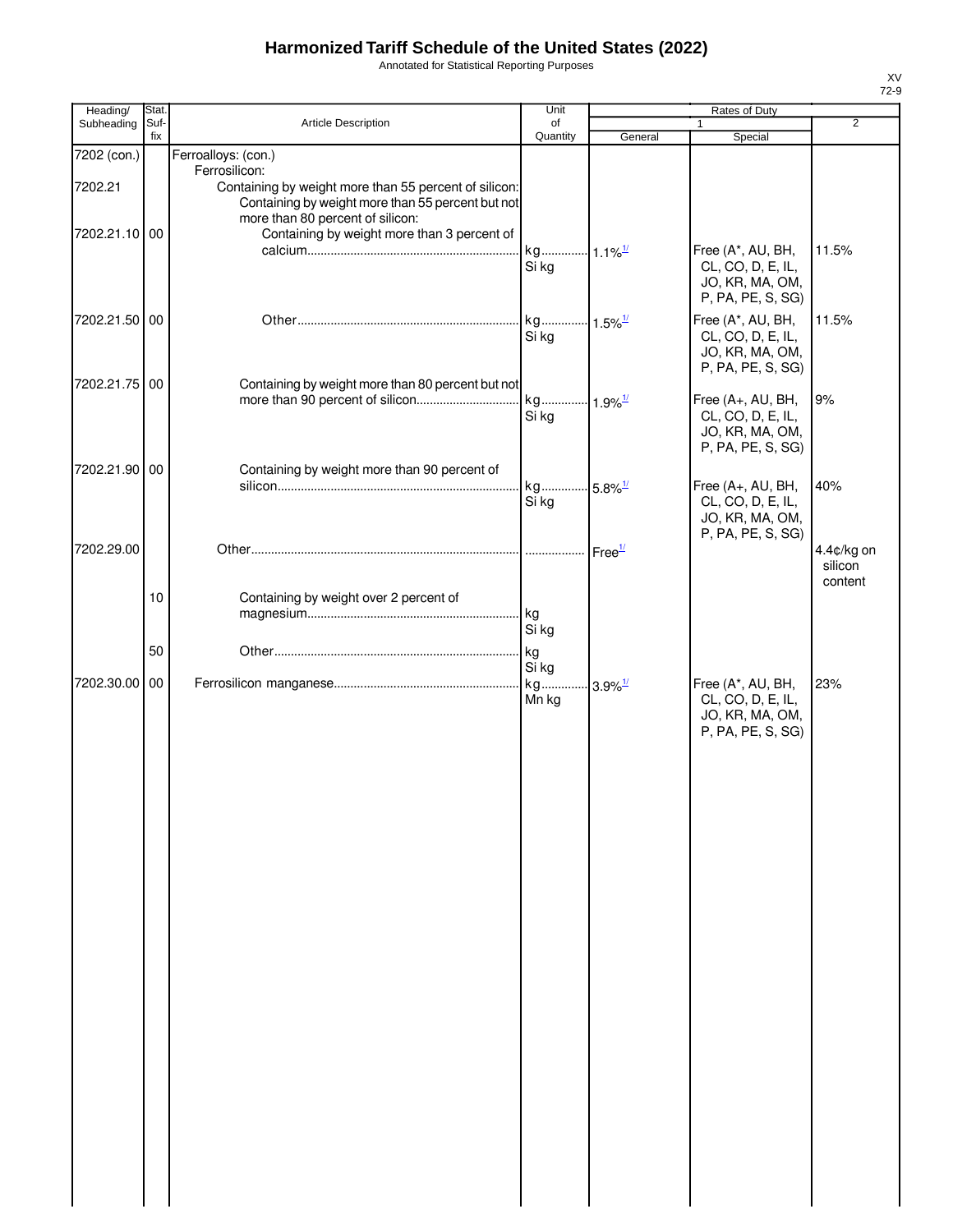Annotated for Statistical Reporting Purposes

| Heading/                     | Stat.       |                                                                                                                   | Unit                           |                      | Rates of Duty                                                                     |            |
|------------------------------|-------------|-------------------------------------------------------------------------------------------------------------------|--------------------------------|----------------------|-----------------------------------------------------------------------------------|------------|
| Subheading                   | Suf-<br>fix | Article Description                                                                                               | of<br>Quantity                 | General              | $\mathbf{1}$<br>Special                                                           | 2          |
| 7202 (con.)<br>7202.41.00 00 |             | Ferroalloys: (con.)<br>Ferrochromium:<br>Containing by weight more than 4 percent of carbon kg 1.9% <sup>1/</sup> | Cr kg                          |                      | Free (A*, AU, BH,<br>CL, CO, D, E, IL,<br>JO, KR, MA, OM,<br>P, PA, PE, S, SG)    | 7.5%       |
| 7202.49<br>7202.49.10 00     |             | Other:<br>Containing by weight more than 3 percent of                                                             | kg 1.9% <sup>1/</sup><br>Cr kg |                      | Free (A+, AU, BH,<br>CL, CO, D, E, IL,<br>JO, KR, MA, OM,<br>P, PA, PE, S, SG)    | 7.5%       |
| 7202.49.50                   |             |                                                                                                                   |                                |                      | Free (A, AU, BH, CL, 30%<br>CO, D, E, IL, JO,<br>KR, MA, OM, P,<br>PA, PE, S, SG) |            |
|                              | 10          | Containing by weight more than 0.5 percent                                                                        | kg<br>Cr kg                    |                      |                                                                                   |            |
|                              | 90          |                                                                                                                   | kg<br>Cr kg                    |                      |                                                                                   |            |
| 7202.50.00 00                |             |                                                                                                                   | Cr kg                          | $10\%$ <sup>1/</sup> | Free (A, AU, BH, CL, 25%<br>CO, D, E, IL, JO,<br>KR, MA, OM, P,<br>PA, PE, S, SG) |            |
| 7202.60.00 00                |             |                                                                                                                   | kg<br>Ni kg                    | Free                 |                                                                                   | $6.6$ ¢/kg |
| 7202.70.00 00                |             |                                                                                                                   | Mo kg                          |                      | Free (A+, AU, BH,<br>CL, CO, D, E, IL,<br>JO, KR, MA, OM,<br>P, PA, PE, S, SG)    | 31.5%      |
| 7202.80.00 00                |             |                                                                                                                   | W kg                           |                      | Free (A, AU, BH, CL, 35%<br>CO, D, E, IL, JO,<br>KR, MA, OM, P,<br>PA, PE, S, SG) |            |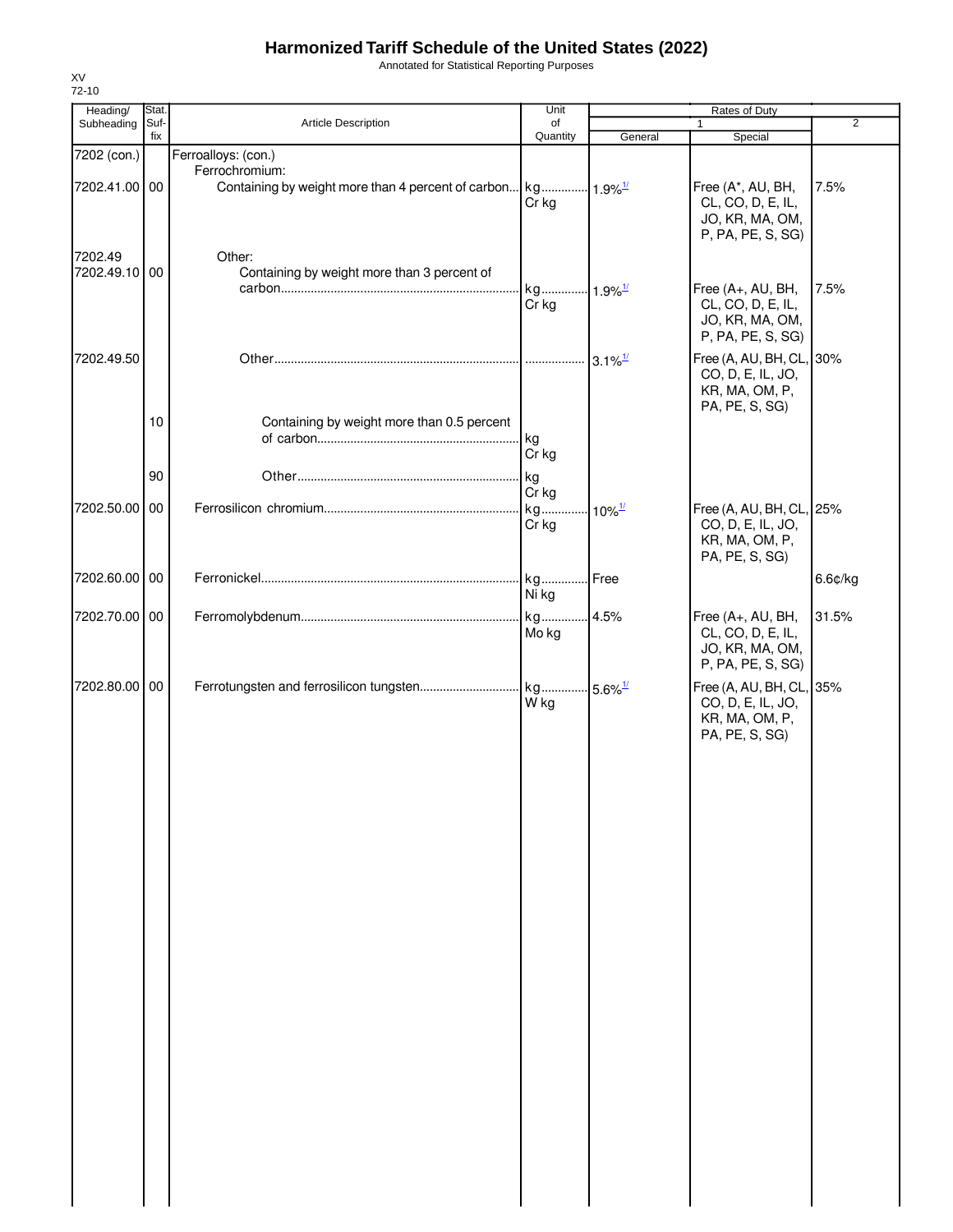Annotated for Statistical Reporting Purposes

| Heading/                 | <b>Stat</b> |                                                                                                                                                                                                                                        | Unit           |                       | Rates of Duty                                                                     |                |
|--------------------------|-------------|----------------------------------------------------------------------------------------------------------------------------------------------------------------------------------------------------------------------------------------|----------------|-----------------------|-----------------------------------------------------------------------------------|----------------|
| Subheading               | Suf-<br>fix | <b>Article Description</b>                                                                                                                                                                                                             | of<br>Quantity |                       | 1                                                                                 | $\overline{2}$ |
| 7202 (con.)              |             | Ferroalloys: (con.)                                                                                                                                                                                                                    |                | General               | Special                                                                           |                |
|                          |             | Other:                                                                                                                                                                                                                                 |                |                       |                                                                                   |                |
| 7202.91.00 00            |             |                                                                                                                                                                                                                                        |                |                       | Free (A+, AU, BH,<br>CL, CO, D, E, IL,<br>JO, KR, MA, OM,<br>P, PA, PE, S, SG)    | 25%            |
| 7202.92.00 00            |             |                                                                                                                                                                                                                                        | kg<br>V kg     | $4.2\%$ <sup>1/</sup> | Free (A+, AU, BH,<br>CL, CO, E, IL, JO,<br>KR, MA, OM, P,<br>PA, PE, S, SG)       | 25%            |
| 7202.93<br>7202.93.40 00 |             | Ferroniobium:<br>Containing by weight less than 0.02 percent of<br>phosphorus or sulfur or less than 0.4 percent of                                                                                                                    | kg             | 5%                    | Free (A+, AU, BH,<br>CL, CO, D, E, IL,<br>JO, KR, MA, OM,                         | 25%            |
|                          |             |                                                                                                                                                                                                                                        |                |                       | P, PA, PE, S, SG)                                                                 |                |
| 7202.93.80 00            |             |                                                                                                                                                                                                                                        | kg             | 5%                    | Free (A*, AU, BH,<br>CL, CO, D, E, IL,<br>JO, KR, MA, OM,<br>P, PA, PE, S, SG)    | 25%            |
| 7202.99<br>7202.99.10 00 |             | Other:                                                                                                                                                                                                                                 |                | $4.2\%$ <sup>1/</sup> | Free (A*, AU, BH,<br>CL, CO, D, E, IL,<br>JO, KR, MA, OM,<br>P, PA, PE, S, SG)    | 25%            |
| 7202.99.20 00            |             |                                                                                                                                                                                                                                        |                |                       | Free (A, AU, BH, CL, 25%<br>CO, D, E, IL, JO,<br>KR, MA, OM, P,<br>PA, PE, S, SG) |                |
| 7202.99.80               |             |                                                                                                                                                                                                                                        |                | $5%^{2/2}$            | Free (A+, AU, BH,<br>CL, CO, D, E, IL,<br>JO, KR, MA, OM,<br>P, PA, PE, S, SG)    | 25%            |
|                          | 20          |                                                                                                                                                                                                                                        |                |                       |                                                                                   |                |
| 7203                     | 40          | Ferrous products obtained by direct reduction of iron ore and<br>other spongy ferrous products, in lumps, pellets or similar<br>forms; iron having a minimum purity by weight of 99.94 percent,<br>in lumps, pellets or similar forms: |                |                       |                                                                                   |                |
| 7203.10.00 00            |             | Ferrous products obtained by direct reduction of iron                                                                                                                                                                                  |                |                       |                                                                                   |                |
|                          |             |                                                                                                                                                                                                                                        |                | Free <sup>1/</sup>    |                                                                                   | \$2.21/t       |
| 7203.90.00 00            |             |                                                                                                                                                                                                                                        |                | Free <sup>1/</sup>    |                                                                                   | \$2.21/t       |
|                          |             |                                                                                                                                                                                                                                        |                |                       |                                                                                   |                |
|                          |             |                                                                                                                                                                                                                                        |                |                       |                                                                                   |                |
|                          |             |                                                                                                                                                                                                                                        |                |                       |                                                                                   |                |
|                          |             |                                                                                                                                                                                                                                        |                |                       |                                                                                   |                |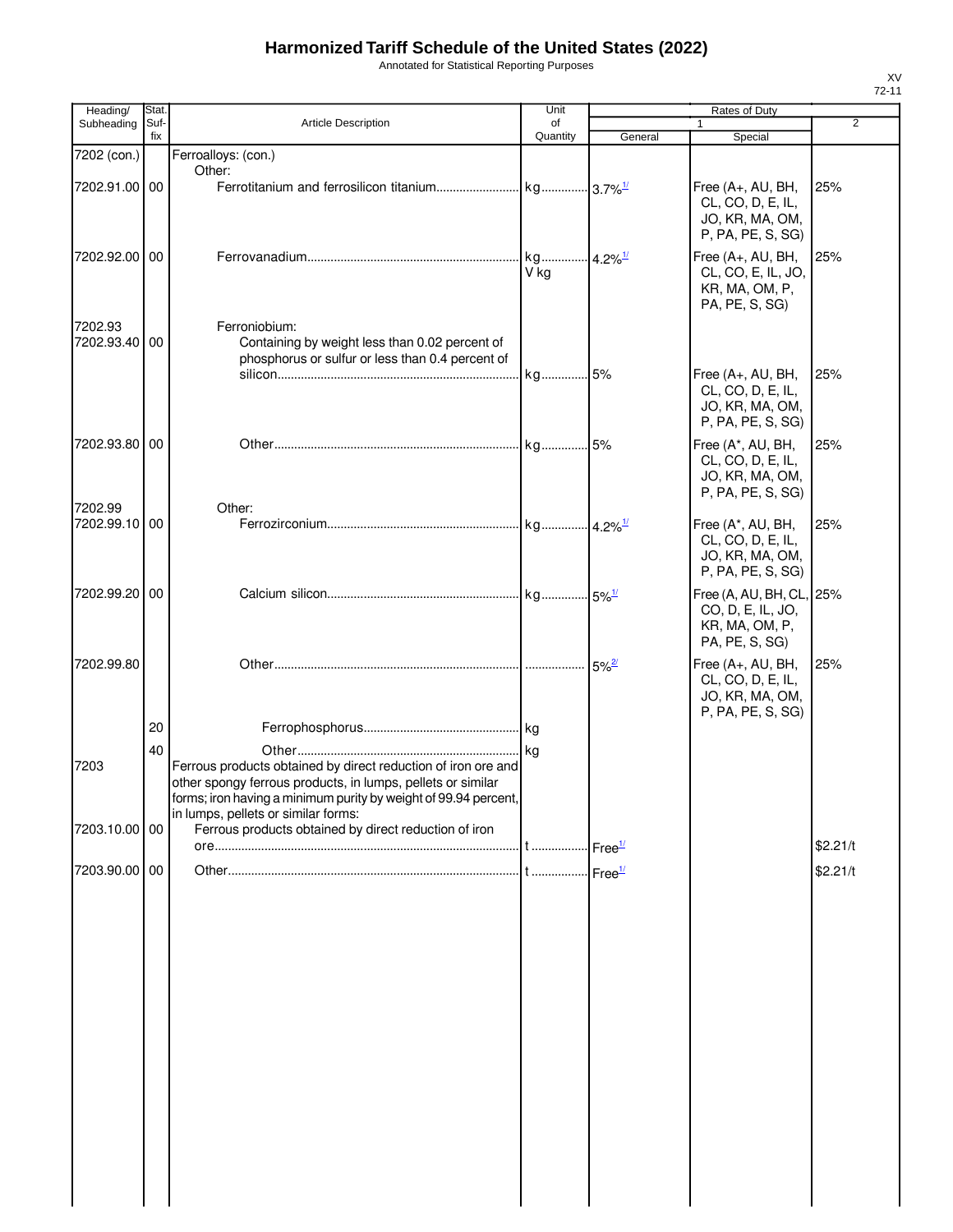Annotated for Statistical Reporting Purposes

| $\overline{2}$ |
|----------------|
|                |
|                |
| 74¢/t          |
|                |
| 74¢/t          |
| 74¢/t          |
| Free           |
|                |
|                |
| 74¢/t          |
|                |
|                |
|                |
|                |
| 74¢/t          |
|                |
|                |
|                |
|                |
|                |
| 74¢/t          |
|                |
| 3%             |
|                |
| 45%            |
| \$2.21/t       |
|                |
|                |
|                |
|                |
|                |
|                |
|                |
|                |
|                |
|                |
|                |
|                |
|                |
|                |
|                |
|                |
|                |
|                |
|                |
|                |
|                |
|                |
|                |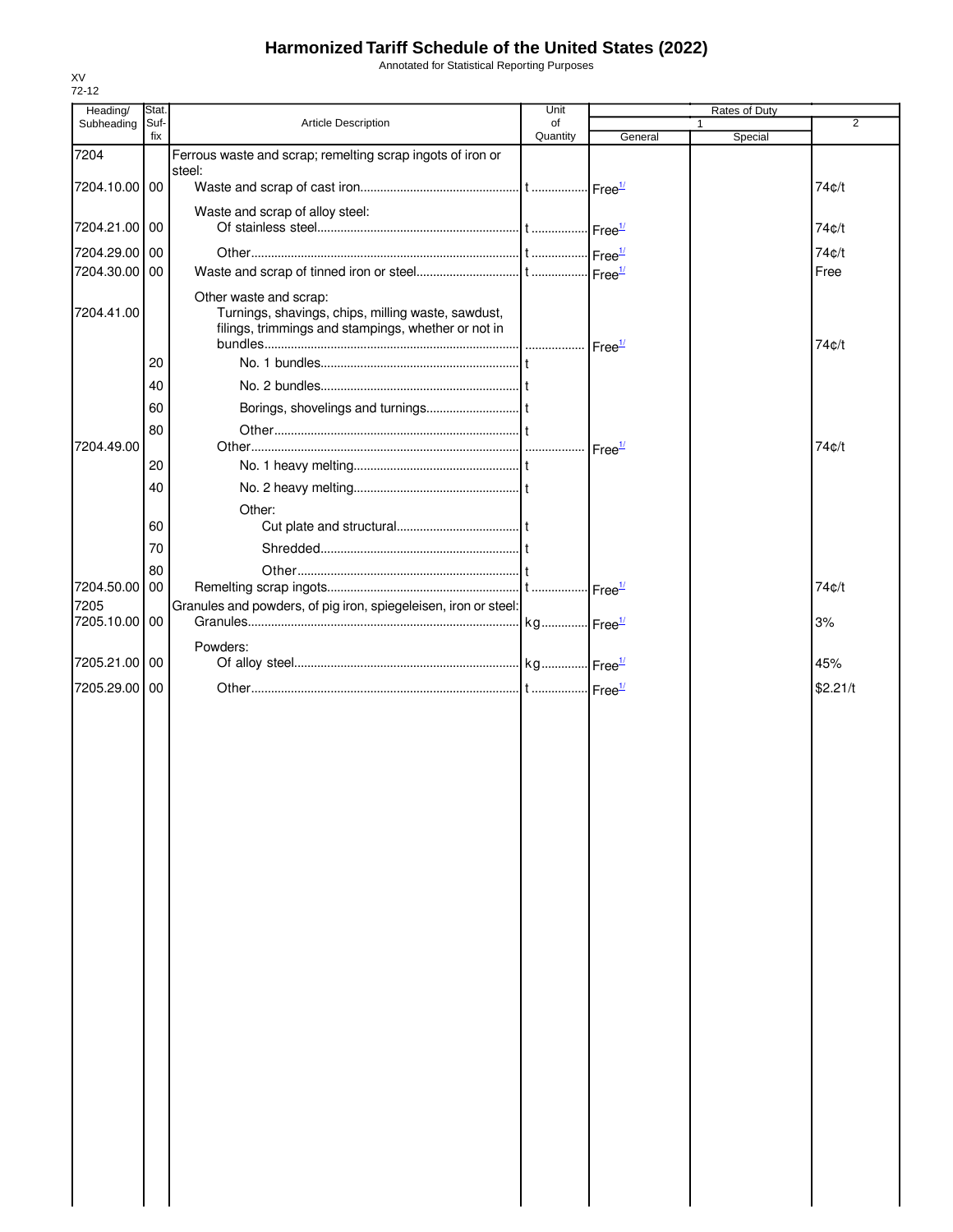Annotated for Statistical Reporting Purposes

| Heading/      | Stat.       |                                                                                                                | Unit           |                    | Rates of Duty |     |
|---------------|-------------|----------------------------------------------------------------------------------------------------------------|----------------|--------------------|---------------|-----|
| Subheading    | Suf-<br>fix | <b>Article Description</b>                                                                                     | of<br>Quantity | General            | 1<br>Special  | 2   |
|               |             | II. IRON AND NONALLOY STEEL                                                                                    |                |                    |               |     |
| 7206          |             | Iron and nonalloy steel in ingots or other primary forms<br>(excluding iron of heading 7203):                  |                |                    |               |     |
| 7206.10.00 00 |             |                                                                                                                |                |                    |               | 20% |
| 7206.90.00    | 00          |                                                                                                                |                |                    |               | 20% |
| 7207          |             | Semifinished products of iron or nonalloy steel:<br>Containing by weight less than 0.25 percent of carbon:     |                |                    |               |     |
| 7207.11.00 00 |             | Of rectangular (including square) cross section, the<br>width measuring less than twice the thickness kg Free3 |                |                    |               | 20% |
| 7207.12.00    |             | Other, of rectangular (other than square) cross                                                                |                |                    |               | 20% |
|               | 10          | Having a width measuring less than four times the                                                              | . kg           |                    |               |     |
|               | 50          | Having a width measuring at least four times the                                                               |                |                    |               |     |
| 7207.19.00    |             |                                                                                                                |                | Free <sup>3/</sup> |               | 20% |
|               | 30          |                                                                                                                |                |                    |               |     |
|               | 90          |                                                                                                                |                |                    |               |     |
| 7207.20.00    |             | Containing by weight 0.25 percent or more of carbon    Free3                                                   |                |                    |               | 20% |
|               | 25          | Of rectangular (including square) cross section:<br>Having a width measuring less than four times the          |                |                    |               |     |
|               | 45          | Having a width measuring at least four times the                                                               | . kg           |                    |               |     |
|               | 75          |                                                                                                                |                |                    |               |     |
|               | 90          |                                                                                                                |                |                    |               |     |
|               |             |                                                                                                                |                |                    |               |     |
|               |             |                                                                                                                |                |                    |               |     |
|               |             |                                                                                                                |                |                    |               |     |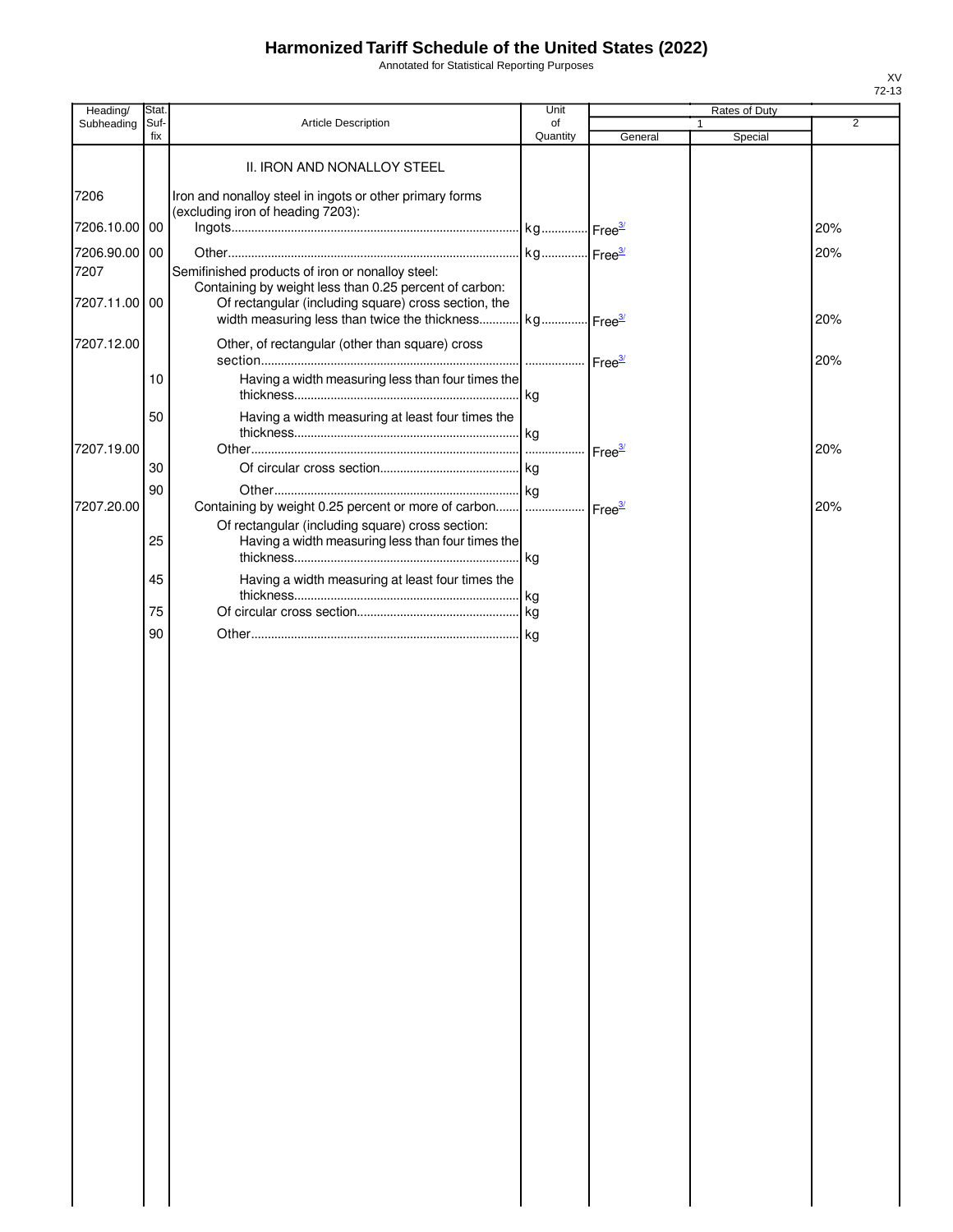Annotated for Statistical Reporting Purposes

| Heading/                 | Stat.       |                                                                                                                                                                                                       | Unit           |                    | Rates of Duty |                  |
|--------------------------|-------------|-------------------------------------------------------------------------------------------------------------------------------------------------------------------------------------------------------|----------------|--------------------|---------------|------------------|
| Subheading               | Suf-<br>fix | <b>Article Description</b>                                                                                                                                                                            | οf<br>Quantity | General            | 1<br>Special  | 2                |
| 7208<br>7208.10          |             | Flat-rolled products of iron or nonalloy steel, of a width of<br>600 mm or more, hot-rolled, not clad, plated or coated:<br>In coils, not further worked than hot-rolled, with patterns<br>in relief: |                |                    |               |                  |
| 7208.10.15   00          |             |                                                                                                                                                                                                       |                |                    |               | $0.4$ ¢/kg + 20% |
| 7208.10.30 00            |             | Other:                                                                                                                                                                                                |                |                    |               | 20%              |
| 7208.10.60 00            |             |                                                                                                                                                                                                       |                |                    |               | 20%              |
| 7208.25<br>7208.25.30 00 |             | Other, in coils, not further worked than hot-rolled, pickled:<br>Of a thickness of 4.75 mm or more:                                                                                                   |                |                    |               | 20%              |
| 7208.25.60 00            |             |                                                                                                                                                                                                       |                |                    |               | $0.4¢/kg + 20%$  |
| 7208.26.00               |             | Of a thickness of 3 mm or more but less than                                                                                                                                                          |                |                    |               | $0.4¢/kg + 20%$  |
|                          | 30          |                                                                                                                                                                                                       |                |                    |               |                  |
|                          | 60          |                                                                                                                                                                                                       |                |                    |               |                  |
| 7208.27.00               |             |                                                                                                                                                                                                       |                |                    |               | $0.4$ ¢/kg + 20% |
|                          | 40          | High-strength steel:<br>"Advanced" or "ultra" of a kind described in                                                                                                                                  |                |                    |               |                  |
|                          | 45          |                                                                                                                                                                                                       |                |                    |               |                  |
|                          | 60          |                                                                                                                                                                                                       |                |                    |               |                  |
| 7208.36.00               |             | Other, in coils, not further worked than hot-rolled:                                                                                                                                                  |                |                    |               | 20%              |
|                          | 30          |                                                                                                                                                                                                       |                |                    |               |                  |
|                          | 60          |                                                                                                                                                                                                       |                |                    |               |                  |
| 7208.37.00               |             | Of a thickness of 4.75 mm or more but not exceeding                                                                                                                                                   |                | Free <sup>3/</sup> |               | 20%              |
|                          | 30          |                                                                                                                                                                                                       |                |                    |               |                  |
| 7208.38.00               | 60          | Of a thickness of 3 mm or more but less than                                                                                                                                                          |                |                    |               | 20%              |
|                          | 15          |                                                                                                                                                                                                       |                |                    |               |                  |
|                          | 30          | Other:                                                                                                                                                                                                |                |                    |               |                  |
|                          | 90          |                                                                                                                                                                                                       |                |                    |               |                  |
| 7208.39.00               |             |                                                                                                                                                                                                       |                | Free <sup>3/</sup> |               | 20%              |
|                          | 20          | High-strength steel:<br>"Advanced" or "ultra" of a kind described in                                                                                                                                  |                |                    |               |                  |
|                          | 25          | Other:                                                                                                                                                                                                |                |                    |               |                  |
|                          | 30          |                                                                                                                                                                                                       |                |                    |               |                  |
|                          | 90          |                                                                                                                                                                                                       |                |                    |               |                  |
|                          |             |                                                                                                                                                                                                       |                |                    |               |                  |
|                          |             |                                                                                                                                                                                                       |                |                    |               |                  |
|                          |             |                                                                                                                                                                                                       |                |                    |               |                  |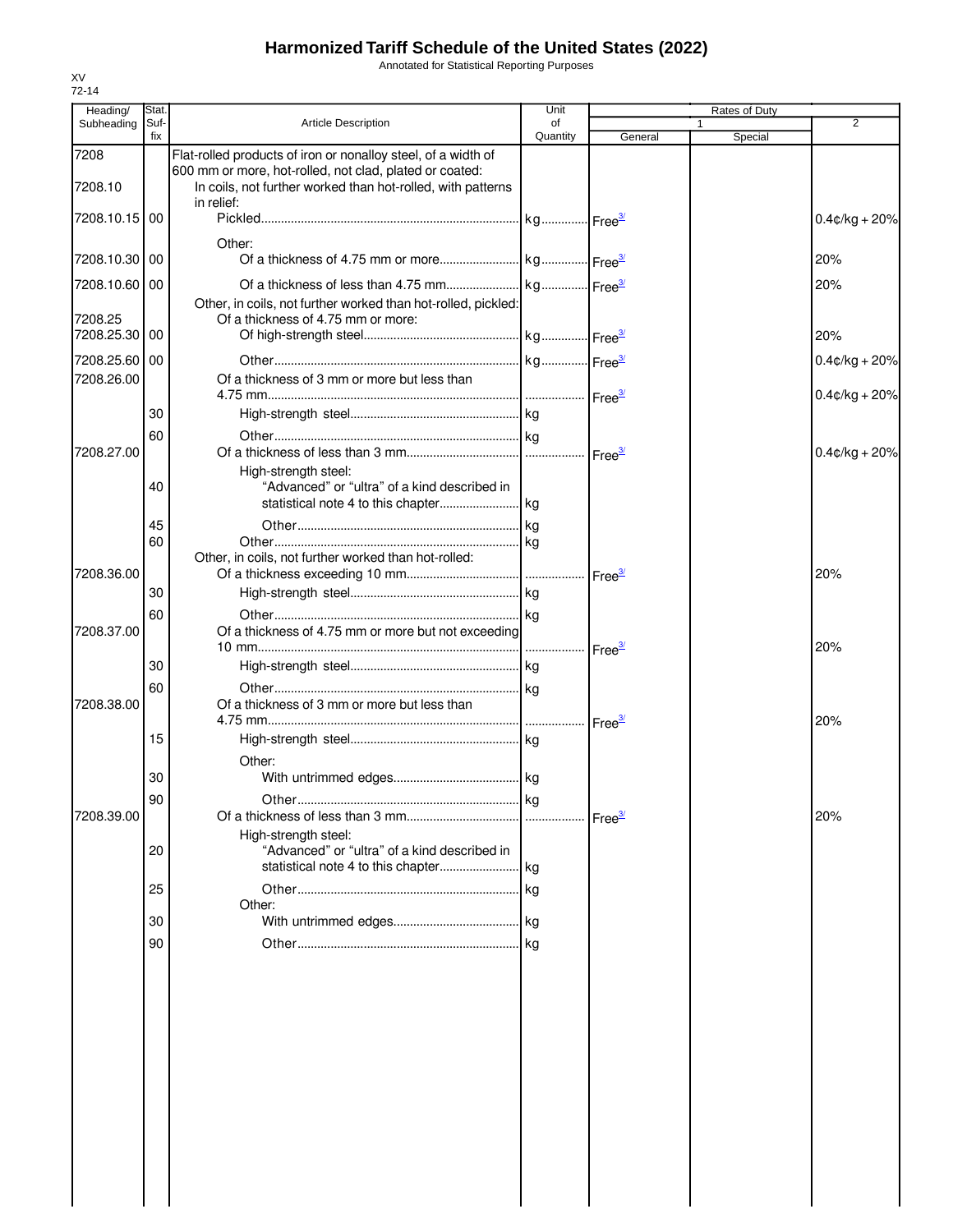Annotated for Statistical Reporting Purposes

| Heading/      | Stat        |                                                                                                                                                 | Unit           |                    |   | Rates of Duty |                  |
|---------------|-------------|-------------------------------------------------------------------------------------------------------------------------------------------------|----------------|--------------------|---|---------------|------------------|
| Subheading    | Suf-<br>fix | <b>Article Description</b>                                                                                                                      | of<br>Quantity | General            | 1 | Special       | $\overline{2}$   |
| 7208 (con.)   |             | Flat-rolled products of iron or nonalloy steel, of a width of                                                                                   |                |                    |   |               |                  |
| 7208.40       |             | 600 mm or more, hot-rolled, not clad, plated or coated: (con.)<br>Not in coils, not further worked than hot-rolled, with patterns<br>in relief: |                |                    |   |               |                  |
| 7208.40.30    |             |                                                                                                                                                 |                |                    |   |               | 20%              |
|               | 30          |                                                                                                                                                 |                |                    |   |               |                  |
|               | 60          |                                                                                                                                                 |                |                    |   |               |                  |
| 7208.40.60    |             |                                                                                                                                                 | .              | Free <sup>3/</sup> |   |               | 20%              |
|               | 30          |                                                                                                                                                 |                |                    |   |               |                  |
|               | 60          |                                                                                                                                                 |                |                    |   |               |                  |
| 7208.51.00    |             | Other, not in coils, not further worked than hot-rolled:                                                                                        |                |                    |   |               | 20%              |
|               | 30          |                                                                                                                                                 |                |                    |   |               |                  |
|               |             | Other:                                                                                                                                          |                |                    |   |               |                  |
|               | 45          |                                                                                                                                                 |                |                    |   |               |                  |
|               | 60          |                                                                                                                                                 |                |                    |   |               |                  |
| 7208.52.00    | 00          | Of a thickness of 4.75 mm or more but not exceeding                                                                                             |                |                    |   |               | 20%              |
| 7208.53.00 00 |             | Of a thickness of 3 mm or more but less than                                                                                                    |                |                    |   |               |                  |
|               |             |                                                                                                                                                 |                |                    |   |               | 20%              |
| 7208.54.00 00 |             |                                                                                                                                                 |                |                    |   |               | 20%              |
| 7208.90.00 00 |             |                                                                                                                                                 |                |                    |   |               | 20%              |
| 7209          |             | Flat-rolled products of iron or nonalloy steel, of a width of                                                                                   |                |                    |   |               |                  |
|               |             | 600 mm or more, cold-rolled (cold-reduced), not clad, plated<br>or coated:                                                                      |                |                    |   |               |                  |
| 7209.15.00 00 |             | In coils, not further worked than cold-rolled (cold-reduced):                                                                                   |                |                    |   |               | $0.4$ ¢/kg + 20% |
|               |             |                                                                                                                                                 |                |                    |   |               |                  |
| 7209.16.00    |             | Of a thickness exceeding 1 mm but less than 3 mm    Free <sup>3/</sup>                                                                          |                |                    |   |               | $0.4$ ¢/kg + 20% |
|               | 40          | Of high-strength steel:<br>Annealed:<br>"Advanced" or "ultra" of a kind described                                                               |                |                    |   |               |                  |
|               | 45          | in statistical note 4 to this chapter kg                                                                                                        |                |                    |   |               |                  |
|               | 60          |                                                                                                                                                 |                |                    |   |               |                  |
|               |             | Other:                                                                                                                                          |                |                    |   |               |                  |
|               | 70          |                                                                                                                                                 |                |                    |   |               |                  |
|               | 91          |                                                                                                                                                 | kg             |                    |   |               |                  |
|               |             |                                                                                                                                                 |                |                    |   |               |                  |
|               |             |                                                                                                                                                 |                |                    |   |               |                  |
|               |             |                                                                                                                                                 |                |                    |   |               |                  |
|               |             |                                                                                                                                                 |                |                    |   |               |                  |
|               |             |                                                                                                                                                 |                |                    |   |               |                  |
|               |             |                                                                                                                                                 |                |                    |   |               |                  |
|               |             |                                                                                                                                                 |                |                    |   |               |                  |
|               |             |                                                                                                                                                 |                |                    |   |               |                  |
|               |             |                                                                                                                                                 |                |                    |   |               |                  |
|               |             |                                                                                                                                                 |                |                    |   |               |                  |
|               |             |                                                                                                                                                 |                |                    |   |               |                  |
|               |             |                                                                                                                                                 |                |                    |   |               |                  |
|               |             |                                                                                                                                                 |                |                    |   |               |                  |
|               |             |                                                                                                                                                 |                |                    |   |               |                  |
|               |             |                                                                                                                                                 |                |                    |   |               |                  |
|               |             |                                                                                                                                                 |                |                    |   |               |                  |
|               |             |                                                                                                                                                 |                |                    |   |               |                  |
|               |             |                                                                                                                                                 |                |                    |   |               |                  |
|               |             |                                                                                                                                                 |                |                    |   |               |                  |
|               |             |                                                                                                                                                 |                |                    |   |               |                  |
|               |             |                                                                                                                                                 |                |                    |   |               |                  |
|               |             |                                                                                                                                                 |                |                    |   |               |                  |
|               |             |                                                                                                                                                 |                |                    |   |               |                  |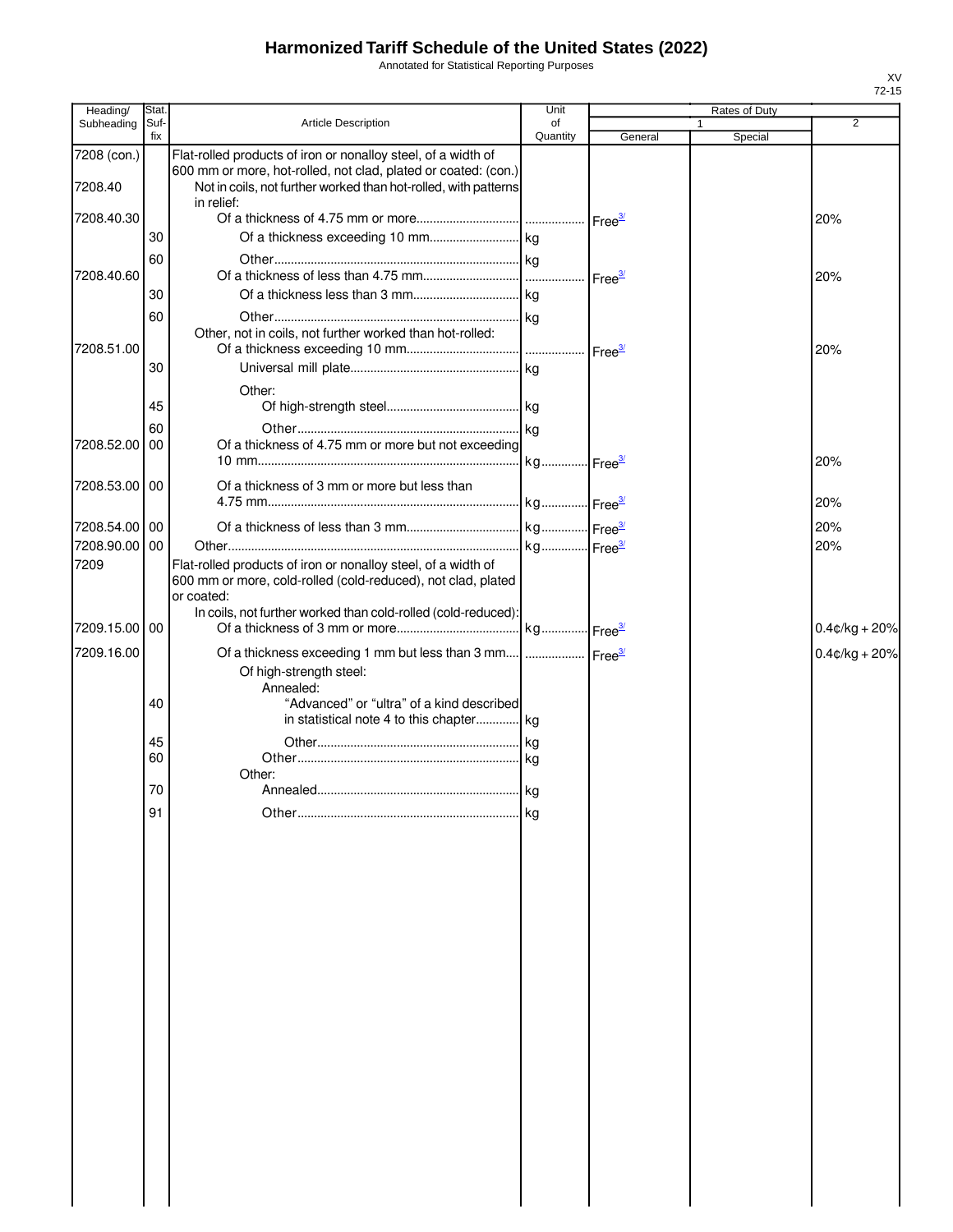Annotated for Statistical Reporting Purposes

| Heading/                       | Stat.       |                                                                                                                                                                                                                               | Unit<br>of |         | Rates of Duty<br>1 | $\overline{2}$                       |
|--------------------------------|-------------|-------------------------------------------------------------------------------------------------------------------------------------------------------------------------------------------------------------------------------|------------|---------|--------------------|--------------------------------------|
| Subheading                     | Suf-<br>fix | <b>Article Description</b>                                                                                                                                                                                                    | Quantity   | General | Special            |                                      |
| 7209 (con.)                    |             | Flat-rolled products of iron or nonalloy steel, of a width of<br>600 mm or more, cold-rolled (cold-reduced), not clad, plated<br>or coated: (con.)<br>In coils, not further worked than cold-rolled (cold-reduced):<br>(con.) |            |         |                    |                                      |
| 7209.17.00                     |             | Of a thickness of 0.5 mm or more but not exceeding                                                                                                                                                                            |            |         |                    | $0.4$ ¢/kg + 20%                     |
|                                |             | Of high-strength steel:<br>Annealed:                                                                                                                                                                                          |            |         |                    |                                      |
|                                | 40          | "Advanced" or "ultra" of a kind described<br>in statistical note 4 to this chapter kg                                                                                                                                         |            |         |                    |                                      |
|                                | 45<br>60    |                                                                                                                                                                                                                               |            |         |                    |                                      |
|                                | 70          | Other:                                                                                                                                                                                                                        |            |         |                    |                                      |
|                                | 91          |                                                                                                                                                                                                                               |            |         |                    |                                      |
| 7209.18<br>7209.18.15          |             | Of a thickness of less than 0.5 mm:                                                                                                                                                                                           |            |         |                    | $0.4$ ¢/kg + 20%                     |
|                                | 30          |                                                                                                                                                                                                                               |            |         |                    |                                      |
|                                | 60          |                                                                                                                                                                                                                               |            |         |                    |                                      |
| 7209.18.25                     |             | Other:<br>Of a thickness of less than 0.361 mm                                                                                                                                                                                |            |         |                    | 20%                                  |
|                                | 20          |                                                                                                                                                                                                                               |            |         |                    |                                      |
| 7209.18.60                     | 85          |                                                                                                                                                                                                                               |            |         |                    | $0.4$ ¢/kg + 20%                     |
|                                | 20          |                                                                                                                                                                                                                               |            |         |                    |                                      |
|                                | 90          | Not in coils, not further worked than cold-rolled                                                                                                                                                                             |            |         |                    |                                      |
|                                |             | (cold-reduced):                                                                                                                                                                                                               |            |         |                    |                                      |
| 7209.25.00 00                  |             |                                                                                                                                                                                                                               |            |         |                    | $0.4$ ¢/kg + 20%                     |
| 7209.26.00 00                  |             | Of a thickness exceeding 1 mm but less than 3 mm kg Free <sup>31</sup>                                                                                                                                                        |            |         |                    | $0.4$ ¢/kg + 20%                     |
| 7209.27.00 00                  |             | Of a thickness of 0.5 mm or more but not exceeding                                                                                                                                                                            |            |         |                    | $0.4$ ¢/kg + 20%                     |
| 7209.28.00 00<br>7209.90.00 00 |             |                                                                                                                                                                                                                               |            |         |                    | $0.4$ ¢/kg + 20%<br>$0.4$ ¢/kg + 20% |
|                                |             |                                                                                                                                                                                                                               |            |         |                    |                                      |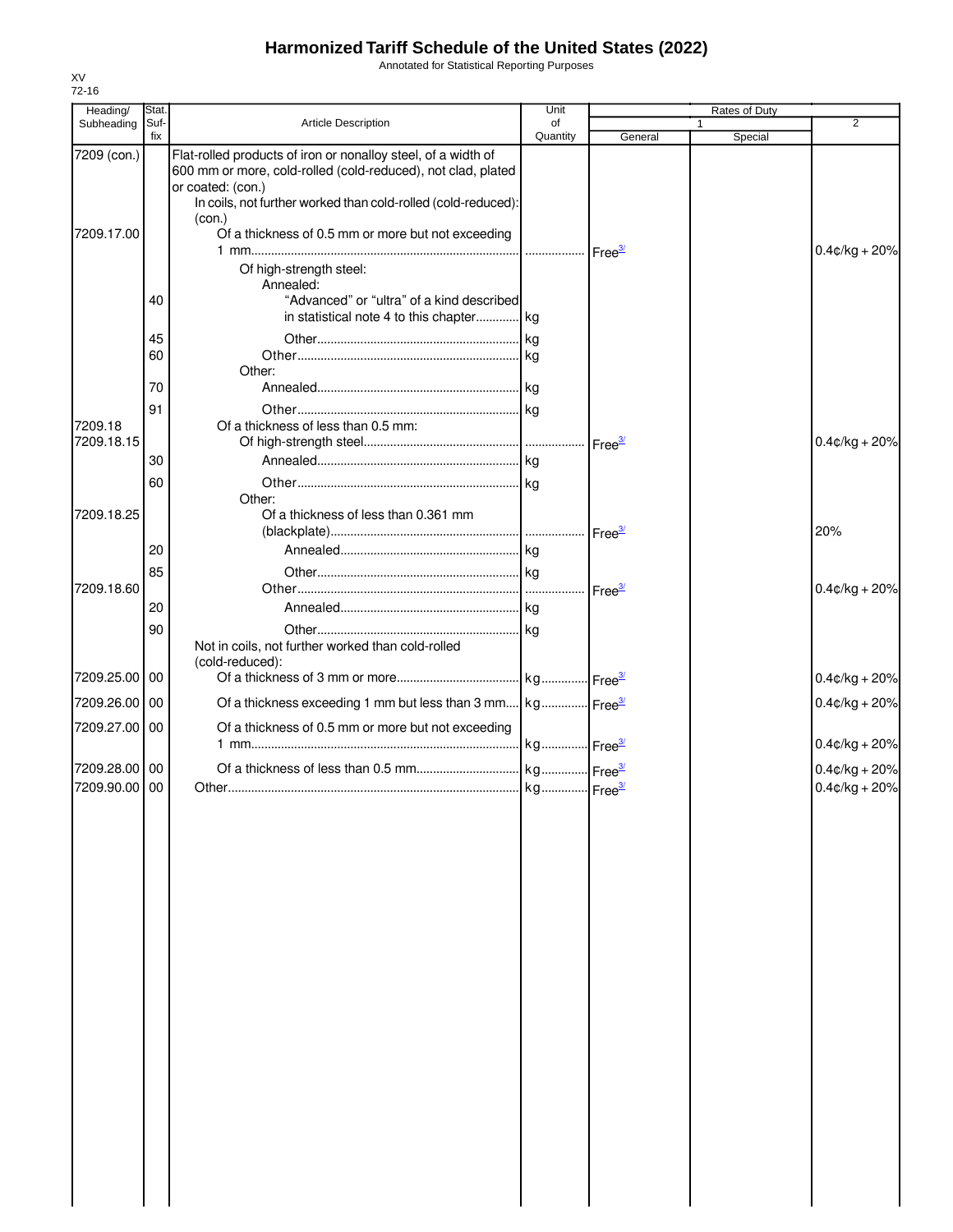Annotated for Statistical Reporting Purposes

| Suf-<br><b>Article Description</b><br>of<br>Subheading<br>Quantity<br>fix<br>General<br>Special<br>7210<br>Flat-rolled products of iron or nonalloy steel, of a width of<br>600 mm or more, clad, plated or coated:<br>Plated or coated with tin:<br>7210.11.00 00<br>7210.12.00 00<br>7210.20.00 00<br>Plated or coated with lead, including terne-plate kg Free <sup>4/</sup><br>7210.30.00<br>30<br>60<br>Otherwise plated or coated with zinc:<br>7210.41.00 00<br>7210.49.00<br>Of high-strength steel:<br>"Advanced" or "ultra" of a kind described in<br>40<br>45<br>Other:<br>91<br>95<br>Plated or coated with chromium oxides or with chromium<br>7210.50.00<br>20<br>90<br>Plated or coated with aluminum:<br>Plated or coated with aluminum-zinc alloys kg Free34<br>7210.61.00 00<br>7210.69.00 00<br>7210.70<br>Painted, varnished or coated with plastics:<br>Not coated or plated with metal and not clad kg Free <sup>34</sup><br>7210.70.30 00<br>7210.70.60<br>Zinc coated or plated:<br>30<br>60<br>90<br>7210.90<br>Other:<br>7210.90.10 00<br>Clad<br>Other:<br>Electrolytically coated or plated with base metal kg Free <sup>3/</sup><br>7210.90.60 00<br>7210.90.90 00 | $\overline{2}$  |
|-------------------------------------------------------------------------------------------------------------------------------------------------------------------------------------------------------------------------------------------------------------------------------------------------------------------------------------------------------------------------------------------------------------------------------------------------------------------------------------------------------------------------------------------------------------------------------------------------------------------------------------------------------------------------------------------------------------------------------------------------------------------------------------------------------------------------------------------------------------------------------------------------------------------------------------------------------------------------------------------------------------------------------------------------------------------------------------------------------------------------------------------------------------------------------------------------|-----------------|
|                                                                                                                                                                                                                                                                                                                                                                                                                                                                                                                                                                                                                                                                                                                                                                                                                                                                                                                                                                                                                                                                                                                                                                                                 |                 |
|                                                                                                                                                                                                                                                                                                                                                                                                                                                                                                                                                                                                                                                                                                                                                                                                                                                                                                                                                                                                                                                                                                                                                                                                 |                 |
|                                                                                                                                                                                                                                                                                                                                                                                                                                                                                                                                                                                                                                                                                                                                                                                                                                                                                                                                                                                                                                                                                                                                                                                                 | 6%              |
|                                                                                                                                                                                                                                                                                                                                                                                                                                                                                                                                                                                                                                                                                                                                                                                                                                                                                                                                                                                                                                                                                                                                                                                                 | 6%              |
|                                                                                                                                                                                                                                                                                                                                                                                                                                                                                                                                                                                                                                                                                                                                                                                                                                                                                                                                                                                                                                                                                                                                                                                                 | 6%              |
|                                                                                                                                                                                                                                                                                                                                                                                                                                                                                                                                                                                                                                                                                                                                                                                                                                                                                                                                                                                                                                                                                                                                                                                                 | 21.5%           |
|                                                                                                                                                                                                                                                                                                                                                                                                                                                                                                                                                                                                                                                                                                                                                                                                                                                                                                                                                                                                                                                                                                                                                                                                 |                 |
|                                                                                                                                                                                                                                                                                                                                                                                                                                                                                                                                                                                                                                                                                                                                                                                                                                                                                                                                                                                                                                                                                                                                                                                                 |                 |
|                                                                                                                                                                                                                                                                                                                                                                                                                                                                                                                                                                                                                                                                                                                                                                                                                                                                                                                                                                                                                                                                                                                                                                                                 | 21.5%           |
|                                                                                                                                                                                                                                                                                                                                                                                                                                                                                                                                                                                                                                                                                                                                                                                                                                                                                                                                                                                                                                                                                                                                                                                                 | 21.5%           |
|                                                                                                                                                                                                                                                                                                                                                                                                                                                                                                                                                                                                                                                                                                                                                                                                                                                                                                                                                                                                                                                                                                                                                                                                 |                 |
|                                                                                                                                                                                                                                                                                                                                                                                                                                                                                                                                                                                                                                                                                                                                                                                                                                                                                                                                                                                                                                                                                                                                                                                                 |                 |
|                                                                                                                                                                                                                                                                                                                                                                                                                                                                                                                                                                                                                                                                                                                                                                                                                                                                                                                                                                                                                                                                                                                                                                                                 |                 |
|                                                                                                                                                                                                                                                                                                                                                                                                                                                                                                                                                                                                                                                                                                                                                                                                                                                                                                                                                                                                                                                                                                                                                                                                 |                 |
|                                                                                                                                                                                                                                                                                                                                                                                                                                                                                                                                                                                                                                                                                                                                                                                                                                                                                                                                                                                                                                                                                                                                                                                                 | 45%             |
|                                                                                                                                                                                                                                                                                                                                                                                                                                                                                                                                                                                                                                                                                                                                                                                                                                                                                                                                                                                                                                                                                                                                                                                                 |                 |
|                                                                                                                                                                                                                                                                                                                                                                                                                                                                                                                                                                                                                                                                                                                                                                                                                                                                                                                                                                                                                                                                                                                                                                                                 |                 |
|                                                                                                                                                                                                                                                                                                                                                                                                                                                                                                                                                                                                                                                                                                                                                                                                                                                                                                                                                                                                                                                                                                                                                                                                 | 21.5%           |
|                                                                                                                                                                                                                                                                                                                                                                                                                                                                                                                                                                                                                                                                                                                                                                                                                                                                                                                                                                                                                                                                                                                                                                                                 | 21.5%           |
|                                                                                                                                                                                                                                                                                                                                                                                                                                                                                                                                                                                                                                                                                                                                                                                                                                                                                                                                                                                                                                                                                                                                                                                                 |                 |
|                                                                                                                                                                                                                                                                                                                                                                                                                                                                                                                                                                                                                                                                                                                                                                                                                                                                                                                                                                                                                                                                                                                                                                                                 | $0.4¢/kg + 20%$ |
|                                                                                                                                                                                                                                                                                                                                                                                                                                                                                                                                                                                                                                                                                                                                                                                                                                                                                                                                                                                                                                                                                                                                                                                                 | 21.5%           |
|                                                                                                                                                                                                                                                                                                                                                                                                                                                                                                                                                                                                                                                                                                                                                                                                                                                                                                                                                                                                                                                                                                                                                                                                 |                 |
|                                                                                                                                                                                                                                                                                                                                                                                                                                                                                                                                                                                                                                                                                                                                                                                                                                                                                                                                                                                                                                                                                                                                                                                                 |                 |
|                                                                                                                                                                                                                                                                                                                                                                                                                                                                                                                                                                                                                                                                                                                                                                                                                                                                                                                                                                                                                                                                                                                                                                                                 |                 |
|                                                                                                                                                                                                                                                                                                                                                                                                                                                                                                                                                                                                                                                                                                                                                                                                                                                                                                                                                                                                                                                                                                                                                                                                 | 30%             |
|                                                                                                                                                                                                                                                                                                                                                                                                                                                                                                                                                                                                                                                                                                                                                                                                                                                                                                                                                                                                                                                                                                                                                                                                 |                 |
|                                                                                                                                                                                                                                                                                                                                                                                                                                                                                                                                                                                                                                                                                                                                                                                                                                                                                                                                                                                                                                                                                                                                                                                                 | 45%             |
|                                                                                                                                                                                                                                                                                                                                                                                                                                                                                                                                                                                                                                                                                                                                                                                                                                                                                                                                                                                                                                                                                                                                                                                                 | 21.5%           |
|                                                                                                                                                                                                                                                                                                                                                                                                                                                                                                                                                                                                                                                                                                                                                                                                                                                                                                                                                                                                                                                                                                                                                                                                 |                 |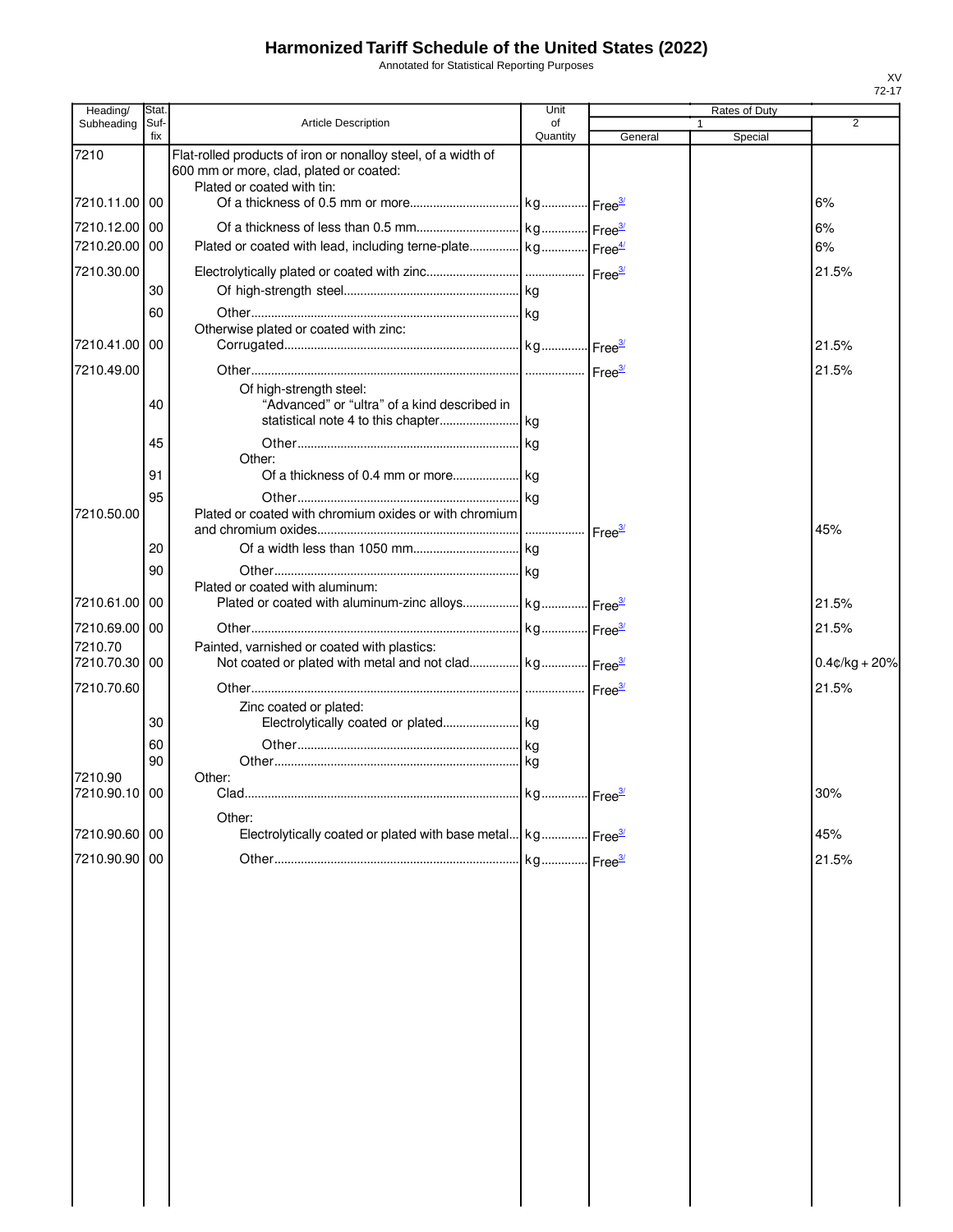Annotated for Statistical Reporting Purposes

| Heading/      | Stat.       |                                                                                                                | Unit           |         | Rates of Duty |                  |
|---------------|-------------|----------------------------------------------------------------------------------------------------------------|----------------|---------|---------------|------------------|
| Subheading    | Suf-<br>fix | Article Description                                                                                            | of<br>Quantity | General | 1<br>Special  | $\overline{2}$   |
| 7211          |             | Flat-rolled products of iron or nonalloy steel, of a width of less<br>than 600 mm, not clad, plated or coated: |                |         |               |                  |
| 7211.13.00 00 |             | Not further worked than hot-rolled:                                                                            |                |         |               | 20%              |
| 7211.14.00    |             |                                                                                                                |                |         |               | 20%              |
|               | 30          |                                                                                                                |                |         |               |                  |
|               |             | Other:                                                                                                         |                |         |               |                  |
|               | 45          |                                                                                                                |                |         |               |                  |
|               | 90          |                                                                                                                |                |         |               |                  |
| 7211.19       |             | Other:                                                                                                         |                |         |               |                  |
| 7211.19.15 00 |             | Of a width of less than 300 mm:                                                                                |                |         |               | 25%              |
| 7211.19.20 00 |             | Other:<br>Of a thickness exceeding 1.25 mm kg Free <sup>3/</sup>                                               |                |         |               | 25%              |
|               |             |                                                                                                                |                |         |               |                  |
| 7211.19.30 00 |             | Other:                                                                                                         |                |         |               | 25%              |
| 7211.19.45 00 |             |                                                                                                                |                |         |               | 20%              |
| 7211.19.60 00 |             | Other:                                                                                                         |                |         |               |                  |
|               |             |                                                                                                                |                |         |               | $0.4$ ¢/kg + 20% |
| 7211.19.75    |             |                                                                                                                |                |         |               | 20%              |
|               | 30          | In coils:<br>With untrimmed edges kg                                                                           |                |         |               |                  |
|               | 60          |                                                                                                                |                |         |               |                  |
|               | 90          |                                                                                                                |                |         |               |                  |
|               |             |                                                                                                                |                |         |               |                  |
|               |             |                                                                                                                |                |         |               |                  |
|               |             |                                                                                                                |                |         |               |                  |
|               |             |                                                                                                                |                |         |               |                  |
|               |             |                                                                                                                |                |         |               |                  |
|               |             |                                                                                                                |                |         |               |                  |
|               |             |                                                                                                                |                |         |               |                  |
|               |             |                                                                                                                |                |         |               |                  |
|               |             |                                                                                                                |                |         |               |                  |
|               |             |                                                                                                                |                |         |               |                  |
|               |             |                                                                                                                |                |         |               |                  |
|               |             |                                                                                                                |                |         |               |                  |
|               |             |                                                                                                                |                |         |               |                  |
|               |             |                                                                                                                |                |         |               |                  |
|               |             |                                                                                                                |                |         |               |                  |
|               |             |                                                                                                                |                |         |               |                  |
|               |             |                                                                                                                |                |         |               |                  |
|               |             |                                                                                                                |                |         |               |                  |
|               |             |                                                                                                                |                |         |               |                  |
|               |             |                                                                                                                |                |         |               |                  |
|               |             |                                                                                                                |                |         |               |                  |
|               |             |                                                                                                                |                |         |               |                  |
|               |             |                                                                                                                |                |         |               |                  |
|               |             |                                                                                                                |                |         |               |                  |
|               |             |                                                                                                                |                |         |               |                  |
|               |             |                                                                                                                |                |         |               |                  |
|               |             |                                                                                                                |                |         |               |                  |
|               |             |                                                                                                                |                |         |               |                  |
|               |             |                                                                                                                |                |         |               |                  |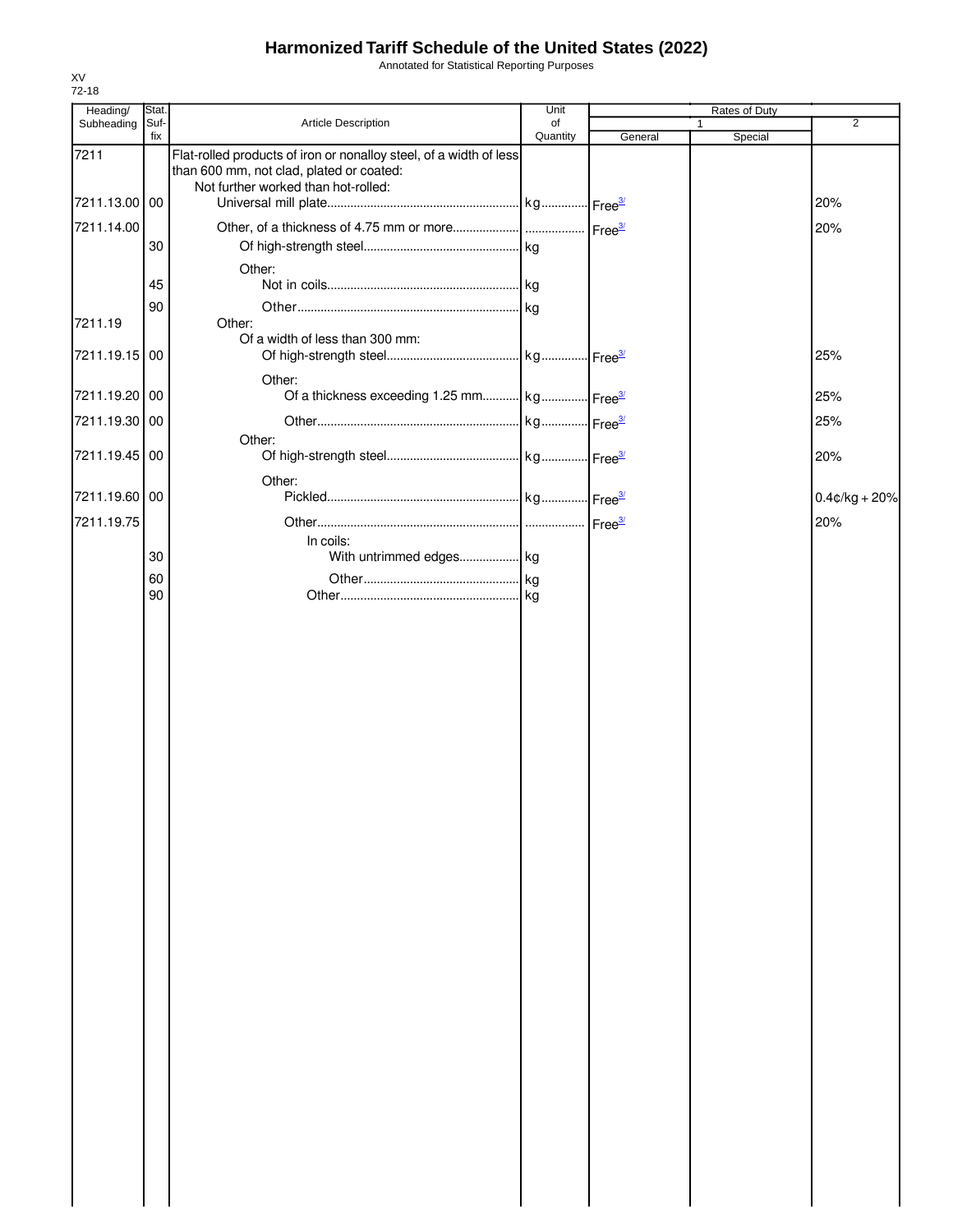Annotated for Statistical Reporting Purposes

| Heading/                       | <b>Stat</b> |                                                                                                                                                                              | Unit           |         | Rates of Duty |                  |
|--------------------------------|-------------|------------------------------------------------------------------------------------------------------------------------------------------------------------------------------|----------------|---------|---------------|------------------|
| Subheading                     | Suf-<br>fix | <b>Article Description</b>                                                                                                                                                   | of<br>Quantity | General | Special       | 2                |
| 7211 (con.)                    |             | Flat-rolled products of iron or nonalloy steel, of a width of less<br>than 600 mm, not clad, plated or coated: (con.)<br>Not further worked than cold-rolled (cold-reduced): |                |         |               |                  |
| 7211.23                        |             | Containing by weight less than 0.25 percent of carbon:<br>Of a width of less than 300 mm:<br>Of a thickness exceeding 1.25 mm:                                               |                |         |               |                  |
| 7211.23.15   00                |             |                                                                                                                                                                              |                |         |               | 25%              |
| 7211.23.20 00<br>7211.23.30 00 |             | Of a thickness exceeding 0.25 mm but not                                                                                                                                     |                |         |               | 25%              |
|                                |             |                                                                                                                                                                              |                |         |               | 25%              |
| 7211.23.45 00                  |             | Of a thickness not exceeding 0.25 mm kg Free <sup>3/</sup>                                                                                                                   |                |         |               | 25%              |
| 7211.23.60                     | 30          |                                                                                                                                                                              |                |         |               | $0.4$ ¢/kg + 20% |
|                                | 60          | Of a thickness exceeding 0.25 mm but not                                                                                                                                     |                |         |               |                  |
| 7211.29                        | 90          | Of a thickness not exceeding 0.25 mm: kg<br>Other:                                                                                                                           |                |         |               |                  |
| 7211.29.20                     |             | Of a width of less than 300 mm:                                                                                                                                              |                |         |               | 25%              |
|                                | 30          | Of a width less than 51 mm, in coils kg                                                                                                                                      |                |         |               |                  |
| 7211.29.45 00                  | 90          |                                                                                                                                                                              |                |         |               | 25%              |
| 7211.29.60                     |             |                                                                                                                                                                              |                |         |               | $0.4$ ¢/kg + 20% |
|                                | 30<br>80    |                                                                                                                                                                              |                |         |               |                  |
| 7211.90.00 00                  |             |                                                                                                                                                                              |                |         |               | 20%              |
| 7212                           |             | Flat-rolled products of iron or nonalloy steel, of a width of less<br>than 600 mm, clad, plated or coated:                                                                   |                |         |               |                  |
| 7212.10.00 00                  |             |                                                                                                                                                                              |                |         |               | 6%               |
| 7212.20.00 00                  |             |                                                                                                                                                                              |                |         |               | 21.5%            |
| 7212.30<br>7212.30.10          |             | Otherwise plated or coated with zinc:<br>Of a width of less than 300 mm:                                                                                                     |                |         |               | 25%              |
|                                | 30          | Of a width less than 51 mm, in coils kg                                                                                                                                      |                |         |               |                  |
| 7212.30.30 00                  | 90          |                                                                                                                                                                              |                |         |               | 25%              |
| 7212.30.50 00                  |             |                                                                                                                                                                              |                |         |               | 21.5%            |
| 7212.40<br>7212.40.10 00       |             | Painted, varnished or coated with plastics:                                                                                                                                  |                |         |               | 25%              |
| 7212.40.50 00                  |             |                                                                                                                                                                              |                |         |               | $0.4$ ¢/kg + 20% |
| 7212.50.00 00<br>7212.60.00 00 |             |                                                                                                                                                                              |                |         |               | 21.5%<br>30%     |
|                                |             |                                                                                                                                                                              |                |         |               |                  |
|                                |             |                                                                                                                                                                              |                |         |               |                  |
|                                |             |                                                                                                                                                                              |                |         |               |                  |
|                                |             |                                                                                                                                                                              |                |         |               |                  |
|                                |             |                                                                                                                                                                              |                |         |               |                  |
|                                |             |                                                                                                                                                                              |                |         |               |                  |
|                                |             |                                                                                                                                                                              |                |         |               |                  |
|                                |             |                                                                                                                                                                              |                |         |               |                  |
|                                |             |                                                                                                                                                                              |                |         |               |                  |
|                                |             |                                                                                                                                                                              |                |         |               |                  |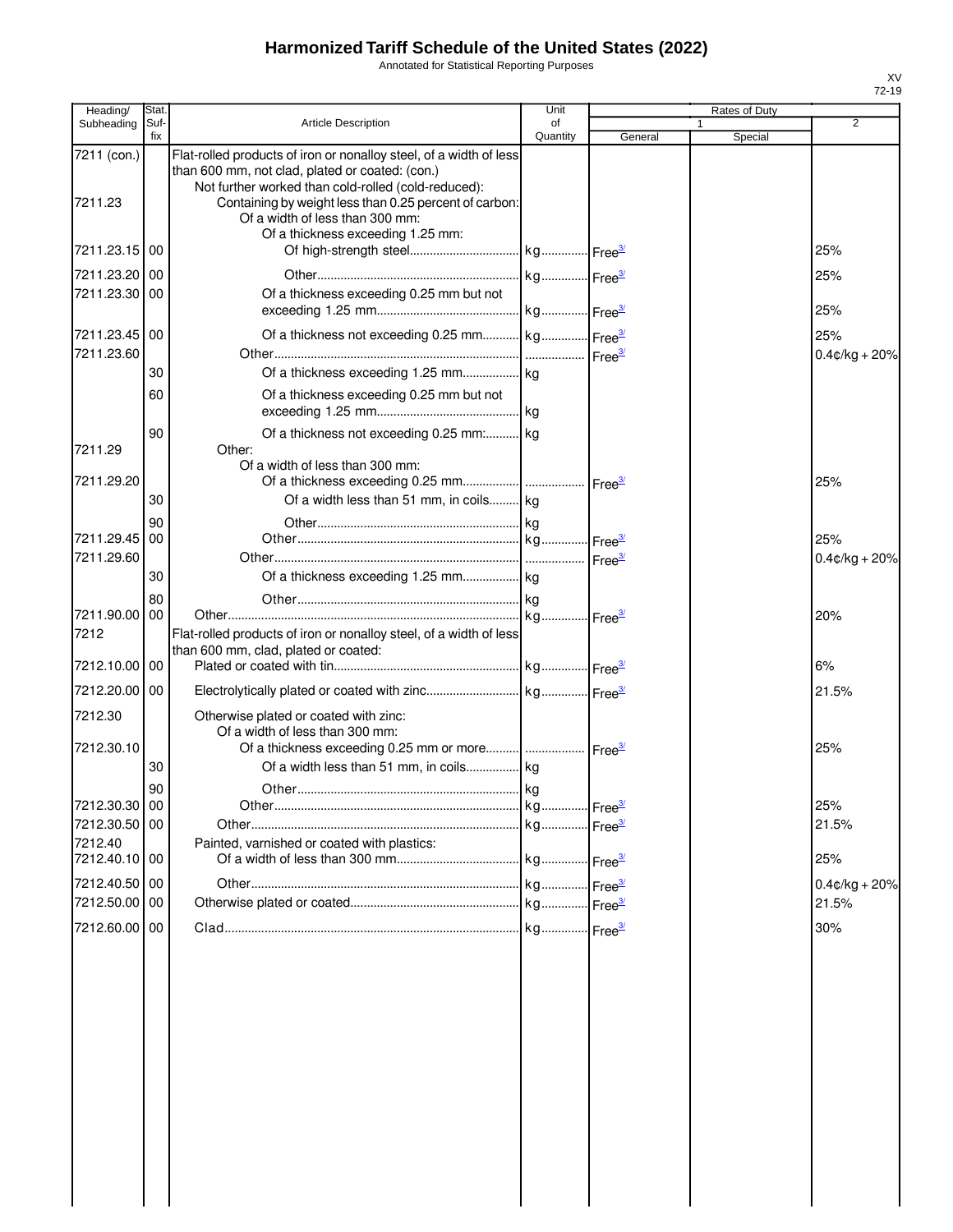Annotated for Statistical Reporting Purposes

| Heading/      | Stat.       |                                                                                             | Unit                  |         | Rates of Duty |                |
|---------------|-------------|---------------------------------------------------------------------------------------------|-----------------------|---------|---------------|----------------|
| Subheading    | Suf-<br>fix | Article Description                                                                         | of<br>Quantity        |         | 1             | $\overline{2}$ |
| 7213          |             | Bars and rods, hot-rolled, in irregularly wound coils, of iron or                           |                       | General | Special       |                |
| 7213.10.00 00 |             | nonalloy steel:                                                                             |                       |         |               | 20%            |
| 7213.20.00    |             |                                                                                             |                       |         |               | 5.5%           |
|               | 10          | Containing by weight 0.1 percent or more of lead kg                                         |                       |         |               |                |
|               | 80          |                                                                                             |                       |         |               |                |
|               |             | Other:                                                                                      |                       |         |               |                |
| 7213.91       |             | Of circular cross section measuring less than 14 mm<br>in diameter:                         |                       |         |               |                |
| 7213.91.30    |             | Not tempered, not treated and not partly                                                    |                       |         |               | 5.5%           |
|               | 11          | Tire cord-quality steel wire rod as defined in                                              |                       |         |               |                |
|               | 15          | Of Cold Heading Quality (CHQ) steel, as<br>defined in statistical note 5 to this chapter kg |                       |         |               |                |
|               |             |                                                                                             |                       |         |               |                |
|               | 20          | Of welding quality wire rods as defined in                                                  |                       |         |               |                |
|               |             |                                                                                             |                       |         |               |                |
|               | 93          | Other:                                                                                      | . kg                  |         |               |                |
| 7213.91.45 00 |             | Containing by weight 0.6 percent or more of                                                 | kg Free <sup>3/</sup> |         |               | 5.5%           |
| 7213.91.60 00 |             |                                                                                             |                       |         |               | 6%             |
| 7213.99.00    |             |                                                                                             |                       |         |               | 5.5%           |
|               |             | Of circular cross section:                                                                  |                       |         |               |                |
|               | 30          | With a diameter of 14 mm or more but less                                                   |                       |         |               |                |
|               | 60          |                                                                                             |                       |         |               |                |
|               | 90          |                                                                                             |                       |         |               |                |
|               |             |                                                                                             |                       |         |               |                |
|               |             |                                                                                             |                       |         |               |                |
|               |             |                                                                                             |                       |         |               |                |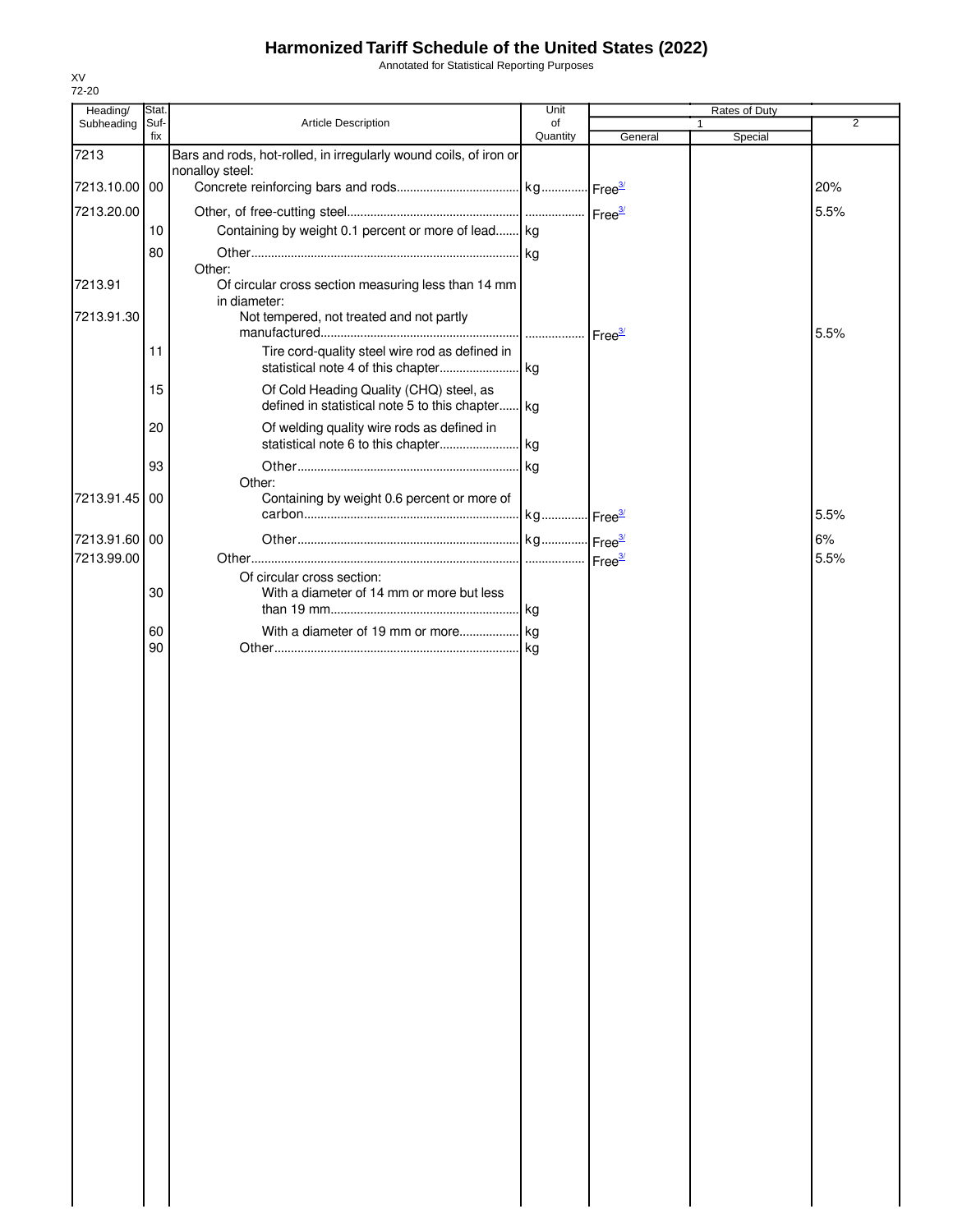Annotated for Statistical Reporting Purposes

| Heading/   | Stat.       |                                                                                                                                                                        | Unit           |         | Rates of Duty |     |
|------------|-------------|------------------------------------------------------------------------------------------------------------------------------------------------------------------------|----------------|---------|---------------|-----|
| Subheading | Suf-<br>fix | <b>Article Description</b>                                                                                                                                             | of<br>Quantity | General | Special       | 2   |
| 7214       |             | Other bars and rods of iron or nonalloy steel, not further worked<br>than forged, hot-rolled, hot-drawn or hot-extruded, but including<br>those twisted after rolling: |                |         |               |     |
| 7214.10.00 | 00          |                                                                                                                                                                        |                |         |               | 20% |
| 7214.20.00 | 00          |                                                                                                                                                                        |                |         |               | 20% |
| 7214.30.00 |             |                                                                                                                                                                        |                |         |               | 20% |
|            | 10          | Containing by weight 0.1 percent or more of lead kg                                                                                                                    |                |         |               |     |
|            | 80          |                                                                                                                                                                        |                |         |               |     |
| 7214.91.00 |             | Other:<br>Of rectangular (other than square) cross-section    Free <sup>3/</sup>                                                                                       |                |         |               | 20% |
|            |             | Containing by weight less than 0.25 percent of                                                                                                                         |                |         |               |     |
|            |             | carbon:                                                                                                                                                                |                |         |               |     |
|            | 16          | With a maximum cross section less than 152                                                                                                                             |                |         |               |     |
|            | 20          | With a maximum cross section of 152 mm or                                                                                                                              |                |         |               |     |
|            |             |                                                                                                                                                                        |                |         |               |     |
|            | 60          | Containing by weight 0.25 percent or more but less                                                                                                                     |                |         |               |     |
|            | 90          | Containing by weight 0.6 percent or more of                                                                                                                            |                |         |               |     |
| 7214.99.00 |             | Rounds:                                                                                                                                                                |                |         |               | 20% |
|            | 16          | Containing by weight less than 0.25 percent<br>of carbon:<br>With a diameter less than 76 mm kg                                                                        |                |         |               |     |
|            | 21          | With a diameter of 76 mm or more but not                                                                                                                               |                |         |               |     |
|            |             |                                                                                                                                                                        |                |         |               |     |
|            | 26          | With a diameter exceeding 152 mm kg<br>Containing by weight 0.25 percent or more but<br>less than 0.6 percent of carbon:                                               |                |         |               |     |
|            | 31          | With a diameter less than 76 mm kg                                                                                                                                     |                |         |               |     |
|            | 36          | With a diameter of 76 mm or more but not                                                                                                                               |                |         |               |     |
|            | 40<br>45    | With a diameter exceeding 152 mm kg<br>Containing by weight 0.6 percent or more of                                                                                     |                |         |               |     |
|            | 60          | Other:<br>Containing by weight less than 0.25 percent                                                                                                                  |                |         |               |     |
|            | 75          | Containing by weight 0.25 percent or more but                                                                                                                          |                |         |               |     |
|            |             |                                                                                                                                                                        |                |         |               |     |
|            | 90          | Containing by weight 0.6 percent or more of                                                                                                                            |                |         |               |     |
|            |             |                                                                                                                                                                        |                |         |               |     |
|            |             |                                                                                                                                                                        |                |         |               |     |
|            |             |                                                                                                                                                                        |                |         |               |     |
|            |             |                                                                                                                                                                        |                |         |               |     |
|            |             |                                                                                                                                                                        |                |         |               |     |
|            |             |                                                                                                                                                                        |                |         |               |     |
|            |             |                                                                                                                                                                        |                |         |               |     |
|            |             |                                                                                                                                                                        |                |         |               |     |
|            |             |                                                                                                                                                                        |                |         |               |     |
|            |             |                                                                                                                                                                        |                |         |               |     |
|            |             |                                                                                                                                                                        |                |         |               |     |
|            |             |                                                                                                                                                                        |                |         |               |     |
|            |             |                                                                                                                                                                        |                |         |               |     |
|            |             |                                                                                                                                                                        |                |         |               |     |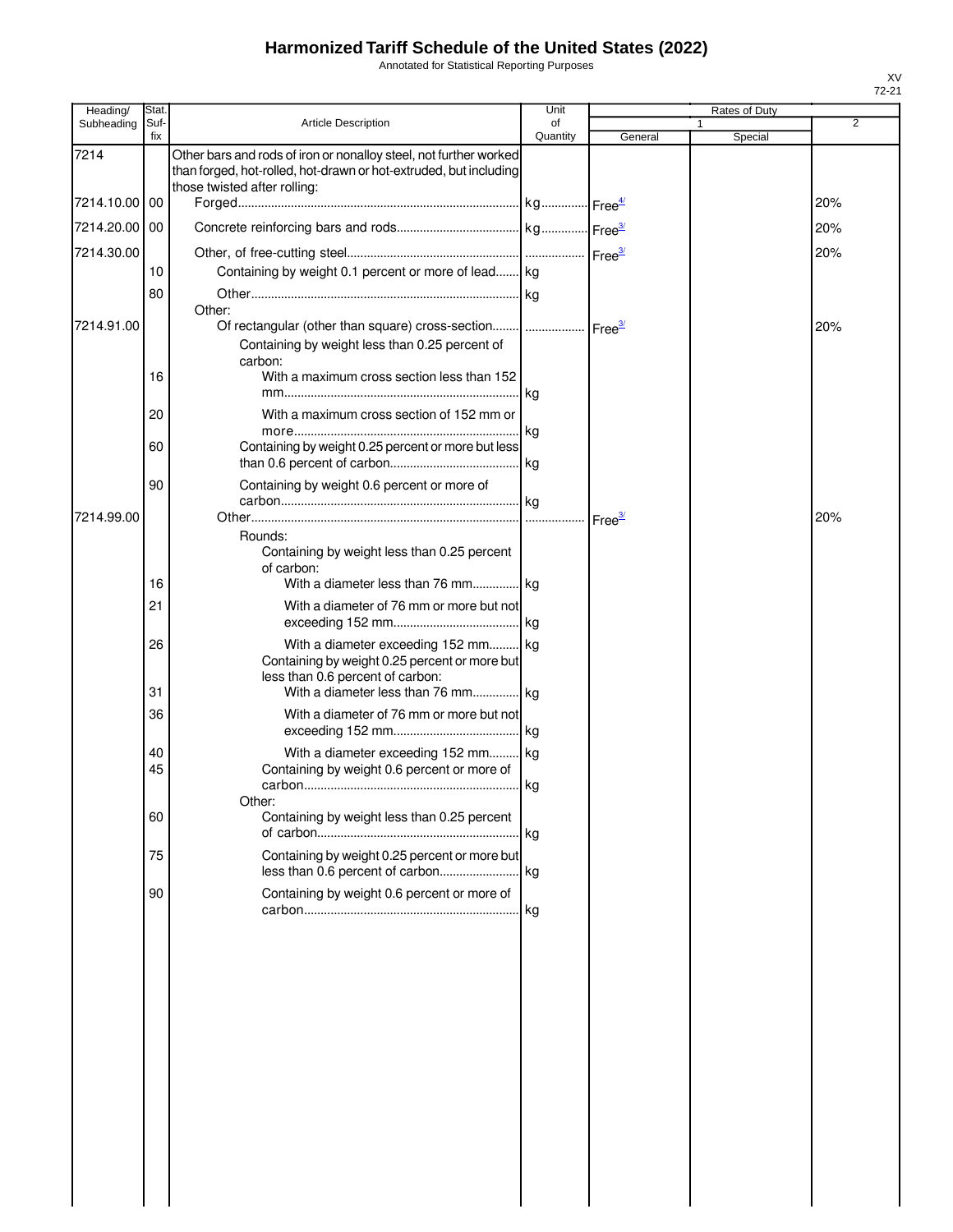Annotated for Statistical Reporting Purposes

| Heading/           | Stat.       |                                                                                                              | Unit           |         | Rates of Duty |                  |
|--------------------|-------------|--------------------------------------------------------------------------------------------------------------|----------------|---------|---------------|------------------|
| Subheading         | Suf-<br>fix | Article Description                                                                                          | of<br>Quantity | General | 1<br>Special  | $\overline{2}$   |
| 7215<br>7215.10.00 |             | Other bars and rods of iron or nonalloy steel:<br>Of free-cutting steel, not further worked than cold-formed |                |         |               | $0.3$ ¢/kg + 20% |
|                    | 10          | Containing by weight 0.1 percent or more of lead kg                                                          |                |         |               |                  |
| 7215.50.00         | 80          | Other, not further worked than cold-formed or                                                                |                |         |               |                  |
|                    |             | Containing by weight less than 0.25 percent of carbon:                                                       |                |         |               | $0.3$ ¢/kg + 20% |
|                    | 16          | With a diameter or cross section measuring less                                                              |                |         |               |                  |
|                    | 18          | With a diameter or cross section measuring 76                                                                |                |         |               |                  |
|                    | 20          | With a diameter or cross section exceeding 228                                                               | .lkg           |         |               |                  |
|                    |             | Containing by weight 0.25 percent or more but less<br>than 0.6 percent of carbon:                            |                |         |               |                  |
|                    | 61          | With a diameter or cross section measuring less                                                              |                |         |               |                  |
|                    | 63          | With a diameter or cross section measuring 76<br>mm or more but not exceeding 228 mm kg                      |                |         |               |                  |
|                    | 65          | With a diameter or cross section exceeding 228                                                               |                |         |               |                  |
| 7215.90            | 90          | Containing by weight 0.6 percent or more of carbon kg<br>Other:                                              |                |         |               |                  |
| 7215.90.10 00      |             | Plated or coated with metal:                                                                                 |                |         |               | $0.4$ ¢/kg + 20% |
| 7215.90.30 00      |             |                                                                                                              |                |         |               | $0.3$ ¢/kg + 20% |
| 7215.90.50 00      |             |                                                                                                              |                |         |               | $0.3$ ¢/kg + 20% |
|                    |             |                                                                                                              |                |         |               |                  |
|                    |             |                                                                                                              |                |         |               |                  |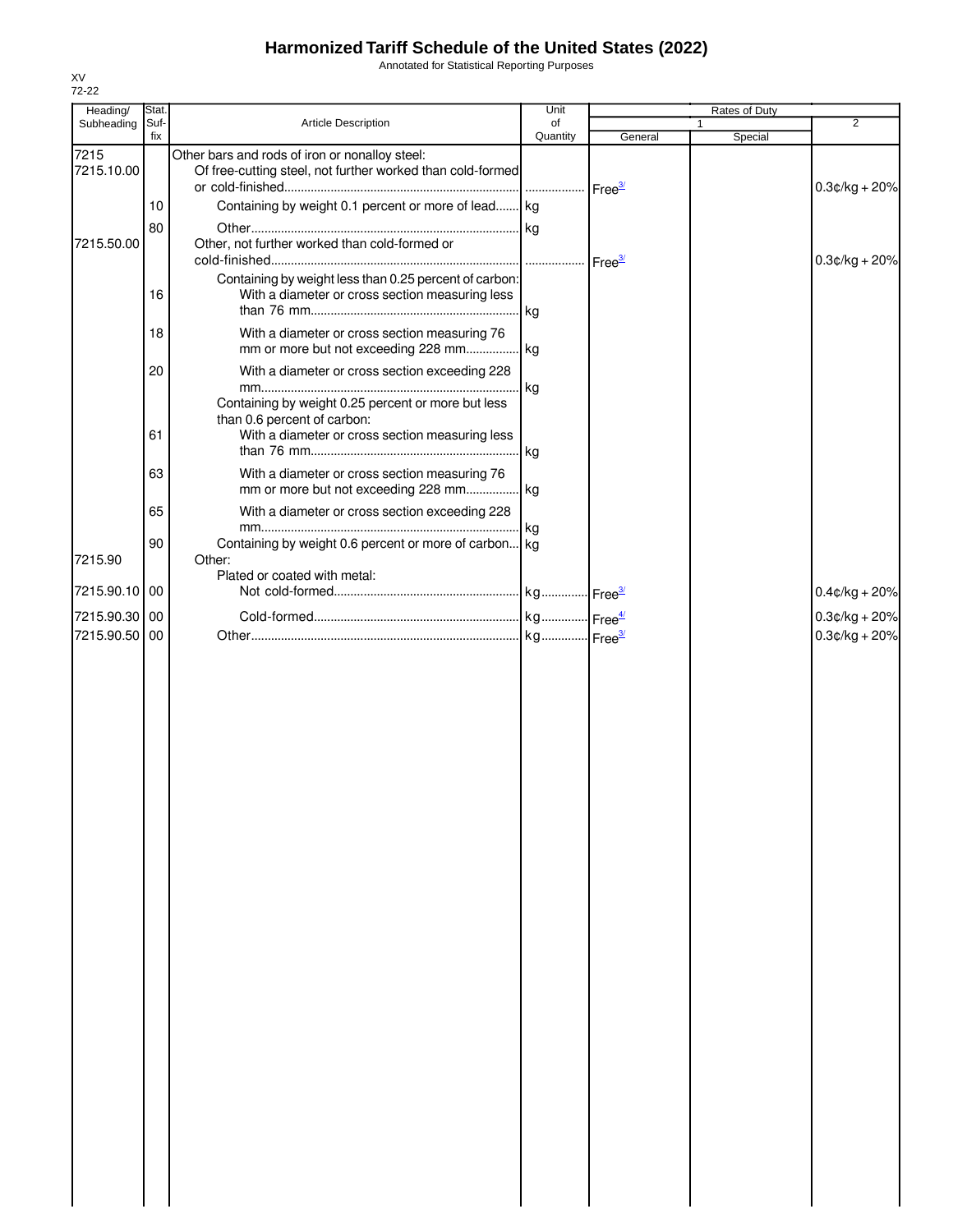Annotated for Statistical Reporting Purposes

| Heading/           | Stat. |                                                                                                                   | Unit     |                    | Rates of Duty |     |
|--------------------|-------|-------------------------------------------------------------------------------------------------------------------|----------|--------------------|---------------|-----|
| Subheading         | Suf-  | Article Description                                                                                               | of       |                    | 1             | 2   |
|                    | fix   |                                                                                                                   | Quantity | General            | Special       |     |
| 7216<br>7216.10.00 |       | Angles, shapes and sections of iron or nonalloy steel:<br>U, I or H sections, not further worked than hot-rolled, |          |                    |               |     |
|                    |       |                                                                                                                   |          |                    |               | 2%  |
|                    | 10    |                                                                                                                   | kg       |                    |               |     |
|                    | 50    |                                                                                                                   |          |                    |               |     |
|                    |       | L or T sections, not further worked than hot-rolled,                                                              |          |                    |               |     |
|                    |       | hot-drawn or extruded, of a height of less than 80 mm:                                                            |          |                    |               |     |
| 7216.21.00         | 00    |                                                                                                                   |          |                    |               | 2%  |
| 7216.22.00 00      |       |                                                                                                                   |          |                    |               | 2%  |
|                    |       | U, I or H sections, not further worked than hot-rolled,                                                           |          |                    |               |     |
|                    |       | hot-drawn or extruded, of a height of 80 mm or more:                                                              |          |                    |               |     |
| 7216.31.00 00      |       |                                                                                                                   |          |                    |               | 2%  |
| 7216.32.00 00      |       |                                                                                                                   |          |                    |               | 2%  |
| 7216.33.00         |       |                                                                                                                   |          |                    |               | 2%  |
|                    | 30    | Weighing not more than 11.3 kg per 30.5 cm, with                                                                  |          |                    |               |     |
|                    |       | a web depth measuring 102 mm to 356 mm                                                                            |          |                    |               |     |
|                    | 60    |                                                                                                                   |          |                    |               |     |
|                    |       | Weighing more than 11.3 kg but not more than<br>27.2 kg per 30.5 cm, with a web depth measuring                   |          |                    |               |     |
|                    |       |                                                                                                                   |          |                    |               |     |
|                    | 90    |                                                                                                                   |          |                    |               |     |
| 7216.40.00         |       | L or T sections, not further worked than hot-rolled,                                                              |          |                    |               |     |
|                    |       | hot-drawn or extruded, of a height of 80 mm or more                                                               |          | Free <sup>3/</sup> |               | 2%  |
|                    | 10    |                                                                                                                   |          |                    |               |     |
|                    | 50    |                                                                                                                   |          |                    |               |     |
| 7216.50.00         | 00    | Other angles, shapes and sections, not further worked                                                             |          |                    |               |     |
|                    |       |                                                                                                                   |          |                    |               | 2%  |
|                    |       | Angles, shapes and sections, not further worked than                                                              |          |                    |               |     |
|                    |       | cold-formed or cold-finished:                                                                                     |          |                    |               |     |
| 7216.61.00 00      |       |                                                                                                                   |          |                    |               | 20% |
| 7216.69.00         | 00    |                                                                                                                   |          |                    |               | 20% |
|                    |       | Other:                                                                                                            |          |                    |               |     |
| 7216.91.00         |       | Cold-formed or cold-finished from flat-rolled                                                                     |          |                    |               |     |
|                    |       |                                                                                                                   |          |                    |               | 20% |
|                    | 10    | Drilled, notched, punched or cambered kg                                                                          |          |                    |               |     |
|                    | 90    |                                                                                                                   |          |                    |               |     |
| 7216.99.00         |       |                                                                                                                   |          | Free <sup>3/</sup> |               | 20% |
|                    | 10    |                                                                                                                   |          |                    |               |     |
|                    | 90    |                                                                                                                   |          |                    |               |     |
|                    |       |                                                                                                                   |          |                    |               |     |
|                    |       |                                                                                                                   |          |                    |               |     |
|                    |       |                                                                                                                   |          |                    |               |     |
|                    |       |                                                                                                                   |          |                    |               |     |
|                    |       |                                                                                                                   |          |                    |               |     |
|                    |       |                                                                                                                   |          |                    |               |     |
|                    |       |                                                                                                                   |          |                    |               |     |
|                    |       |                                                                                                                   |          |                    |               |     |
|                    |       |                                                                                                                   |          |                    |               |     |
|                    |       |                                                                                                                   |          |                    |               |     |
|                    |       |                                                                                                                   |          |                    |               |     |
|                    |       |                                                                                                                   |          |                    |               |     |
|                    |       |                                                                                                                   |          |                    |               |     |
|                    |       |                                                                                                                   |          |                    |               |     |
|                    |       |                                                                                                                   |          |                    |               |     |
|                    |       |                                                                                                                   |          |                    |               |     |
|                    |       |                                                                                                                   |          |                    |               |     |
|                    |       |                                                                                                                   |          |                    |               |     |
|                    |       |                                                                                                                   |          |                    |               |     |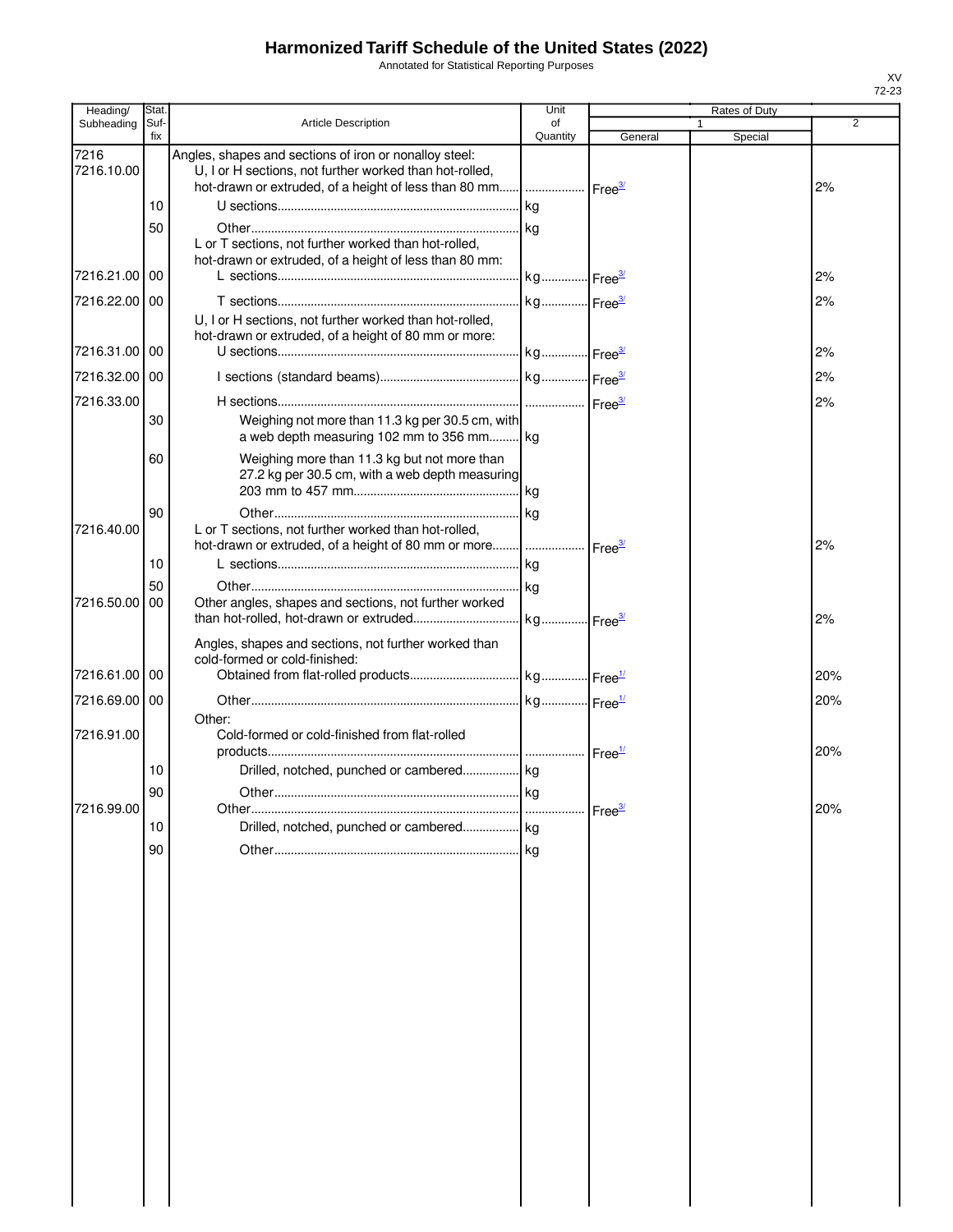Annotated for Statistical Reporting Purposes

| Heading/        | Stat.       |                                                                                                                                                           | Unit           |                    | Rates of Duty |                |
|-----------------|-------------|-----------------------------------------------------------------------------------------------------------------------------------------------------------|----------------|--------------------|---------------|----------------|
| Subheading      | Suf-<br>fix | <b>Article Description</b>                                                                                                                                | of<br>Quantity | General            | 1             | $\overline{2}$ |
| 7217<br>7217.10 |             | Wire of iron or nonalloy steel:<br>Not plated or coated, whether or not polished:<br>Containing by weight less than 0.25 percent of carbon:<br>Flat wire: |                |                    | Special       |                |
| 7217.10.10 00   |             | Of a thickness not exceeding 0.25 mm kg Free <sup>34</sup>                                                                                                |                |                    |               | 25%            |
| 7217.10.20 00   |             | Of a thickness exceeding 0.25 mm but not                                                                                                                  |                |                    |               | 25%            |
| 7217.10.30 00   |             | Round wire:                                                                                                                                               |                |                    |               | 25%            |
| 7217.10.40      |             |                                                                                                                                                           |                |                    |               | 25%            |
|                 | 40          | Heat treated:<br>In coils weighing not more than 2                                                                                                        |                |                    |               |                |
|                 | 45          |                                                                                                                                                           |                |                    |               |                |
| 7217.10.50      | 90          |                                                                                                                                                           |                |                    |               | 7%             |
|                 | 30          |                                                                                                                                                           |                | Free <sup>3/</sup> |               |                |
|                 |             |                                                                                                                                                           |                |                    |               |                |
| 7217.10.60 00   | 90          |                                                                                                                                                           |                |                    |               | 25%            |
| 7217.10.70 00   |             | Other:                                                                                                                                                    |                |                    |               | 25%            |
|                 |             |                                                                                                                                                           |                |                    |               |                |
| 7217.10.80      |             | Containing by weight 0.25 percent or more but<br>less than 0.6 percent of carbon:                                                                         |                |                    |               | 25%            |
|                 | 10          |                                                                                                                                                           |                |                    |               |                |
|                 | 20          | Containing by weight 0.6 percent or more of<br>carbon:<br>Heat treated:                                                                                   |                |                    |               |                |
|                 | 25          | With a diameter of less than 1.0                                                                                                                          |                |                    |               |                |
|                 | 30          | With a diameter of 1.0 mm or more but                                                                                                                     |                |                    |               |                |
|                 | 45          | With a diameter of 1.5 mm or more kg                                                                                                                      |                |                    |               |                |
|                 | 60          | Other:<br>With a diameter of less than 1.0                                                                                                                |                |                    |               |                |
|                 | 75          | With a diameter of 1.0 mm or more but                                                                                                                     |                |                    |               |                |
|                 | 90          | With a diameter of 1.5 mm or more kg                                                                                                                      |                |                    |               |                |
| 7217.10.90      | 00          |                                                                                                                                                           |                |                    |               | 25%            |
|                 |             |                                                                                                                                                           |                |                    |               |                |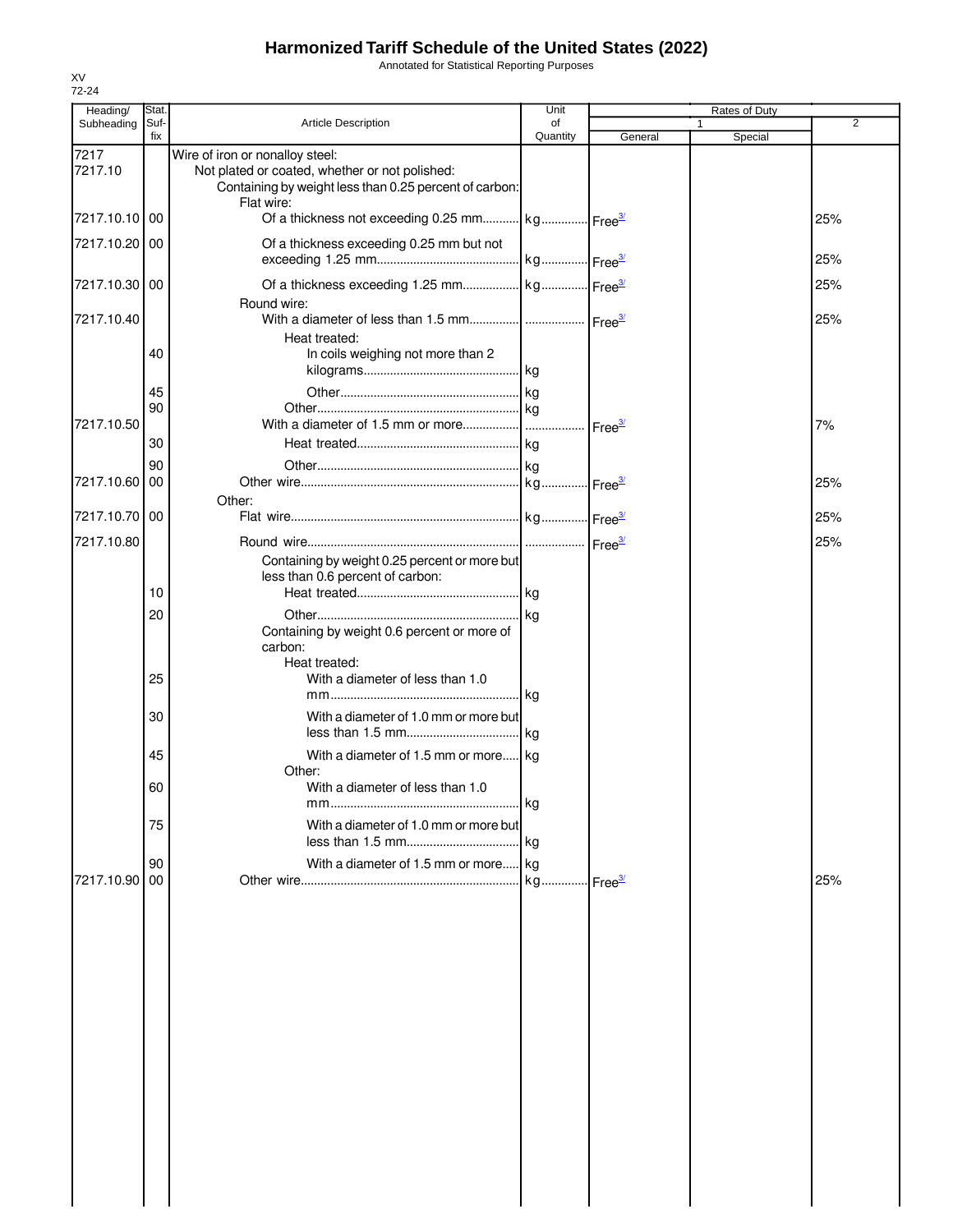Annotated for Statistical Reporting Purposes

| Heading/               | Stat.       |                                                                                     | Unit     |         | Rates of Duty |     |
|------------------------|-------------|-------------------------------------------------------------------------------------|----------|---------|---------------|-----|
| Subheading             | Suf-<br>fix | Article Description                                                                 | of       |         | 1             | 2   |
|                        |             |                                                                                     | Quantity | General | Special       |     |
| 7217 (con.)<br>7217.20 |             | Wire of iron or nonalloy steel: (con.)<br>Plated or coated with zinc:               |          |         |               |     |
| 7217.20.15 00          |             |                                                                                     |          |         |               | 26% |
|                        |             | Round wire:                                                                         |          |         |               |     |
| 7217.20.30 00          |             | With a diameter of 1.5 mm or more and containing                                    |          |         |               |     |
|                        |             | by weight less than 0.25 percent of carbon <sup>5</sup> kg Free <sup>31</sup>       |          |         |               | 7%  |
|                        |             |                                                                                     |          |         |               |     |
| 7217.20.45             |             |                                                                                     |          |         |               | 25% |
|                        |             | With a diameter of less than 1.0 mm:                                                |          |         |               |     |
|                        | 10          | Containing by weight less than 0.25                                                 |          |         |               |     |
|                        |             |                                                                                     |          |         |               |     |
|                        | 20          | Containing by weight 0.25 percent or more<br>but less than 0.6 percent of carbon kg |          |         |               |     |
|                        |             |                                                                                     |          |         |               |     |
|                        | 30          | Containing by weight 0.6 percent or more                                            |          |         |               |     |
|                        |             |                                                                                     |          |         |               |     |
|                        |             | With a diameter of 1.0 mm or more but less<br>than 1.5 mm:                          |          |         |               |     |
|                        | 40          | Containing by weight less than 0.25                                                 |          |         |               |     |
|                        |             |                                                                                     |          |         |               |     |
|                        | 50          | Containing by weight 0.25 percent or more                                           |          |         |               |     |
|                        |             | but less than 0.6 percent of carbon kg                                              |          |         |               |     |
|                        |             |                                                                                     |          |         |               |     |
|                        | 60          | Containing by weight 0.6 percent or more                                            |          |         |               |     |
|                        |             | With a diameter of 1.5 mm or more:                                                  |          |         |               |     |
|                        | 70          | Containing by weight 0.25 percent or more                                           |          |         |               |     |
|                        |             | but less than 0.6 percent of carbon kg                                              |          |         |               |     |
|                        | 80          | Containing by weight 0.6 percent or more                                            |          |         |               |     |
|                        |             |                                                                                     |          |         |               |     |
|                        |             | Other:                                                                              |          |         |               |     |
| 7217.20.60             | 00          | Containing by weight less than 0.25 percent of                                      |          |         |               |     |
|                        |             |                                                                                     |          |         |               | 25% |
| 7217.20.75 00          |             |                                                                                     |          |         |               | 26% |
|                        |             |                                                                                     |          |         |               |     |
|                        |             |                                                                                     |          |         |               |     |
|                        |             |                                                                                     |          |         |               |     |
|                        |             |                                                                                     |          |         |               |     |
|                        |             |                                                                                     |          |         |               |     |
|                        |             |                                                                                     |          |         |               |     |
|                        |             |                                                                                     |          |         |               |     |
|                        |             |                                                                                     |          |         |               |     |
|                        |             |                                                                                     |          |         |               |     |
|                        |             |                                                                                     |          |         |               |     |
|                        |             |                                                                                     |          |         |               |     |
|                        |             |                                                                                     |          |         |               |     |
|                        |             |                                                                                     |          |         |               |     |
|                        |             |                                                                                     |          |         |               |     |
|                        |             |                                                                                     |          |         |               |     |
|                        |             |                                                                                     |          |         |               |     |
|                        |             |                                                                                     |          |         |               |     |
|                        |             |                                                                                     |          |         |               |     |
|                        |             |                                                                                     |          |         |               |     |
|                        |             |                                                                                     |          |         |               |     |
|                        |             |                                                                                     |          |         |               |     |
|                        |             |                                                                                     |          |         |               |     |
|                        |             |                                                                                     |          |         |               |     |
|                        |             |                                                                                     |          |         |               |     |
|                        |             |                                                                                     |          |         |               |     |
|                        |             |                                                                                     |          |         |               |     |
|                        |             |                                                                                     |          |         |               |     |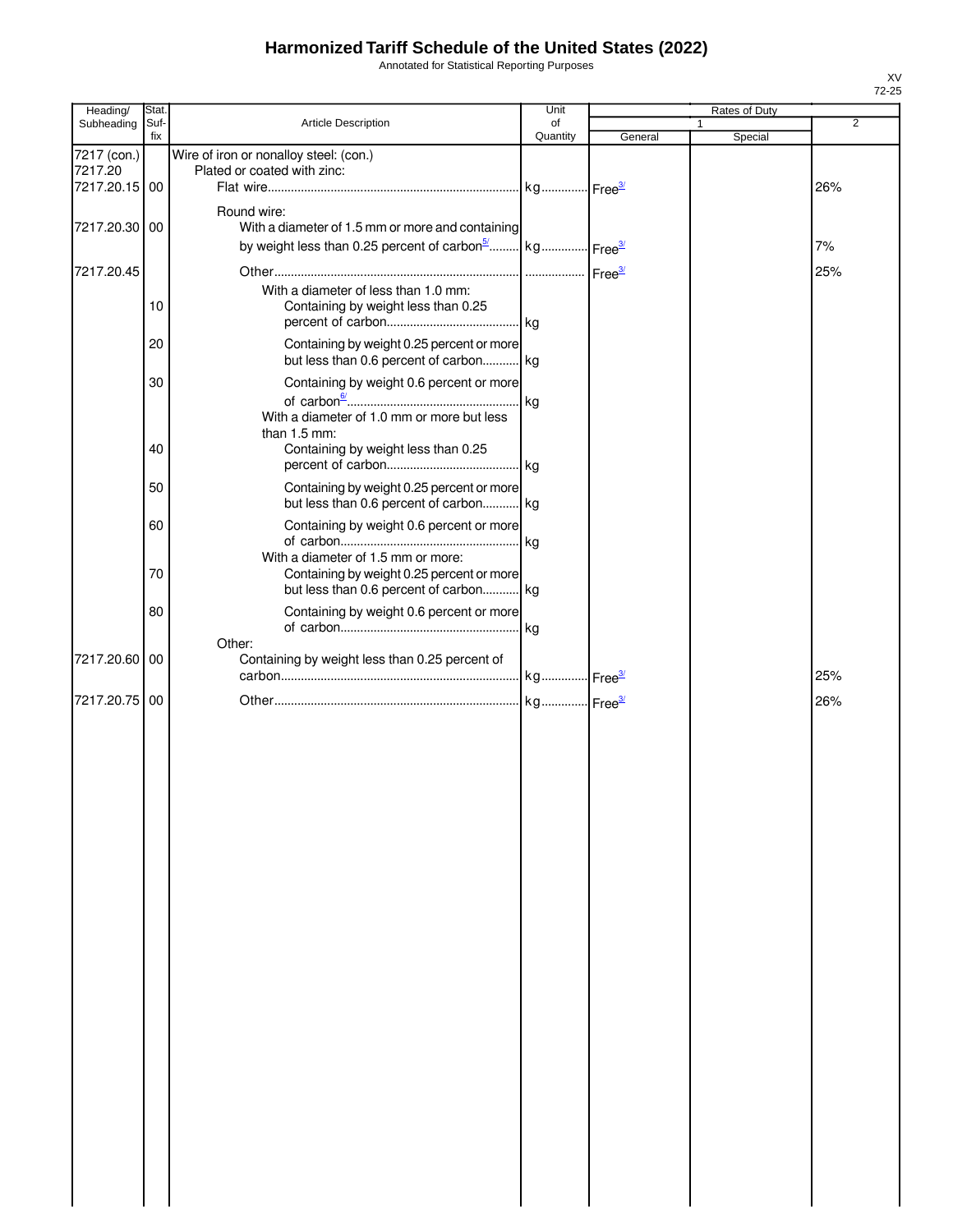Annotated for Statistical Reporting Purposes

| Heading/               | Stat. |                                                                                                                                     | Unit                  |                            | <b>Rates of Duty</b> |                |
|------------------------|-------|-------------------------------------------------------------------------------------------------------------------------------------|-----------------------|----------------------------|----------------------|----------------|
| Subheading             | Suf-  | <b>Article Description</b>                                                                                                          | of                    |                            |                      | $\overline{2}$ |
| 7217 (con.)<br>7217.30 | fix   | Wire of iron or nonalloy steel: (con.)<br>Plated or coated with other base metals:                                                  | Quantity              | General                    | Special              |                |
| 7217.30.15             |       |                                                                                                                                     |                       | Free <sup>3/</sup>         |                      | 26%            |
|                        | 30    | Containing by weight 0.6 percent or more of                                                                                         |                       |                            |                      |                |
|                        | 60    |                                                                                                                                     |                       |                            |                      |                |
| 7217.30.30             | 00    | Round wire:<br>With a diameter of 1.5 mm or more and containing<br>by weight less than 0.25 percent of carbon kg Free <sup>3/</sup> |                       |                            |                      | 7%             |
|                        |       |                                                                                                                                     |                       |                            |                      |                |
| 7217.30.45             | 04    | Containing by weight less than 0.20 percent<br>of carbon, and suitable for electric arc                                             | Free <sup>3/</sup>    |                            |                      | 25%            |
|                        |       | Other:                                                                                                                              |                       |                            |                      |                |
|                        | 11    | With a diameter of less than 1.0 mm:<br>Containing by weight less than 0.25                                                         |                       |                            |                      |                |
|                        | 20    | Containing by weight 0.25 percent or                                                                                                |                       |                            |                      |                |
|                        |       | more but less than 0.6 percent or                                                                                                   |                       |                            |                      |                |
|                        | 30    | Containing by weight 0.6 percent or<br>With a diameter of 1.0 mm or more but less<br>than $1.5$ mm:                                 |                       |                            |                      |                |
|                        | 41    | Containing by weight less than 0.25                                                                                                 |                       |                            |                      |                |
|                        | 50    | Containing by weight 0.25 percent or<br>more but less than 0.6 percent of                                                           | kg                    |                            |                      |                |
|                        | 60    | Containing by weight 0.6 percent or                                                                                                 |                       |                            |                      |                |
|                        | 90    | With a diameter of 1.5 mm or more kg                                                                                                | kg                    |                            |                      |                |
|                        |       | Other:                                                                                                                              |                       |                            |                      |                |
| 7217.30.60             | 00    | Containing by weight less than 0.25 percent of                                                                                      | kg                    | $\cdot$ Free $\frac{3}{2}$ |                      | 25%            |
| 7217.30.75             | 00    |                                                                                                                                     | kg Free <sup>3/</sup> |                            |                      | 26%            |
| 7217.90                |       | Other:                                                                                                                              |                       |                            |                      |                |
| 7217.90.10 00          |       |                                                                                                                                     |                       |                            |                      | 2%             |
| 7217.90.50             |       |                                                                                                                                     |                       |                            |                      | 35%            |
|                        | 30    | Containing by weight less than 0.25 percent of                                                                                      |                       | Free <sup>3/</sup>         |                      |                |
|                        | 60    | Containing by weight 0.25 percent or more but less                                                                                  |                       |                            |                      |                |
|                        | 90    | Containing by weight 0.6 percent or more of                                                                                         |                       |                            |                      |                |
|                        |       |                                                                                                                                     | kg                    |                            |                      |                |
|                        |       |                                                                                                                                     |                       |                            |                      |                |
|                        |       |                                                                                                                                     |                       |                            |                      |                |
|                        |       |                                                                                                                                     |                       |                            |                      |                |
|                        |       |                                                                                                                                     |                       |                            |                      |                |
|                        |       |                                                                                                                                     |                       |                            |                      |                |
|                        |       |                                                                                                                                     |                       |                            |                      |                |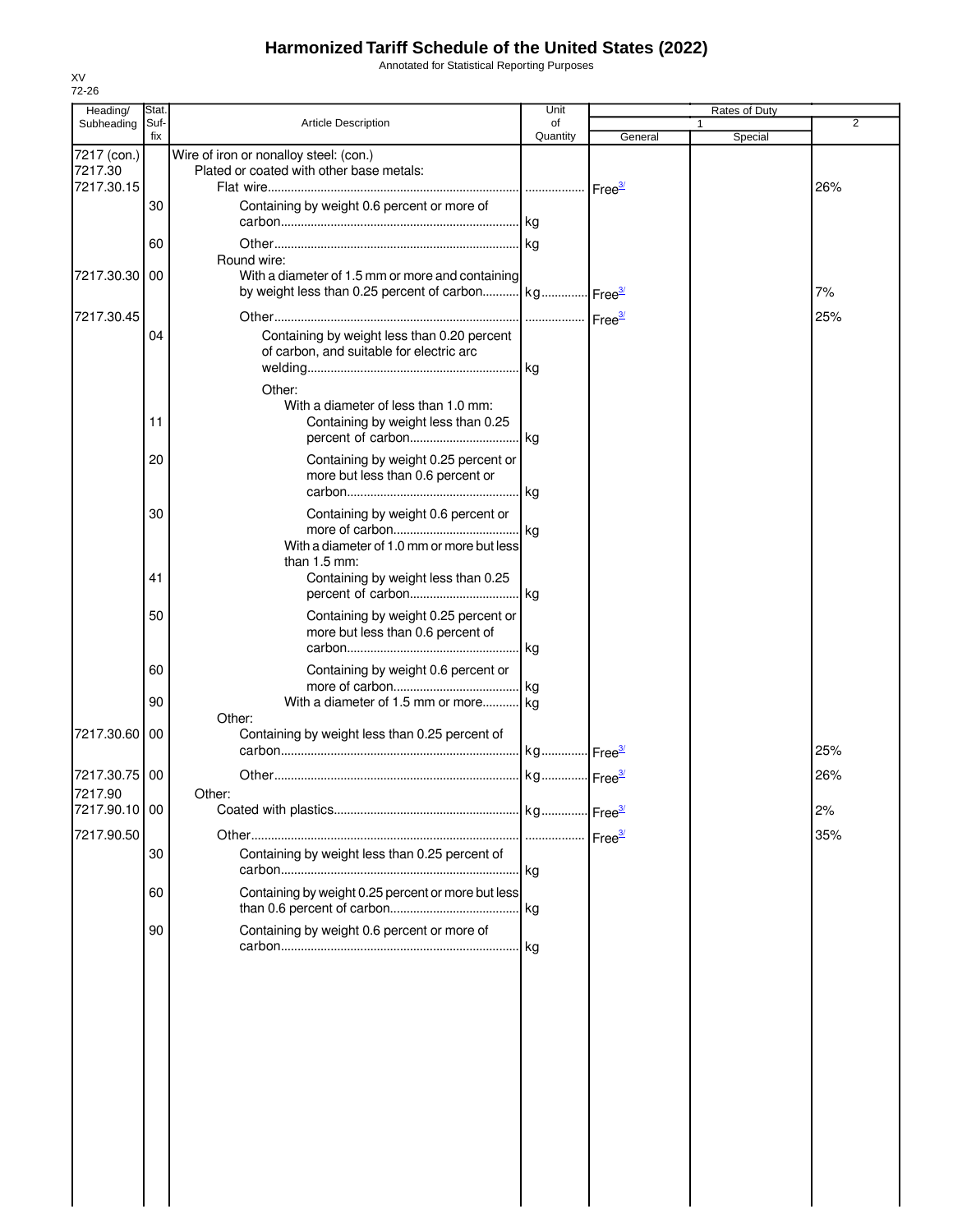Annotated for Statistical Reporting Purposes

| Heading/      | Stat.       |                                                                                                 | Unit               |         | Rates of Duty |     |
|---------------|-------------|-------------------------------------------------------------------------------------------------|--------------------|---------|---------------|-----|
| Subheading    | Suf-<br>fix | Article Description                                                                             | of<br>Quantity     | General | 1<br>Special  | 2   |
|               |             | <b>III. STAINLESS STEEL</b>                                                                     |                    |         |               |     |
|               |             |                                                                                                 |                    |         |               |     |
| 7218          |             | Stainless steel in ingots or other primary forms; semi-finished<br>products of stainless steel: |                    |         |               |     |
| 7218.10.00 00 |             |                                                                                                 |                    |         |               | 29% |
|               |             | Other:                                                                                          |                    |         |               |     |
| 7218.91.00    |             | Of rectangular (other than square) cross-section    Free3                                       |                    |         |               | 29% |
|               | 15          | Having a width less than four times the thickness:                                              |                    |         |               |     |
|               |             | Having a cross-sectional area of less than                                                      |                    |         |               |     |
|               | 30          | Having a cross-sectional area of 232 cm <sup>2</sup> or                                         |                    |         |               |     |
|               |             |                                                                                                 | . kg               |         |               |     |
|               | 60          | Having a width at least four times the thickness kg                                             |                    |         |               |     |
| 7218.99.00    |             |                                                                                                 | Free <sup>3/</sup> |         |               | 29% |
|               | 15          | Of square cross section:<br>Having a cross-sectional area of less than                          |                    |         |               |     |
|               |             |                                                                                                 |                    |         |               |     |
|               | 30          | Having a cross-sectional area of 232 cm <sup>2</sup> or                                         |                    |         |               |     |
|               |             |                                                                                                 | . kg               |         |               |     |
|               |             | Of circular cross section:                                                                      |                    |         |               |     |
|               | 45          | Having a cross-sectional area of less than                                                      | . kg               |         |               |     |
|               | 60          |                                                                                                 |                    |         |               |     |
|               |             | Having a cross-sectional area of 232 cm <sup>2</sup> or                                         | kg                 |         |               |     |
|               | 90          |                                                                                                 |                    |         |               |     |
| 7219          |             | Flat-rolled products of stainless steel, of a width of 600 mm or                                |                    |         |               |     |
|               |             | more:<br>Not further worked than hot-rolled, in coils:                                          |                    |         |               |     |
| 7219.11.00    |             |                                                                                                 |                    |         |               | 29% |
|               | 30          |                                                                                                 |                    |         |               |     |
|               | 60          |                                                                                                 |                    |         |               |     |
|               |             |                                                                                                 |                    |         |               |     |
|               |             |                                                                                                 |                    |         |               |     |
|               |             |                                                                                                 |                    |         |               |     |
|               |             |                                                                                                 |                    |         |               |     |
|               |             |                                                                                                 |                    |         |               |     |
|               |             |                                                                                                 |                    |         |               |     |
|               |             |                                                                                                 |                    |         |               |     |
|               |             |                                                                                                 |                    |         |               |     |
|               |             |                                                                                                 |                    |         |               |     |
|               |             |                                                                                                 |                    |         |               |     |
|               |             |                                                                                                 |                    |         |               |     |
|               |             |                                                                                                 |                    |         |               |     |
|               |             |                                                                                                 |                    |         |               |     |
|               |             |                                                                                                 |                    |         |               |     |
|               |             |                                                                                                 |                    |         |               |     |
|               |             |                                                                                                 |                    |         |               |     |
|               |             |                                                                                                 |                    |         |               |     |
|               |             |                                                                                                 |                    |         |               |     |
|               |             |                                                                                                 |                    |         |               |     |
|               |             |                                                                                                 |                    |         |               |     |
|               |             |                                                                                                 |                    |         |               |     |
|               |             |                                                                                                 |                    |         |               |     |
|               |             |                                                                                                 |                    |         |               |     |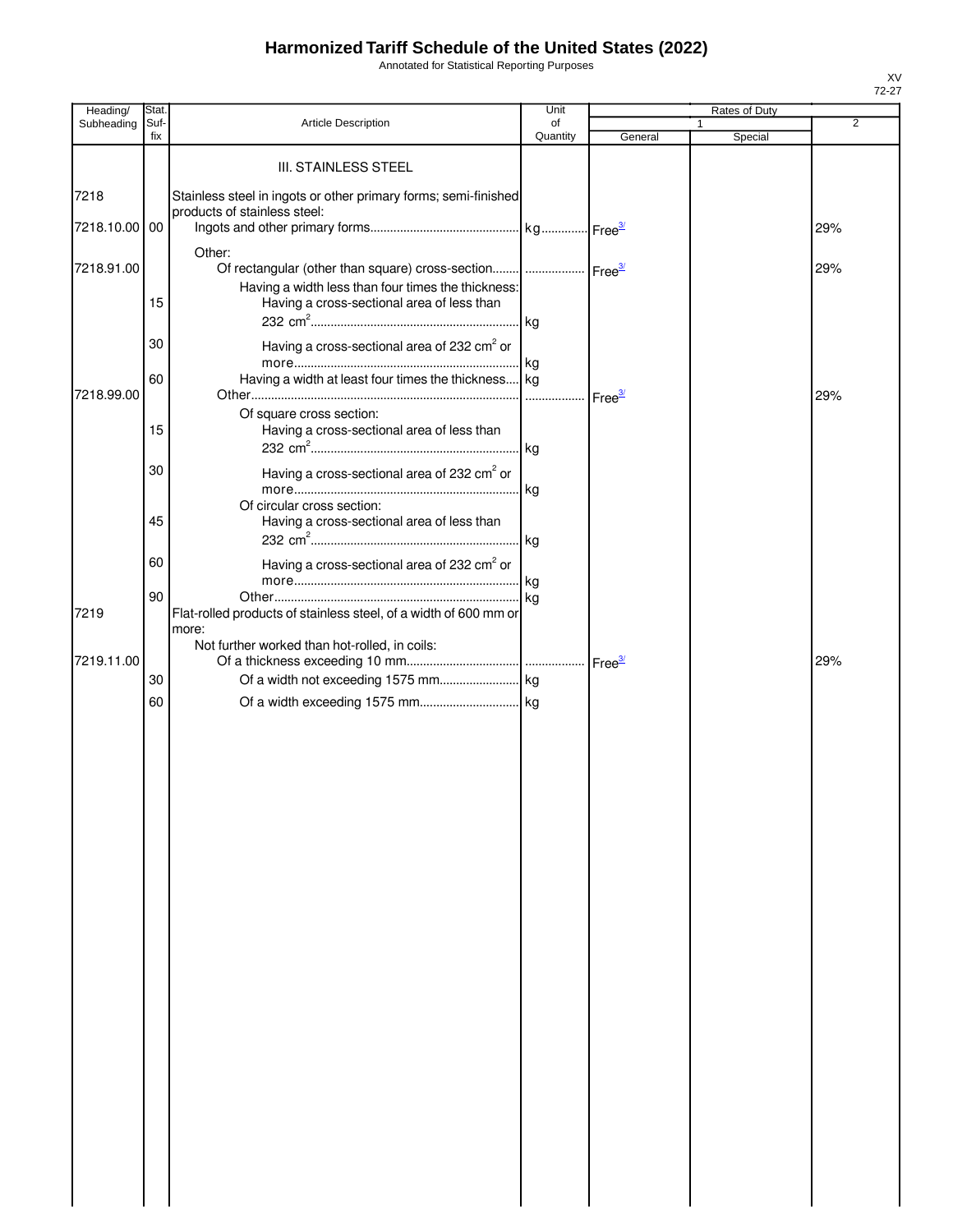Annotated for Statistical Reporting Purposes

| Heading/    | Stat.       |                                                                              | Unit           |                    | Rates of Duty |                |
|-------------|-------------|------------------------------------------------------------------------------|----------------|--------------------|---------------|----------------|
| Subheading  | Suf-<br>fix | Article Description                                                          | of<br>Quantity | General            | 1<br>Special  | $\overline{2}$ |
| 7219 (con.) |             | Flat-rolled products of stainless steel, of a width of 600 mm or             |                |                    |               |                |
|             |             | more: (con.)                                                                 |                |                    |               |                |
|             |             | Not further worked than hot-rolled, in coils: (con.)                         |                |                    |               |                |
| 7219.12.00  |             | Of a thickness of 4.75 mm or more but not exceeding                          |                |                    |               |                |
|             |             |                                                                              |                | Free <sup>3/</sup> |               | 29%            |
|             | 02          |                                                                              |                |                    |               |                |
|             |             | Other:                                                                       |                |                    |               |                |
|             | 06          |                                                                              |                |                    |               |                |
|             |             | Other:                                                                       |                |                    |               |                |
|             |             | Of a width of 1370 mm or more:                                               |                |                    |               |                |
|             |             | Of a thickness exceeding 6.8 mm:                                             |                |                    |               |                |
|             | 21          | Of a width not exceeding                                                     |                |                    |               |                |
|             |             |                                                                              |                |                    |               |                |
|             | 26          | Of a width exceeding 1575 mm kg                                              |                |                    |               |                |
|             |             | Other:                                                                       |                |                    |               |                |
|             | 51          | Of a width not exceeding                                                     |                |                    |               |                |
|             |             |                                                                              |                |                    |               |                |
|             | 56          | Of a width exceeding 1575 mm kg                                              |                |                    |               |                |
|             |             | Other:<br>Containing more than 0.5 percent by                                |                |                    |               |                |
|             |             | weight of nickel:                                                            |                |                    |               |                |
|             | 66          | Containing more than 1.5 percent                                             |                |                    |               |                |
|             |             | but less than 5 percent by weight                                            |                |                    |               |                |
|             |             |                                                                              |                |                    |               |                |
|             | 71          |                                                                              |                |                    |               |                |
|             | 81          |                                                                              |                |                    |               |                |
| 7219.13.00  |             | Of a thickness of 3 mm or more but less than                                 |                |                    |               |                |
|             |             |                                                                              |                | Free <sup>3/</sup> |               | 29%            |
|             | 02          |                                                                              |                |                    |               |                |
|             |             | Other:                                                                       |                |                    |               |                |
|             | 31          |                                                                              |                |                    |               |                |
|             |             | Other:                                                                       |                |                    |               |                |
|             |             | Containing more than 0.5 percent but less                                    |                |                    |               |                |
|             | 51          | than 24 percent by weight of nickel:<br>Containing more than 1.5 percent but |                |                    |               |                |
|             |             | less than 5 percent by weight of                                             |                |                    |               |                |
|             |             |                                                                              |                |                    |               |                |
|             | 71          |                                                                              |                |                    |               |                |
|             | 81          |                                                                              |                |                    |               |                |
| 7219.14.00  |             |                                                                              |                | Free <sup>37</sup> |               | 29%            |
|             | 30          |                                                                              |                |                    |               |                |
|             |             | Other:                                                                       |                |                    |               |                |
|             | 65          |                                                                              |                |                    |               |                |
|             | 90          |                                                                              |                |                    |               |                |
|             |             |                                                                              |                |                    |               |                |
|             |             |                                                                              |                |                    |               |                |
|             |             |                                                                              |                |                    |               |                |
|             |             |                                                                              |                |                    |               |                |
|             |             |                                                                              |                |                    |               |                |
|             |             |                                                                              |                |                    |               |                |
|             |             |                                                                              |                |                    |               |                |
|             |             |                                                                              |                |                    |               |                |
|             |             |                                                                              |                |                    |               |                |
|             |             |                                                                              |                |                    |               |                |
|             |             |                                                                              |                |                    |               |                |
|             |             |                                                                              |                |                    |               |                |
|             |             |                                                                              |                |                    |               |                |
|             |             |                                                                              |                |                    |               |                |
|             |             |                                                                              |                |                    |               |                |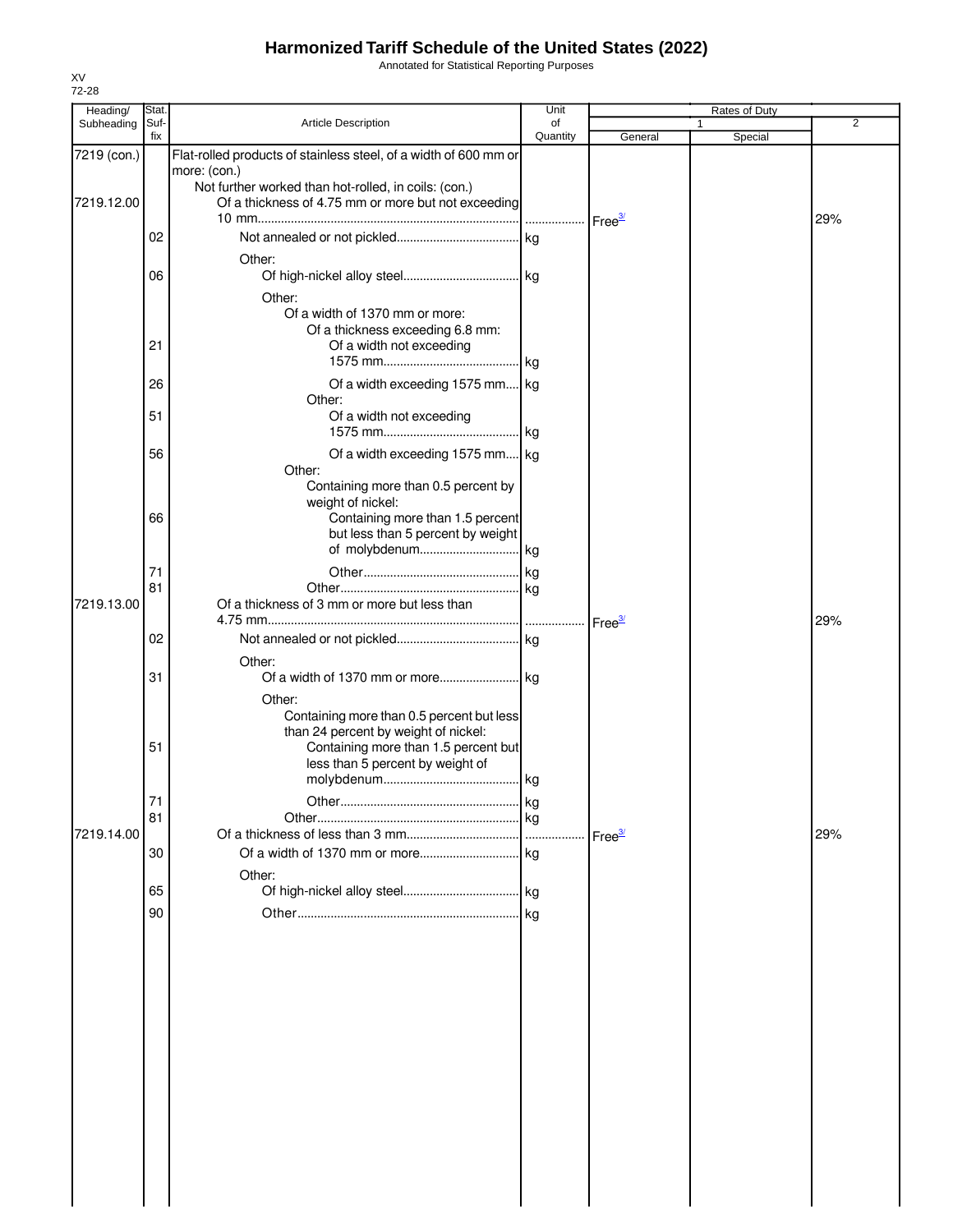Annotated for Statistical Reporting Purposes

| Heading/    | Stat        |                                                                                                                                                                                                   | Unit           |                                              | Rates of Duty |                |
|-------------|-------------|---------------------------------------------------------------------------------------------------------------------------------------------------------------------------------------------------|----------------|----------------------------------------------|---------------|----------------|
| Subheading  | Suf-<br>fix | <b>Article Description</b>                                                                                                                                                                        | of<br>Quantity | General                                      | Special       | $\overline{2}$ |
| 7219 (con.) |             | Flat-rolled products of stainless steel, of a width of 600 mm or<br>more: (con.)<br>Not further worked than hot-rolled, not in coils:                                                             |                |                                              |               |                |
| 7219.21.00  | 05          |                                                                                                                                                                                                   |                |                                              |               | 29%            |
|             |             | Other:                                                                                                                                                                                            |                |                                              |               |                |
|             | 20<br>40    | Of a width exceeding 1575 mm but not                                                                                                                                                              |                |                                              |               |                |
|             | 60          |                                                                                                                                                                                                   |                |                                              |               |                |
| 7219.22.00  |             | Of a thickness of 4.75 mm or more but not exceeding                                                                                                                                               |                | Free <sup>3</sup>                            |               | 29%            |
|             | 05          |                                                                                                                                                                                                   |                |                                              |               |                |
|             | 15          | Other:<br>Containing more than 0.5 percent by weight<br>of nickel:<br>Containing more than 1.5 percent but less<br>than 5 percent by weight of molybdenum:<br>Of a width not exceeding 1575 mm kg |                |                                              |               |                |
|             | 20          | Of a width exceeding 1575 mm but not                                                                                                                                                              |                |                                              |               |                |
|             | 25          | Of a width exceeding 1880 mm kg<br>Other:                                                                                                                                                         |                |                                              |               |                |
|             | 35          | Of a width not exceeding 1575 mm kg                                                                                                                                                               |                |                                              |               |                |
|             | 40          | Of a width exceeding 1575 mm but not                                                                                                                                                              |                |                                              |               |                |
|             | 45          | Of a width exceeding 1880 mm kg<br>Other:                                                                                                                                                         |                |                                              |               |                |
|             | 70          | Of a width not exceeding 1575 mm kg                                                                                                                                                               |                |                                              |               |                |
|             | 75          | Of a width exceeding 1575 mm but not                                                                                                                                                              | . ka           |                                              |               |                |
| 7219.23.00  | 80          | Of a width exceeding 1880 mm kg<br>Of a thickness of 3 mm or more but less than                                                                                                                   |                | $\mathsf{Free}^{\underline{\mathsf{3\ell}}}$ |               | 29%            |
|             | 30          |                                                                                                                                                                                                   | kg             |                                              |               |                |
| 7219.24.00  | 60          | kg<br>∩ther                                                                                                                                                                                       |                |                                              |               | 29%            |
|             | 30          |                                                                                                                                                                                                   |                |                                              |               |                |
|             | 60          |                                                                                                                                                                                                   |                |                                              |               |                |
|             |             |                                                                                                                                                                                                   |                |                                              |               |                |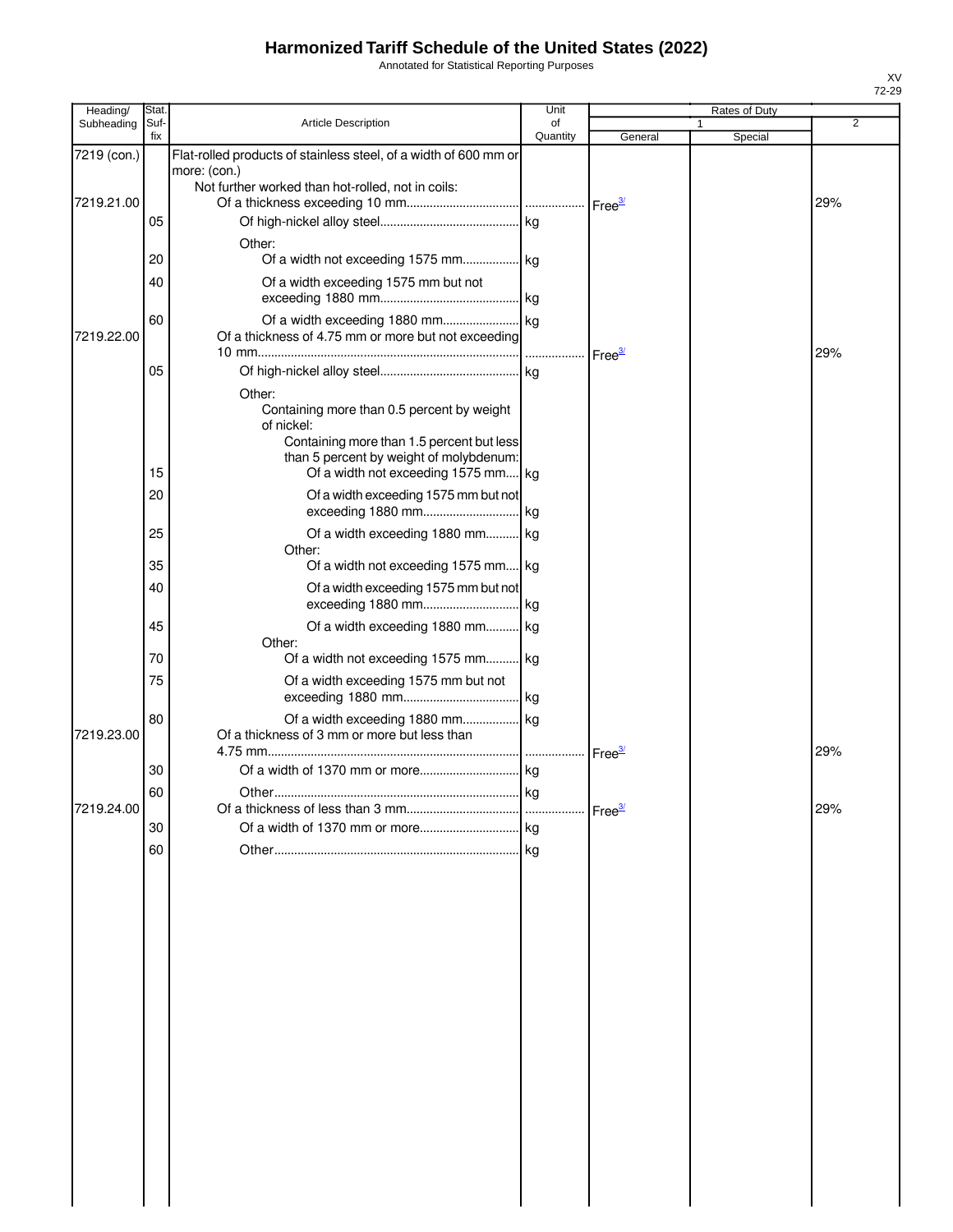Annotated for Statistical Reporting Purposes

| Heading/    | Stat. |                                                                  | Unit     |         | Rates of Duty |     |
|-------------|-------|------------------------------------------------------------------|----------|---------|---------------|-----|
| Subheading  | Suf-  | <b>Article Description</b>                                       | of       |         |               | 2   |
|             | fix   |                                                                  | Quantity | General | Special       |     |
| 7219 (con.) |       | Flat-rolled products of stainless steel, of a width of 600 mm or |          |         |               |     |
|             |       | more: (con.)                                                     |          |         |               |     |
|             |       | Not further worked than cold-rolled (cold-reduced):              |          |         |               |     |
| 7219.31.00  |       |                                                                  |          |         |               | 29% |
|             |       |                                                                  |          |         |               |     |
|             | 10    |                                                                  |          |         |               |     |
|             | 50    |                                                                  |          |         |               |     |
|             |       | Of a thickness of 3 mm or more but less than                     |          |         |               |     |
| 7219.32.00  |       |                                                                  |          |         |               |     |
|             |       |                                                                  |          |         |               | 29% |
|             |       | In coils:                                                        |          |         |               |     |
|             |       | Of a width of 1370 mm or more:                                   |          |         |               |     |
|             | 05    |                                                                  |          |         |               |     |
|             |       |                                                                  |          |         |               |     |
|             |       | Other:                                                           |          |         |               |     |
|             | 20    | Containing more than 0.5 percent by                              |          |         |               |     |
|             |       |                                                                  |          |         |               |     |
|             |       |                                                                  |          |         |               |     |
|             | 25    |                                                                  |          |         |               |     |
|             |       | Other:                                                           |          |         |               |     |
|             | 35    |                                                                  |          |         |               |     |
|             |       |                                                                  |          |         |               |     |
|             |       | Other:                                                           |          |         |               |     |
|             |       | Containing more than 0.5 percent by                              |          |         |               |     |
|             |       | weight of nickel:                                                |          |         |               |     |
|             | 36    | Containing more than 1.5 percent                                 |          |         |               |     |
|             |       | but less than 5 percent by weight                                |          |         |               |     |
|             |       |                                                                  |          |         |               |     |
|             |       |                                                                  |          |         |               |     |
|             | 38    |                                                                  |          |         |               |     |
|             |       | Other:                                                           |          |         |               |     |
|             |       |                                                                  |          |         |               |     |
|             | 42    | Containing less than 15 percent                                  |          |         |               |     |
|             |       | by weight of chromium kg                                         |          |         |               |     |
|             | 44    |                                                                  |          |         |               |     |
|             |       |                                                                  |          |         |               |     |
|             |       | Not in coils:                                                    |          |         |               |     |
|             | 45    |                                                                  |          |         |               |     |
|             | 60    |                                                                  |          |         |               |     |
|             |       |                                                                  |          |         |               |     |
|             |       |                                                                  |          |         |               |     |
|             |       |                                                                  |          |         |               |     |
|             |       |                                                                  |          |         |               |     |
|             |       |                                                                  |          |         |               |     |
|             |       |                                                                  |          |         |               |     |
|             |       |                                                                  |          |         |               |     |
|             |       |                                                                  |          |         |               |     |
|             |       |                                                                  |          |         |               |     |
|             |       |                                                                  |          |         |               |     |
|             |       |                                                                  |          |         |               |     |
|             |       |                                                                  |          |         |               |     |
|             |       |                                                                  |          |         |               |     |
|             |       |                                                                  |          |         |               |     |
|             |       |                                                                  |          |         |               |     |
|             |       |                                                                  |          |         |               |     |
|             |       |                                                                  |          |         |               |     |
|             |       |                                                                  |          |         |               |     |
|             |       |                                                                  |          |         |               |     |
|             |       |                                                                  |          |         |               |     |
|             |       |                                                                  |          |         |               |     |
|             |       |                                                                  |          |         |               |     |
|             |       |                                                                  |          |         |               |     |
|             |       |                                                                  |          |         |               |     |
|             |       |                                                                  |          |         |               |     |
|             |       |                                                                  |          |         |               |     |
|             |       |                                                                  |          |         |               |     |
|             |       |                                                                  |          |         |               |     |
|             |       |                                                                  |          |         |               |     |
|             |       |                                                                  |          |         |               |     |
|             |       |                                                                  |          |         |               |     |
|             |       |                                                                  |          |         |               |     |
|             |       |                                                                  |          |         |               |     |
|             |       |                                                                  |          |         |               |     |
|             |       |                                                                  |          |         |               |     |
|             |       |                                                                  |          |         |               |     |
|             |       |                                                                  |          |         |               |     |
|             |       |                                                                  |          |         |               |     |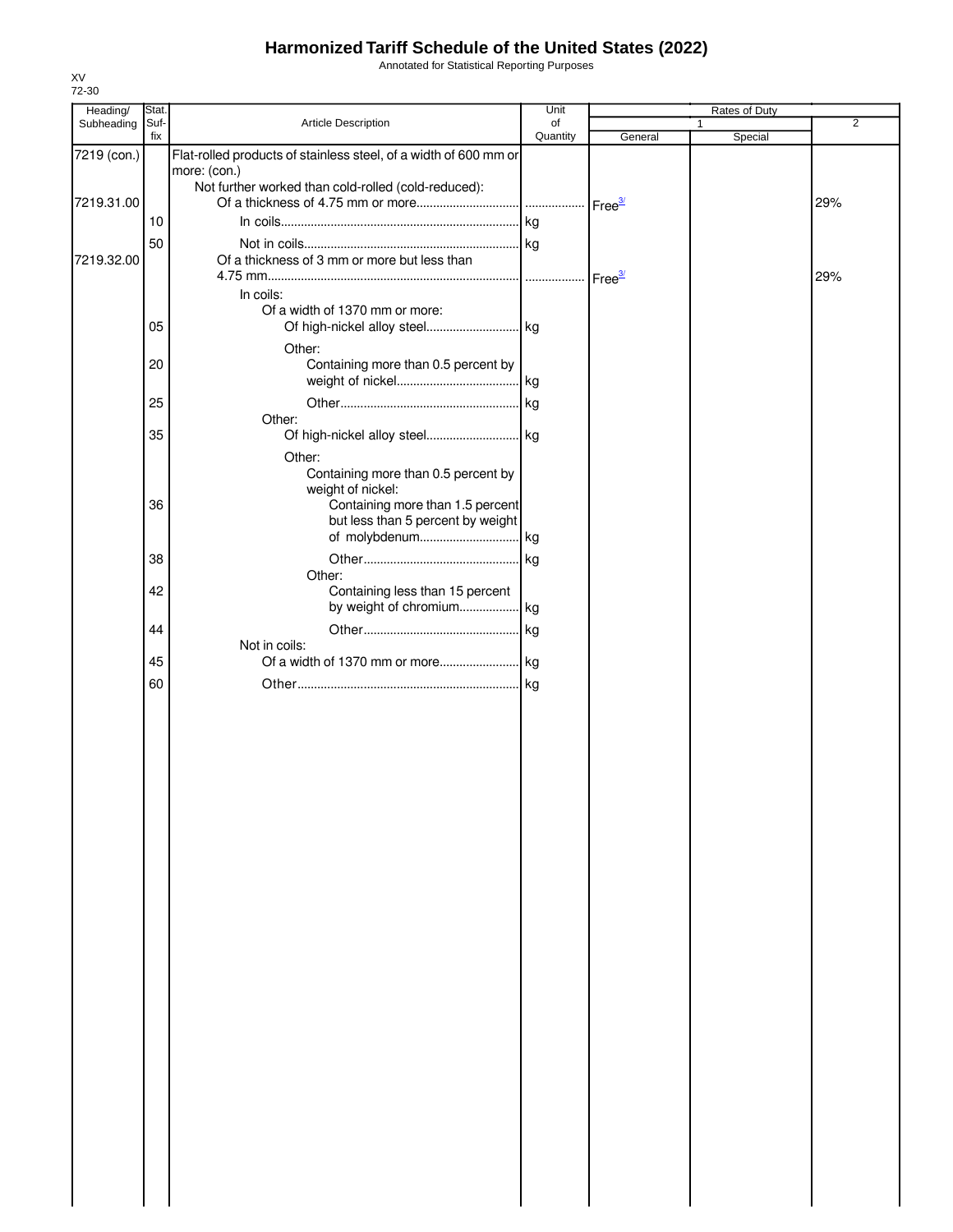Annotated for Statistical Reporting Purposes

| Heading/    | Stat        |                                                                                                                | Unit               |                   | Rates of Duty |                |
|-------------|-------------|----------------------------------------------------------------------------------------------------------------|--------------------|-------------------|---------------|----------------|
| Subheading  | Suf-<br>fix | Article Description                                                                                            | of<br>Quantity     | General           | Special       | $\overline{2}$ |
| 7219 (con.) |             | Flat-rolled products of stainless steel, of a width of 600 mm or                                               |                    |                   |               |                |
|             |             | more: (con.)                                                                                                   |                    |                   |               |                |
|             |             | Not further worked than cold-rolled (cold-reduced): (con.)<br>Of a thickness exceeding 1 mm but less than 3 mm |                    |                   |               |                |
| 7219.33.00  |             | In coils:                                                                                                      | Free <sup>3/</sup> |                   |               | 29%            |
|             |             | Of a width of 1370 mm or more:                                                                                 |                    |                   |               |                |
|             | 05          |                                                                                                                |                    |                   |               |                |
|             |             | Other:                                                                                                         |                    |                   |               |                |
|             | 20          | Containing more than 0.5 percent by                                                                            |                    |                   |               |                |
|             |             |                                                                                                                |                    |                   |               |                |
|             | 25          |                                                                                                                |                    |                   |               |                |
|             | 35          | Other:                                                                                                         |                    |                   |               |                |
|             |             |                                                                                                                |                    |                   |               |                |
|             |             | Other:<br>Containing more than 0.5 percent by                                                                  |                    |                   |               |                |
|             |             | weight of nickel:                                                                                              |                    |                   |               |                |
|             | 36          | Containing more than 1.5 percent                                                                               |                    |                   |               |                |
|             |             | but less than 5 percent by weight                                                                              |                    |                   |               |                |
|             |             |                                                                                                                |                    |                   |               |                |
|             | 38          |                                                                                                                |                    |                   |               |                |
|             | 42          | Other:<br>Containing less than 15 percent                                                                      |                    |                   |               |                |
|             |             | by weight of chromium kg                                                                                       |                    |                   |               |                |
|             | 44          |                                                                                                                |                    |                   |               |                |
|             |             | Not in coils:                                                                                                  |                    |                   |               |                |
|             | 45          |                                                                                                                |                    |                   |               |                |
|             |             | Other:                                                                                                         |                    |                   |               |                |
|             | 70          | Containing more than 0.5 percent but less                                                                      |                    |                   |               |                |
|             |             | than 24 percent by weight of nickel kg                                                                         |                    |                   |               |                |
| 7219.34.00  | 80          | Of a thickness of 0.5 mm or more but not exceeding                                                             |                    |                   |               |                |
|             |             |                                                                                                                |                    | Free <sup>3</sup> |               | 29%            |
|             |             | In coils:                                                                                                      |                    |                   |               |                |
|             | 05          |                                                                                                                |                    |                   |               |                |
|             |             | Other:                                                                                                         |                    |                   |               |                |
|             |             | Containing more than 0.5 percent by                                                                            |                    |                   |               |                |
|             | 20          | weight of nickel:<br>Containing more than 1.5 percent but                                                      |                    |                   |               |                |
|             |             | less than 5 percent by weight of                                                                               |                    |                   |               |                |
|             |             |                                                                                                                |                    |                   |               |                |
|             | 25          |                                                                                                                |                    |                   |               |                |
|             |             | Other:                                                                                                         |                    |                   |               |                |
|             | 30          | Containing less than 15 percent by                                                                             |                    |                   |               |                |
|             |             |                                                                                                                |                    |                   |               |                |
|             | 35<br>50    |                                                                                                                |                    |                   |               |                |
|             |             |                                                                                                                |                    |                   |               |                |
|             |             |                                                                                                                |                    |                   |               |                |
|             |             |                                                                                                                |                    |                   |               |                |
|             |             |                                                                                                                |                    |                   |               |                |
|             |             |                                                                                                                |                    |                   |               |                |
|             |             |                                                                                                                |                    |                   |               |                |
|             |             |                                                                                                                |                    |                   |               |                |
|             |             |                                                                                                                |                    |                   |               |                |
|             |             |                                                                                                                |                    |                   |               |                |
|             |             |                                                                                                                |                    |                   |               |                |
|             |             |                                                                                                                |                    |                   |               |                |
|             |             |                                                                                                                |                    |                   |               |                |
|             |             |                                                                                                                |                    |                   |               |                |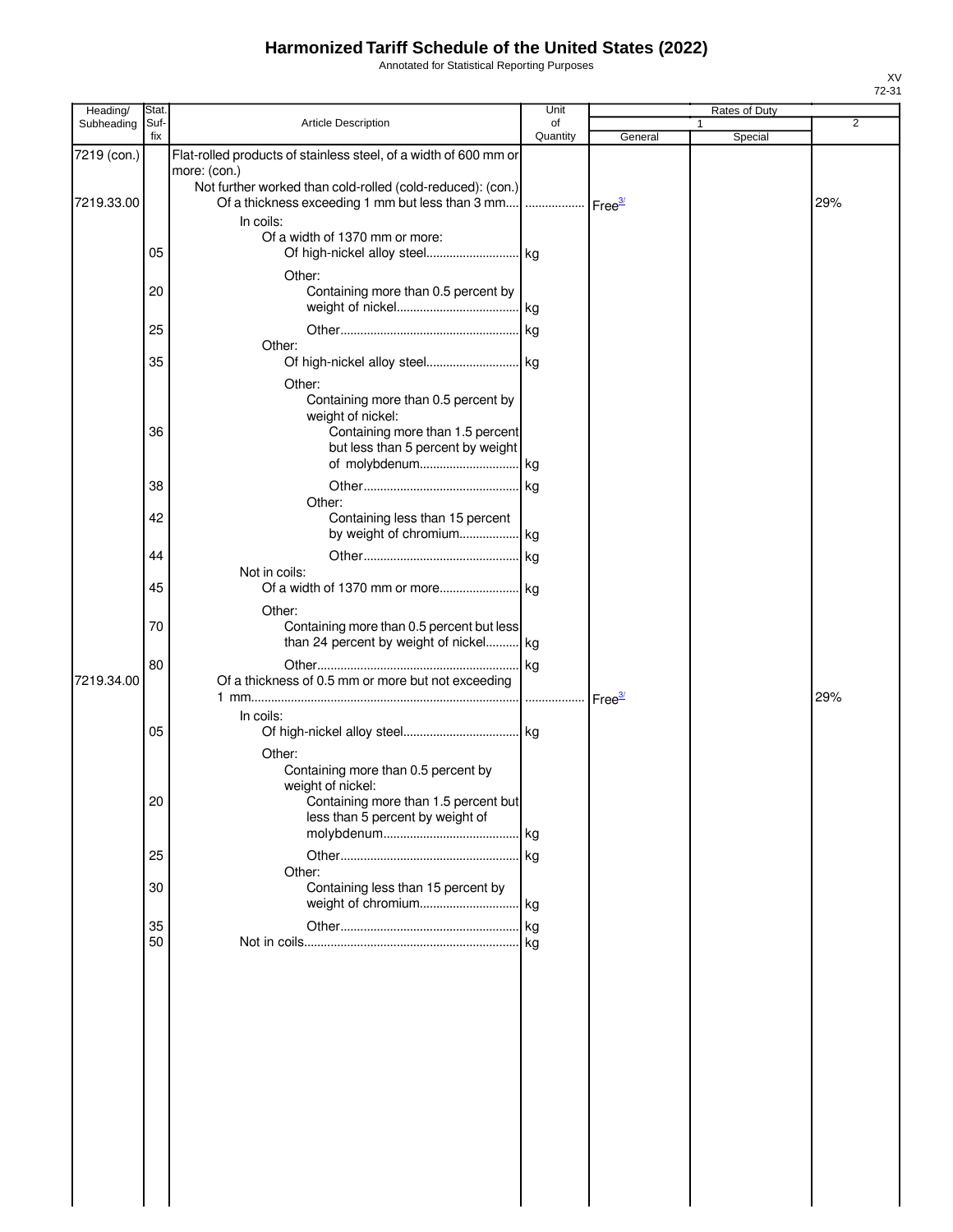Annotated for Statistical Reporting Purposes

| Heading/    | Stat. |                                                                  | Unit     |                      | Rates of Duty |     |
|-------------|-------|------------------------------------------------------------------|----------|----------------------|---------------|-----|
| Subheading  | Suf-  | Article Description                                              | of       |                      |               | 2   |
|             | fix   |                                                                  | Quantity | General              | Special       |     |
| 7219 (con.) |       | Flat-rolled products of stainless steel, of a width of 600 mm or |          |                      |               |     |
|             |       | more: (con.)                                                     |          |                      |               |     |
|             |       | Not further worked than cold-rolled (cold-reduced): (con.)       |          |                      |               |     |
| 7219.35.00  |       |                                                                  |          |                      |               | 29% |
|             |       | In coils:                                                        |          |                      |               |     |
|             |       | Containing more than 0.5 percent but less than                   |          |                      |               |     |
|             |       | 24 percent by weight of nickel:                                  |          |                      |               |     |
|             |       |                                                                  |          |                      |               |     |
|             | 05    | Containing more than 1.5 percent but less                        |          |                      |               |     |
|             |       | than 5 percent by weight of                                      |          |                      |               |     |
|             |       |                                                                  |          |                      |               |     |
|             | 15    |                                                                  |          |                      |               |     |
|             |       | Other:                                                           |          |                      |               |     |
|             | 30    | Containing less than 15 percent by weight                        |          |                      |               |     |
|             |       |                                                                  |          |                      |               |     |
|             |       |                                                                  |          |                      |               |     |
|             | 35    |                                                                  |          |                      |               |     |
|             | 50    |                                                                  |          |                      |               |     |
| 7219.90.00  |       |                                                                  |          | $Free^{\frac{3}{2}}$ |               | 29% |
|             |       |                                                                  |          |                      |               |     |
|             | 10    |                                                                  |          |                      |               |     |
|             |       | Other:                                                           |          |                      |               |     |
|             |       | Containing more than 0.5 percent by weight of                    |          |                      |               |     |
|             |       | nickel:                                                          |          |                      |               |     |
|             | 20    | Containing more than 1.5 percent but less than                   |          |                      |               |     |
|             |       | 5 percent by weight of molybdenum kg                             |          |                      |               |     |
|             |       |                                                                  |          |                      |               |     |
|             | 25    |                                                                  |          |                      |               |     |
|             |       | Other:                                                           |          |                      |               |     |
|             | 60    | Containing less than 15 percent by weight of                     |          |                      |               |     |
|             |       |                                                                  |          |                      |               |     |
|             |       |                                                                  |          |                      |               |     |
|             | 80    |                                                                  |          |                      |               |     |
|             |       |                                                                  |          |                      |               |     |
|             |       |                                                                  |          |                      |               |     |
|             |       |                                                                  |          |                      |               |     |
|             |       |                                                                  |          |                      |               |     |
|             |       |                                                                  |          |                      |               |     |
|             |       |                                                                  |          |                      |               |     |
|             |       |                                                                  |          |                      |               |     |
|             |       |                                                                  |          |                      |               |     |
|             |       |                                                                  |          |                      |               |     |
|             |       |                                                                  |          |                      |               |     |
|             |       |                                                                  |          |                      |               |     |
|             |       |                                                                  |          |                      |               |     |
|             |       |                                                                  |          |                      |               |     |
|             |       |                                                                  |          |                      |               |     |
|             |       |                                                                  |          |                      |               |     |
|             |       |                                                                  |          |                      |               |     |
|             |       |                                                                  |          |                      |               |     |
|             |       |                                                                  |          |                      |               |     |
|             |       |                                                                  |          |                      |               |     |
|             |       |                                                                  |          |                      |               |     |
|             |       |                                                                  |          |                      |               |     |
|             |       |                                                                  |          |                      |               |     |
|             |       |                                                                  |          |                      |               |     |
|             |       |                                                                  |          |                      |               |     |
|             |       |                                                                  |          |                      |               |     |
|             |       |                                                                  |          |                      |               |     |
|             |       |                                                                  |          |                      |               |     |
|             |       |                                                                  |          |                      |               |     |
|             |       |                                                                  |          |                      |               |     |
|             |       |                                                                  |          |                      |               |     |
|             |       |                                                                  |          |                      |               |     |
|             |       |                                                                  |          |                      |               |     |
|             |       |                                                                  |          |                      |               |     |
|             |       |                                                                  |          |                      |               |     |
|             |       |                                                                  |          |                      |               |     |
|             |       |                                                                  |          |                      |               |     |
|             |       |                                                                  |          |                      |               |     |
|             |       |                                                                  |          |                      |               |     |
|             |       |                                                                  |          |                      |               |     |
|             |       |                                                                  |          |                      |               |     |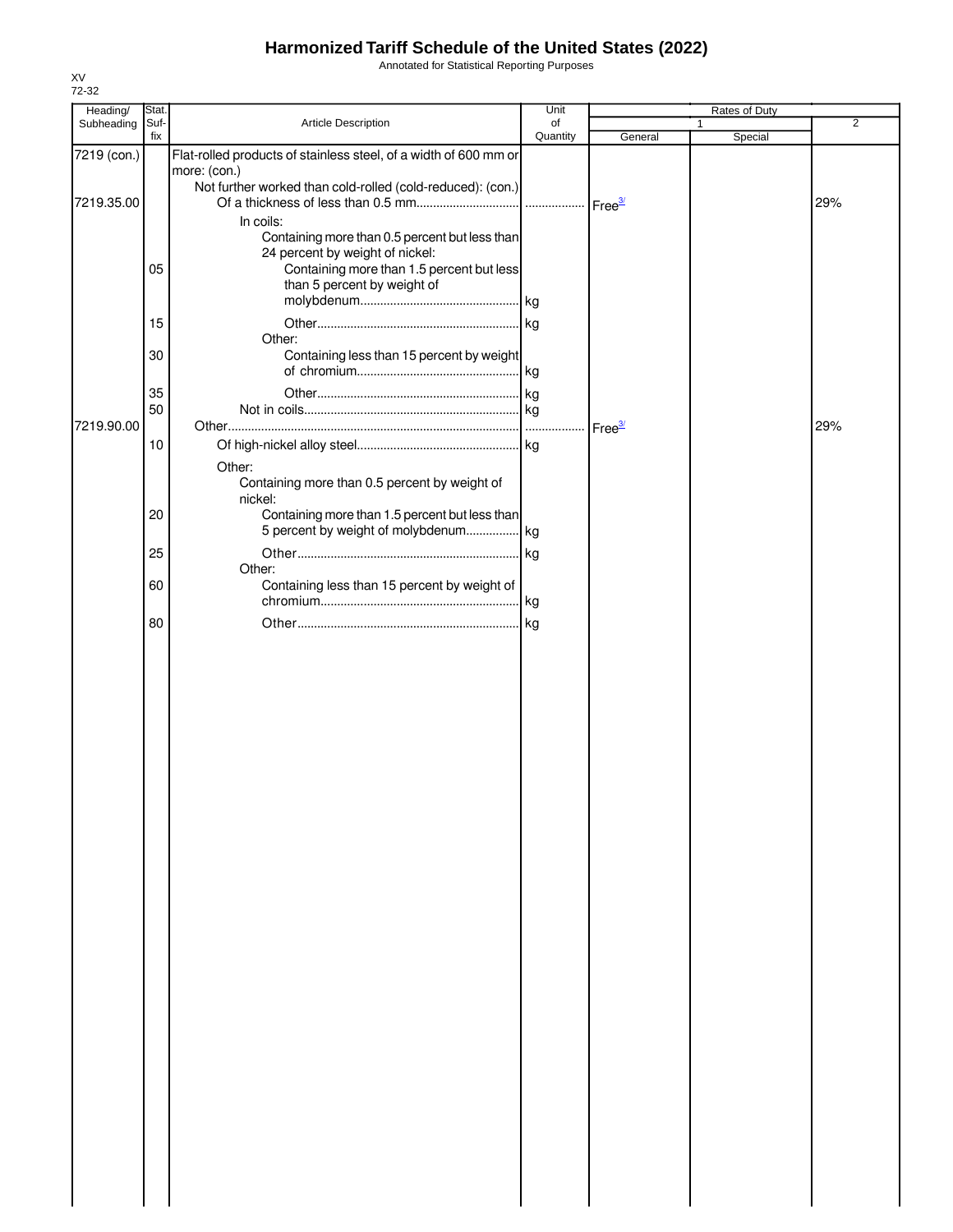Annotated for Statistical Reporting Purposes

| Heading/        | Stat. |                                                                  | Unit      |         | Rates of Duty |                |
|-----------------|-------|------------------------------------------------------------------|-----------|---------|---------------|----------------|
| Subheading Suf- |       | Article Description                                              | $\circ$ f |         | $\mathbf{1}$  | $\overline{2}$ |
|                 | fix   |                                                                  | Quantity  | General | Special       |                |
| 7220            |       | Flat-rolled products of stainless steel, of a width of less than |           |         |               |                |
|                 |       | 600 mm:                                                          |           |         |               |                |
|                 |       | Not further worked than hot-rolled:                              |           |         |               |                |
| 7220.11.00 00   |       |                                                                  |           |         |               | 29%            |
| 7220.12         |       | Of a thickness of less than 4.75 mm:                             |           |         |               |                |
| 7220.12.10 00   |       |                                                                  |           |         |               | 29%            |
| 7220.12.50 00   |       |                                                                  |           |         |               | 34%            |
|                 |       |                                                                  |           |         |               |                |
|                 |       |                                                                  |           |         |               |                |
|                 |       |                                                                  |           |         |               |                |
|                 |       |                                                                  |           |         |               |                |
|                 |       |                                                                  |           |         |               |                |
|                 |       |                                                                  |           |         |               |                |
|                 |       |                                                                  |           |         |               |                |
|                 |       |                                                                  |           |         |               |                |
|                 |       |                                                                  |           |         |               |                |
|                 |       |                                                                  |           |         |               |                |
|                 |       |                                                                  |           |         |               |                |
|                 |       |                                                                  |           |         |               |                |
|                 |       |                                                                  |           |         |               |                |
|                 |       |                                                                  |           |         |               |                |
|                 |       |                                                                  |           |         |               |                |
|                 |       |                                                                  |           |         |               |                |
|                 |       |                                                                  |           |         |               |                |
|                 |       |                                                                  |           |         |               |                |
|                 |       |                                                                  |           |         |               |                |
|                 |       |                                                                  |           |         |               |                |
|                 |       |                                                                  |           |         |               |                |
|                 |       |                                                                  |           |         |               |                |
|                 |       |                                                                  |           |         |               |                |
|                 |       |                                                                  |           |         |               |                |
|                 |       |                                                                  |           |         |               |                |
|                 |       |                                                                  |           |         |               |                |
|                 |       |                                                                  |           |         |               |                |
|                 |       |                                                                  |           |         |               |                |
|                 |       |                                                                  |           |         |               |                |
|                 |       |                                                                  |           |         |               |                |
|                 |       |                                                                  |           |         |               |                |
|                 |       |                                                                  |           |         |               |                |
|                 |       |                                                                  |           |         |               |                |
|                 |       |                                                                  |           |         |               |                |
|                 |       |                                                                  |           |         |               |                |
|                 |       |                                                                  |           |         |               |                |
|                 |       |                                                                  |           |         |               |                |
|                 |       |                                                                  |           |         |               |                |
|                 |       |                                                                  |           |         |               |                |
|                 |       |                                                                  |           |         |               |                |
|                 |       |                                                                  |           |         |               |                |
|                 |       |                                                                  |           |         |               |                |
|                 |       |                                                                  |           |         |               |                |
|                 |       |                                                                  |           |         |               |                |
|                 |       |                                                                  |           |         |               |                |
|                 |       |                                                                  |           |         |               |                |
|                 |       |                                                                  |           |         |               |                |
|                 |       |                                                                  |           |         |               |                |
|                 |       |                                                                  |           |         |               |                |
|                 |       |                                                                  |           |         |               |                |
|                 |       |                                                                  |           |         |               |                |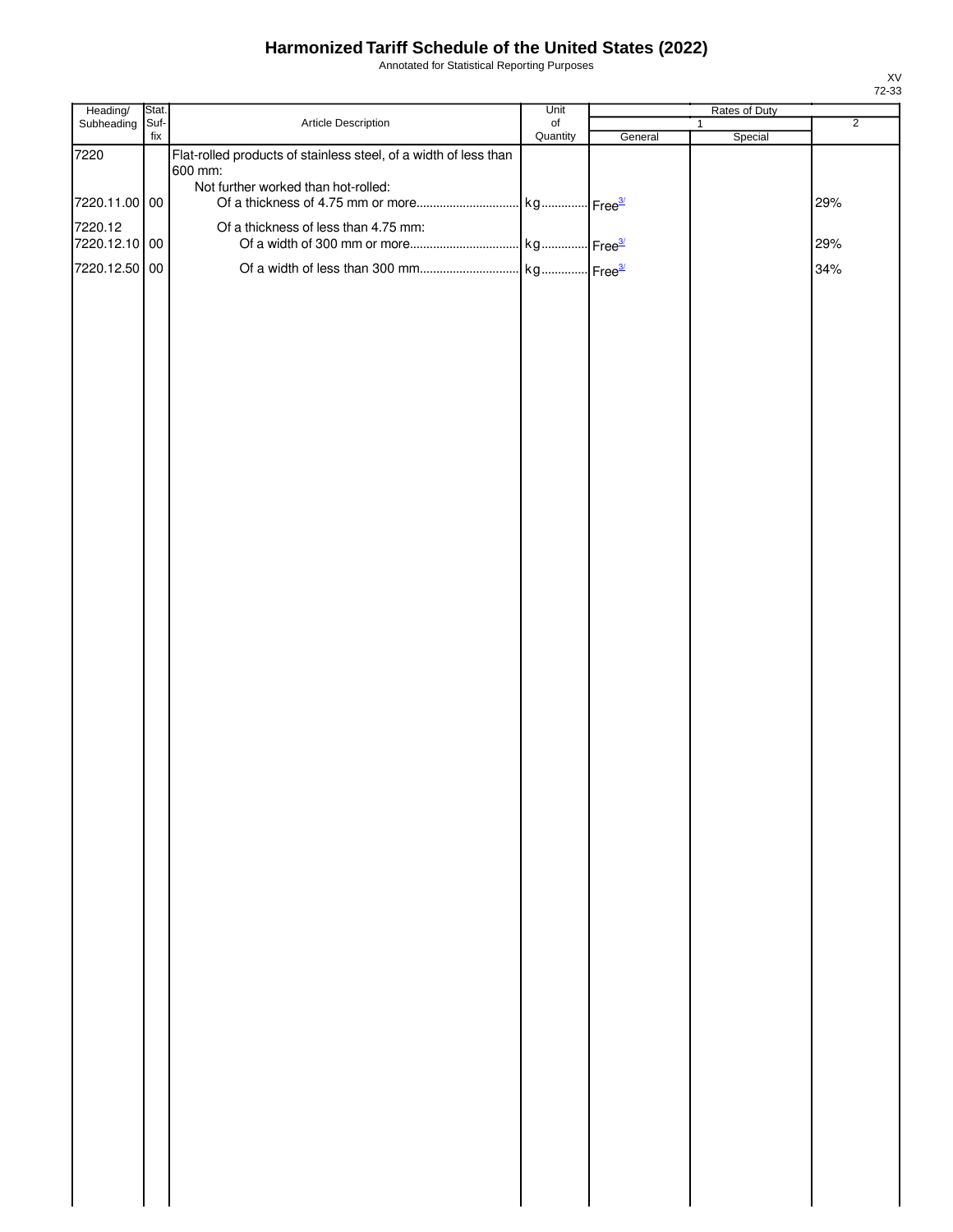Annotated for Statistical Reporting Purposes

| Heading/                    | Stat.       |                                                                                                                                                | Unit           |         | Rates of Duty |            |
|-----------------------------|-------------|------------------------------------------------------------------------------------------------------------------------------------------------|----------------|---------|---------------|------------|
| Subheading                  | Suf-<br>fix | <b>Article Description</b>                                                                                                                     | of<br>Quantity | General | Special       | 2          |
| 7220 (con.)                 |             | Flat-rolled products of stainless steel, of a width of less than<br>600 mm: (con.)                                                             |                |         |               |            |
| 7220.20<br>7220.20.10       |             | Not further worked than cold-rolled (cold-reduced):                                                                                            |                |         |               | 29%        |
|                             |             | Containing more than 0.5 percent but less than 24<br>percent by weight of nickel:                                                              |                |         |               |            |
|                             | 10          | Containing more than 1.5 percent but less than<br>5 percent by weight of molybdenum kg                                                         |                |         |               |            |
|                             | 15          | Other:                                                                                                                                         |                |         |               |            |
|                             | 60          | Containing less than 15 percent by weight of                                                                                                   |                |         |               |            |
| 7220.20.60                  | 80          | Of a width of less than 300 mm:                                                                                                                |                |         |               | 34%        |
|                             | 05          |                                                                                                                                                |                |         |               |            |
|                             | 10          | Other:<br>Containing more than 0.5 percent by<br>weight of nickel:<br>Containing more than 1.5 percent but                                     |                |         |               |            |
|                             |             | less than 5 percent by weight of                                                                                                               |                |         |               |            |
|                             | 15          | Other:                                                                                                                                         |                |         |               |            |
|                             | 60          | Containing less than 15 percent by                                                                                                             |                |         |               |            |
| 7220.20.70                  | 80          | Of a thickness exceeding 0.25 mm but not                                                                                                       |                |         |               |            |
|                             | 05          |                                                                                                                                                |                |         |               | 34%        |
|                             | 10          | Other:<br>Containing more than 0.5 percent by<br>weight of nickel:<br>Containing more than 1.5 percent but<br>less than 5 percent by weight of |                |         |               |            |
|                             | 15          | Other:                                                                                                                                         |                |         |               |            |
|                             | 60          | Containing less than 15 percent by                                                                                                             |                |         |               |            |
|                             | 80          | Of a thickness not exceeding 0.25 mm:                                                                                                          |                |         |               |            |
| 7220.20.80 00<br>7220.20.90 |             |                                                                                                                                                |                |         |               | 34%<br>34% |
|                             | 30          | Containing more than 0.5 percent but less<br>than 24 percent by weight of nickel kg                                                            |                |         |               |            |
|                             | 60          |                                                                                                                                                |                |         |               |            |
|                             |             |                                                                                                                                                |                |         |               |            |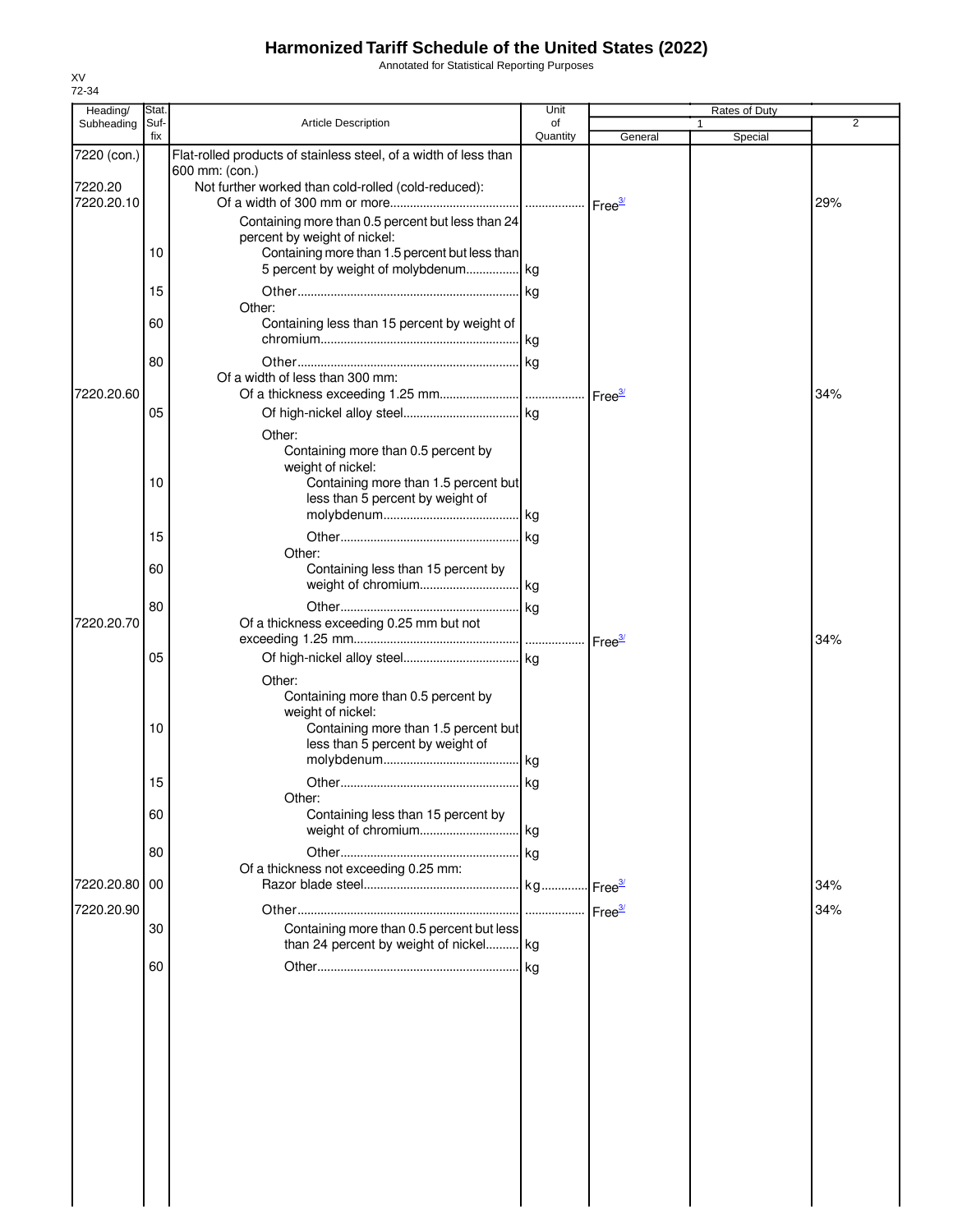Annotated for Statistical Reporting Purposes

| Heading/    | Stat.       |                                                                     | Unit           |                    | Rates of Duty |                |
|-------------|-------------|---------------------------------------------------------------------|----------------|--------------------|---------------|----------------|
| Subheading  | Suf-<br>fix | <b>Article Description</b>                                          | of<br>Quantity | General            | 1<br>Special  | $\overline{2}$ |
| 7220 (con.) |             | Flat-rolled products of stainless steel, of a width of less than    |                |                    |               |                |
|             |             | 600 mm: (con.)                                                      |                |                    |               |                |
| 7220.90.00  |             |                                                                     |                |                    |               | 46%            |
|             |             | Containing more than 0.5 percent but less than 24                   |                |                    |               |                |
|             |             | percent by weight of nickel:                                        |                |                    |               |                |
|             | 10          | Containing more than 1.5 percent but less than 5                    |                |                    |               |                |
|             |             |                                                                     |                |                    |               |                |
|             | 15          |                                                                     |                |                    |               |                |
|             | 60          | Other:<br>Containing less than 15 percent by weight of              |                |                    |               |                |
|             |             |                                                                     |                |                    |               |                |
|             |             |                                                                     |                |                    |               |                |
| 7221.00.00  | 80          | Bars and rods, hot-rolled, in irregularly wound coils, of stainless |                |                    |               |                |
|             |             |                                                                     |                | Free <sup>3/</sup> |               | 11%            |
|             | 05          |                                                                     |                |                    |               |                |
|             |             |                                                                     |                |                    |               |                |
|             |             | Other:<br>Of circular cross section:                                |                |                    |               |                |
|             |             | With a diameter of less than 14 mm:                                 |                |                    |               |                |
|             | 17          | Containing less than 8 percent by weight of                         |                |                    |               |                |
|             |             |                                                                     |                |                    |               |                |
|             | 18          | Containing 8 percent or more but less than 24                       |                |                    |               |                |
|             |             |                                                                     |                |                    |               |                |
|             | 30          | With a diameter of 14 mm or more but less than                      |                |                    |               |                |
|             |             |                                                                     |                |                    |               |                |
|             | 45          |                                                                     |                |                    |               |                |
|             | 75          |                                                                     |                |                    |               |                |
|             |             |                                                                     |                |                    |               |                |
|             |             |                                                                     |                |                    |               |                |
|             |             |                                                                     |                |                    |               |                |
|             |             |                                                                     |                |                    |               |                |
|             |             |                                                                     |                |                    |               |                |
|             |             |                                                                     |                |                    |               |                |
|             |             |                                                                     |                |                    |               |                |
|             |             |                                                                     |                |                    |               |                |
|             |             |                                                                     |                |                    |               |                |
|             |             |                                                                     |                |                    |               |                |
|             |             |                                                                     |                |                    |               |                |
|             |             |                                                                     |                |                    |               |                |
|             |             |                                                                     |                |                    |               |                |
|             |             |                                                                     |                |                    |               |                |
|             |             |                                                                     |                |                    |               |                |
|             |             |                                                                     |                |                    |               |                |
|             |             |                                                                     |                |                    |               |                |
|             |             |                                                                     |                |                    |               |                |
|             |             |                                                                     |                |                    |               |                |
|             |             |                                                                     |                |                    |               |                |
|             |             |                                                                     |                |                    |               |                |
|             |             |                                                                     |                |                    |               |                |
|             |             |                                                                     |                |                    |               |                |
|             |             |                                                                     |                |                    |               |                |
|             |             |                                                                     |                |                    |               |                |
|             |             |                                                                     |                |                    |               |                |
|             |             |                                                                     |                |                    |               |                |
|             |             |                                                                     |                |                    |               |                |
|             |             |                                                                     |                |                    |               |                |
|             |             |                                                                     |                |                    |               |                |
|             |             |                                                                     |                |                    |               |                |
|             |             |                                                                     |                |                    |               |                |
|             |             |                                                                     |                |                    |               |                |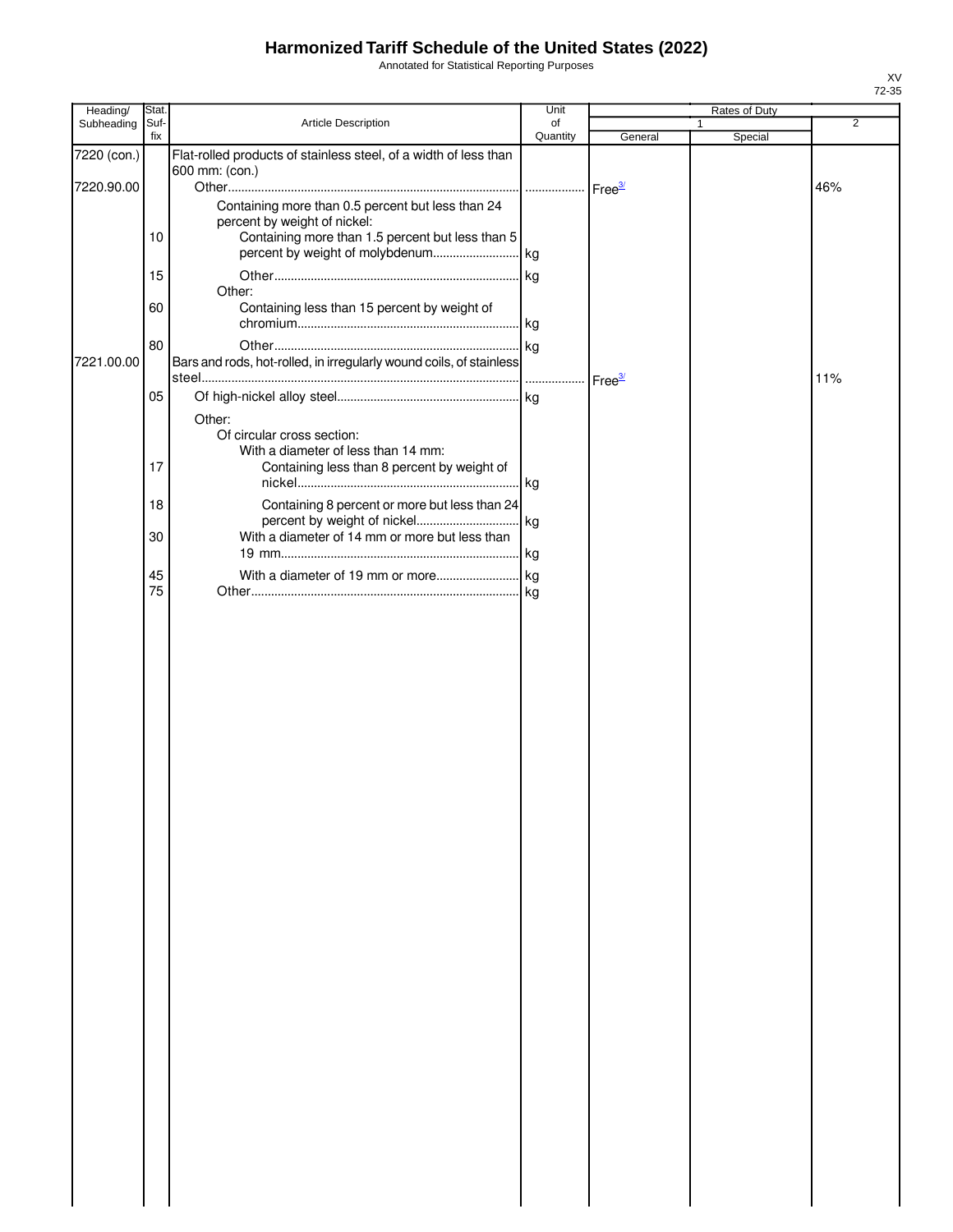Annotated for Statistical Reporting Purposes

| Heading/           | Stat.       |                                                                                                                                                                            | Unit           |                   | Rates of Duty |                |
|--------------------|-------------|----------------------------------------------------------------------------------------------------------------------------------------------------------------------------|----------------|-------------------|---------------|----------------|
| Subheading         | Suf-<br>fix | Article Description                                                                                                                                                        | of<br>Quantity | General           | 1<br>Special  | $\overline{2}$ |
| 7222<br>7222.11.00 |             | Other bars and rods of stainless steel; angles, shapes and<br>sections of stainless steel:<br>Bars and rods, not further worked than hot-rolled,<br>hot-drawn or extruded: |                |                   |               | 29%            |
|                    | 01          |                                                                                                                                                                            |                |                   |               |                |
|                    | 06          | Other:<br>With a maximum cross-sectional dimension of<br>less than 152.4 mm:                                                                                               |                |                   |               |                |
|                    | 57          | Containing less than 8 percent by weight                                                                                                                                   |                |                   |               |                |
|                    | 59          | Containing 8 percent or more but less than<br>With a maximum cross-sectional dimension of<br>152.4 mm or more:                                                             |                |                   |               |                |
|                    | 82<br>84    | Containing less than 8 percent by weight<br>Containing 8 percent or more but less than                                                                                     |                |                   |               |                |
| 7222.19.00         |             |                                                                                                                                                                            |                | Free <sup>3</sup> |               | 29%            |
|                    | 01          |                                                                                                                                                                            |                |                   |               |                |
|                    | 06          | Other:<br>Other:                                                                                                                                                           |                |                   |               |                |
|                    | 52          | Containing less than 8 percent by weight                                                                                                                                   |                |                   |               |                |
|                    | 54          | Containing 8 percent or more but less than                                                                                                                                 |                |                   |               |                |
|                    |             |                                                                                                                                                                            |                |                   |               |                |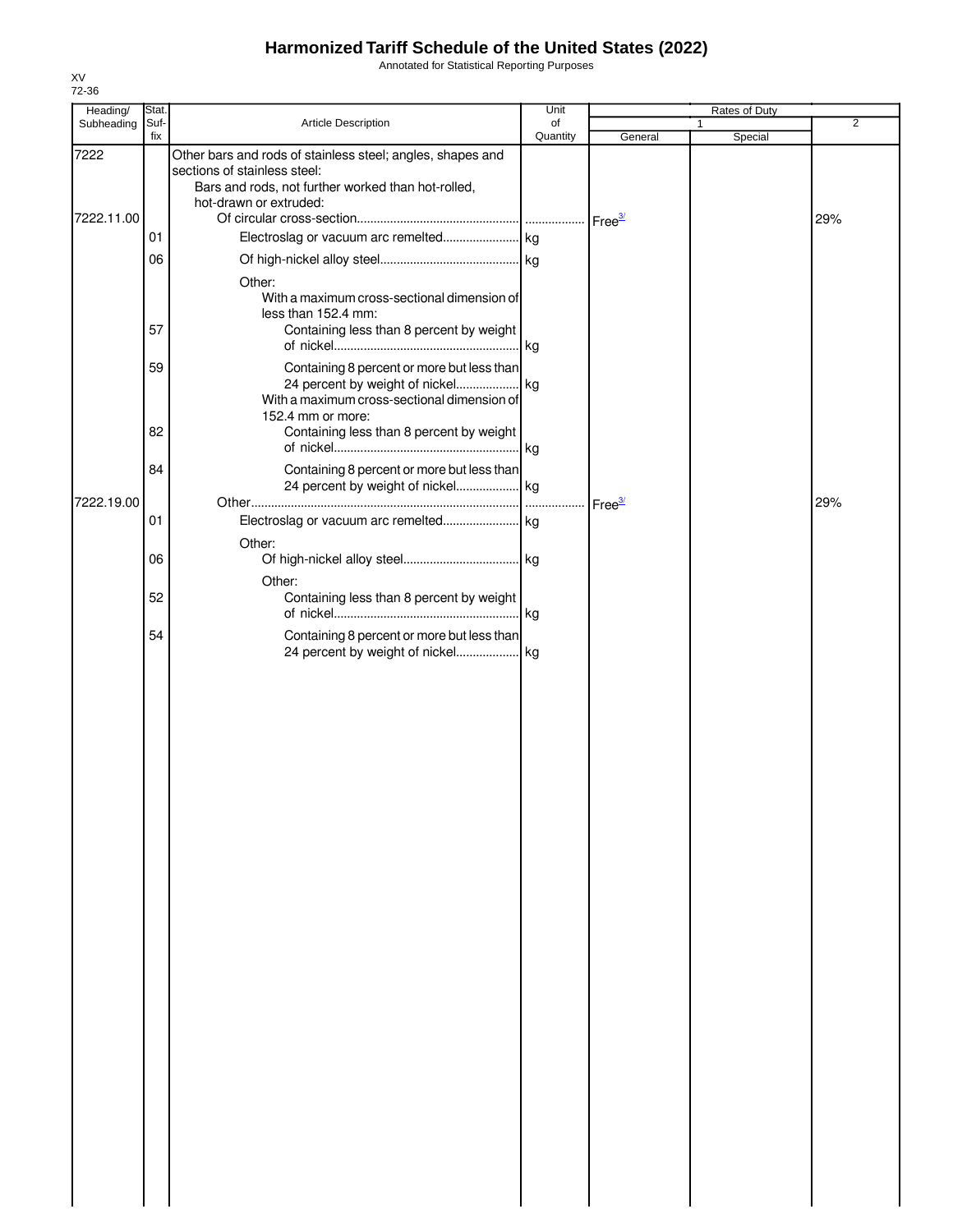Annotated for Statistical Reporting Purposes

| Heading/                  | Stat.       |                                                                                                                                                                                                          | Unit               |                    | Rates of Duty |                |
|---------------------------|-------------|----------------------------------------------------------------------------------------------------------------------------------------------------------------------------------------------------------|--------------------|--------------------|---------------|----------------|
| Subheading                | Suf-<br>fix | <b>Article Description</b>                                                                                                                                                                               | of<br>Quantity     | General            |               | $\overline{2}$ |
| 7222 (con.)<br>7222.20.00 |             | Other bars and rods of stainless steel; angles, shapes and<br>sections of stainless steel: (con.)<br>Bars and rods, not further worked than cold-formed or                                               |                    |                    | Special       |                |
|                           |             |                                                                                                                                                                                                          | Free <sup>3/</sup> |                    |               | 29%            |
|                           | 01          |                                                                                                                                                                                                          |                    |                    |               |                |
|                           | 06<br>41    | Other:<br>Of a circular cross-section:<br>With a maximum circular cross-sectional<br>dimension of less than 18 mm:<br>Containing less than 8 percent by weight                                           |                    |                    |               |                |
|                           | 43<br>62    | Containing 8 percent or more but less than<br>With a maximum circular cross-sectional<br>dimension of 18 mm or more and less than<br>152.4 mm:<br>Containing less than 8 percent by weight               |                    |                    |               |                |
|                           |             |                                                                                                                                                                                                          |                    |                    |               |                |
|                           | 64<br>67    | Containing 8 percent or more but less than<br>24 percent by weight of nickel kg<br>With a maximum circular cross-sectional<br>dimension of 152.4 mm or more:<br>Containing less than 8 percent by weight |                    |                    |               |                |
|                           |             |                                                                                                                                                                                                          |                    |                    |               |                |
|                           | 69          | Containing 8 percent or more but less than<br>24 percent by weight of nickel kg                                                                                                                          |                    |                    |               |                |
|                           | 71          | Other:<br>Containing less than 8 percent by weight of                                                                                                                                                    |                    |                    |               |                |
| 7222.30.00                | 73          | Containing 8 percent or more but less than 24                                                                                                                                                            |                    | Free <sup>3/</sup> |               | 29%            |
|                           | 01          |                                                                                                                                                                                                          |                    |                    |               |                |
|                           | 12          |                                                                                                                                                                                                          |                    |                    |               |                |
|                           | 22          | Other:<br>With a maximum cross-sectional dimension of less<br>than 152.4 mm:<br>Containing less than 8 percent by weight of<br>Containing 8 percent or more but less than 24                             |                    |                    |               |                |
|                           | 24          | With a maximum cross-sectional dimension of                                                                                                                                                              |                    |                    |               |                |
|                           | 82          | 152.4 mm or more:<br>Containing less than 8 percent by weight of                                                                                                                                         |                    |                    |               |                |
|                           | 84          | Containing 8 percent or more but less than 24                                                                                                                                                            |                    |                    |               |                |
|                           |             |                                                                                                                                                                                                          |                    |                    |               |                |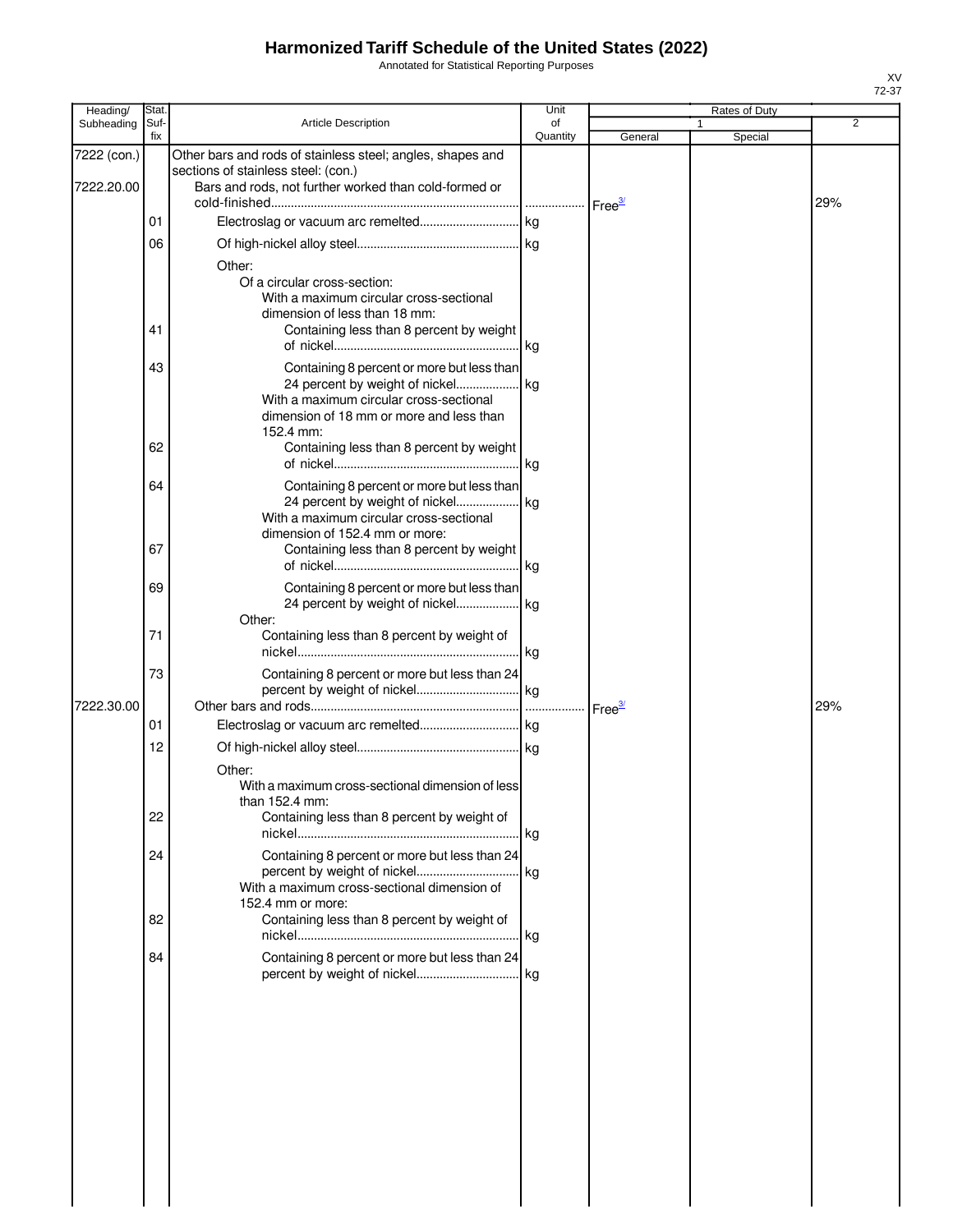Annotated for Statistical Reporting Purposes

| Heading/              | <b>Stat</b> |                                                                                                      | Unit           |         | Rates of Duty |                |
|-----------------------|-------------|------------------------------------------------------------------------------------------------------|----------------|---------|---------------|----------------|
| Subheading            | Suf-<br>fix | Article Description                                                                                  | of<br>Quantity | General | 1<br>Special  | $\overline{2}$ |
| 7222 (con.)           |             | Other bars and rods of stainless steel; angles, shapes and<br>sections of stainless steel: (con.)    |                |         |               |                |
| 7222.40<br>7222.40.30 |             | Angles, shapes and sections:<br>Hot-rolled, not drilled, not punched and not otherwise               |                |         |               | 10%            |
|                       | 25          | With a maximum cross-sectional dimension of<br>80 mm or more:                                        |                |         |               |                |
|                       |             |                                                                                                      |                |         |               |                |
|                       | 45          | With a maximum cross-sectional dimension of less<br>than 80 mm:                                      |                |         |               |                |
|                       | 65          |                                                                                                      |                |         |               |                |
| 7222.40.60 00         | 85          |                                                                                                      |                |         |               | 28%            |
| 7223.00               |             | Wire of stainless steel:                                                                             |                |         |               |                |
| 7223.00.10            |             |                                                                                                      |                |         |               | 34%            |
|                       | 05          |                                                                                                      |                |         |               |                |
|                       |             | Other:                                                                                               |                |         |               |                |
|                       | 16          |                                                                                                      |                |         |               |                |
|                       | 31<br>46    | With a diameter of 0.25 mm or more but less than<br>With a diameter of 0.76 mm or more but less than |                |         |               |                |
|                       |             |                                                                                                      |                |         |               |                |
|                       | 61          | With a diameter of 1.52 mm or more but less than                                                     |                |         |               |                |
|                       | 76          |                                                                                                      |                |         |               |                |
| 7223.00.50 00         |             |                                                                                                      |                |         |               | 34%            |
| 7223.00.90 00         |             |                                                                                                      |                |         |               | 34%            |
|                       |             |                                                                                                      |                |         |               |                |
|                       |             |                                                                                                      |                |         |               |                |
|                       |             |                                                                                                      |                |         |               |                |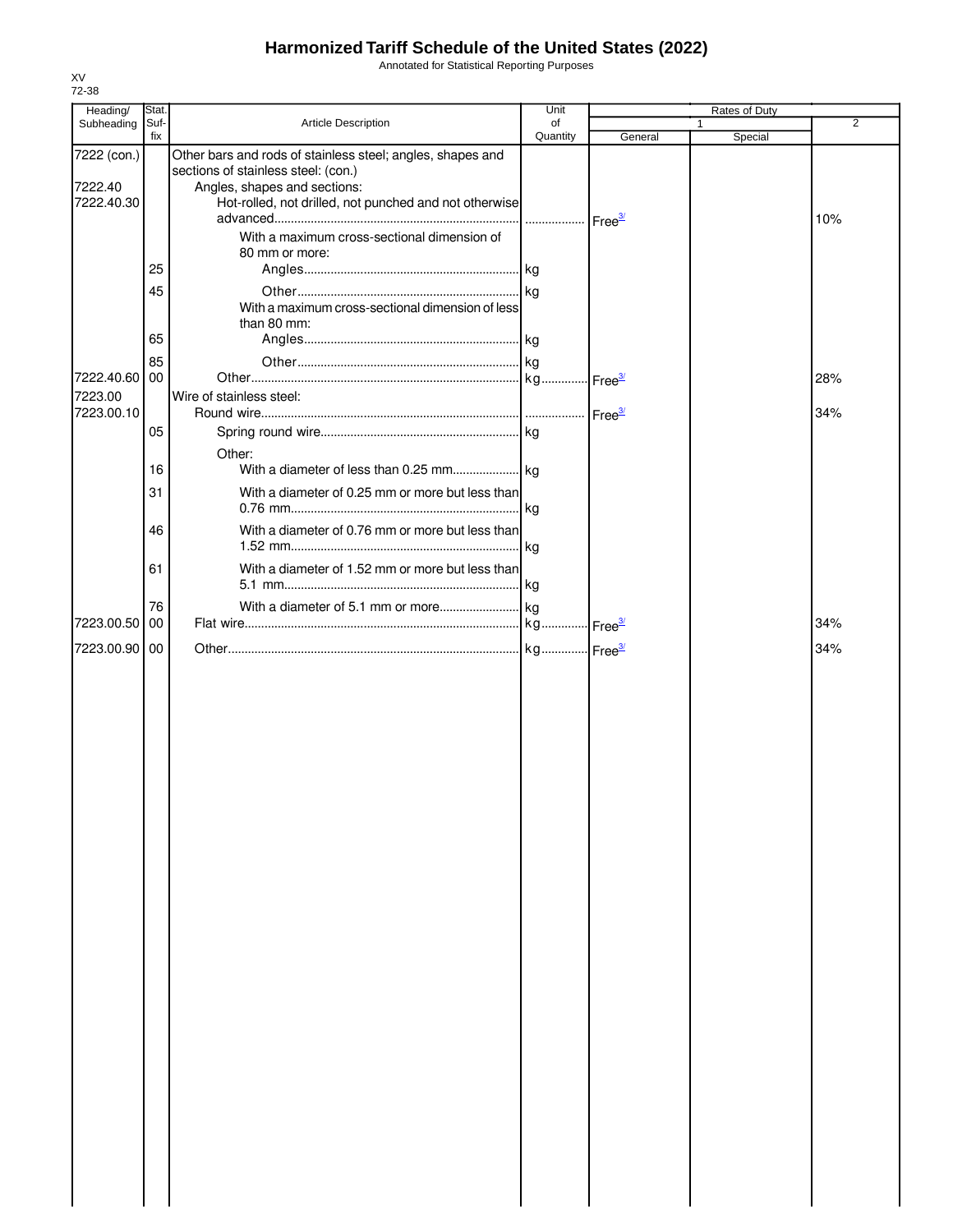Annotated for Statistical Reporting Purposes

| Heading/   | Stat.       |                                                                                                     | Unit           |                    |   | Rates of Duty |     |
|------------|-------------|-----------------------------------------------------------------------------------------------------|----------------|--------------------|---|---------------|-----|
| Subheading | Suf-<br>fix | Article Description                                                                                 | of<br>Quantity | General            | 1 | Special       | 2   |
|            |             | IV. OTHER ALLOY STEEL; HOLLOW DRILL BARS AND<br>RODS, OF ALLOY OR NONALLOY STEEL                    |                |                    |   |               |     |
| 7224       |             | Other alloy steel in ingots or other primary forms; semi-finished<br>products of other alloy steel: |                |                    |   |               |     |
| 7224.10.00 | 05          |                                                                                                     |                |                    |   |               | 28% |
|            |             | Other:                                                                                              |                |                    |   |               |     |
|            | 45          |                                                                                                     |                |                    |   |               |     |
|            | 75          |                                                                                                     |                |                    |   |               |     |
| 7224.90.00 | 05          |                                                                                                     | .              | Free <sup>3/</sup> |   |               | 28% |
|            |             | Other:                                                                                              |                |                    |   |               |     |
|            |             | Of tool steel:<br>Of rectangular (including square) cross<br>section:                               |                |                    |   |               |     |
|            | 15          | Having a width less than four times the                                                             | . kg           |                    |   |               |     |
|            | 25          | Having a width at least four times the                                                              |                |                    |   |               |     |
|            | 35          |                                                                                                     | . kg<br>. kg   |                    |   |               |     |
|            |             | Other:<br>Of rectangular (including square) cross<br>section:                                       |                |                    |   |               |     |
|            | 45          | Having a width less than four times the                                                             | kg             |                    |   |               |     |
|            | 55          | Having a width at least four times the                                                              | kg.            |                    |   |               |     |
|            | 65          |                                                                                                     |                |                    |   |               |     |
|            | 75          |                                                                                                     |                |                    |   |               |     |
|            |             |                                                                                                     |                |                    |   |               |     |
|            |             |                                                                                                     |                |                    |   |               |     |
|            |             |                                                                                                     |                |                    |   |               |     |
|            |             |                                                                                                     |                |                    |   |               |     |
|            |             |                                                                                                     |                |                    |   |               |     |
|            |             |                                                                                                     |                |                    |   |               |     |
|            |             |                                                                                                     |                |                    |   |               |     |
|            |             |                                                                                                     |                |                    |   |               |     |
|            |             |                                                                                                     |                |                    |   |               |     |
|            |             |                                                                                                     |                |                    |   |               |     |
|            |             |                                                                                                     |                |                    |   |               |     |
|            |             |                                                                                                     |                |                    |   |               |     |
|            |             |                                                                                                     |                |                    |   |               |     |
|            |             |                                                                                                     |                |                    |   |               |     |
|            |             |                                                                                                     |                |                    |   |               |     |
|            |             |                                                                                                     |                |                    |   |               |     |
|            |             |                                                                                                     |                |                    |   |               |     |
|            |             |                                                                                                     |                |                    |   |               |     |
|            |             |                                                                                                     |                |                    |   |               |     |
|            |             |                                                                                                     |                |                    |   |               |     |
|            |             |                                                                                                     |                |                    |   |               |     |
|            |             |                                                                                                     |                |                    |   |               |     |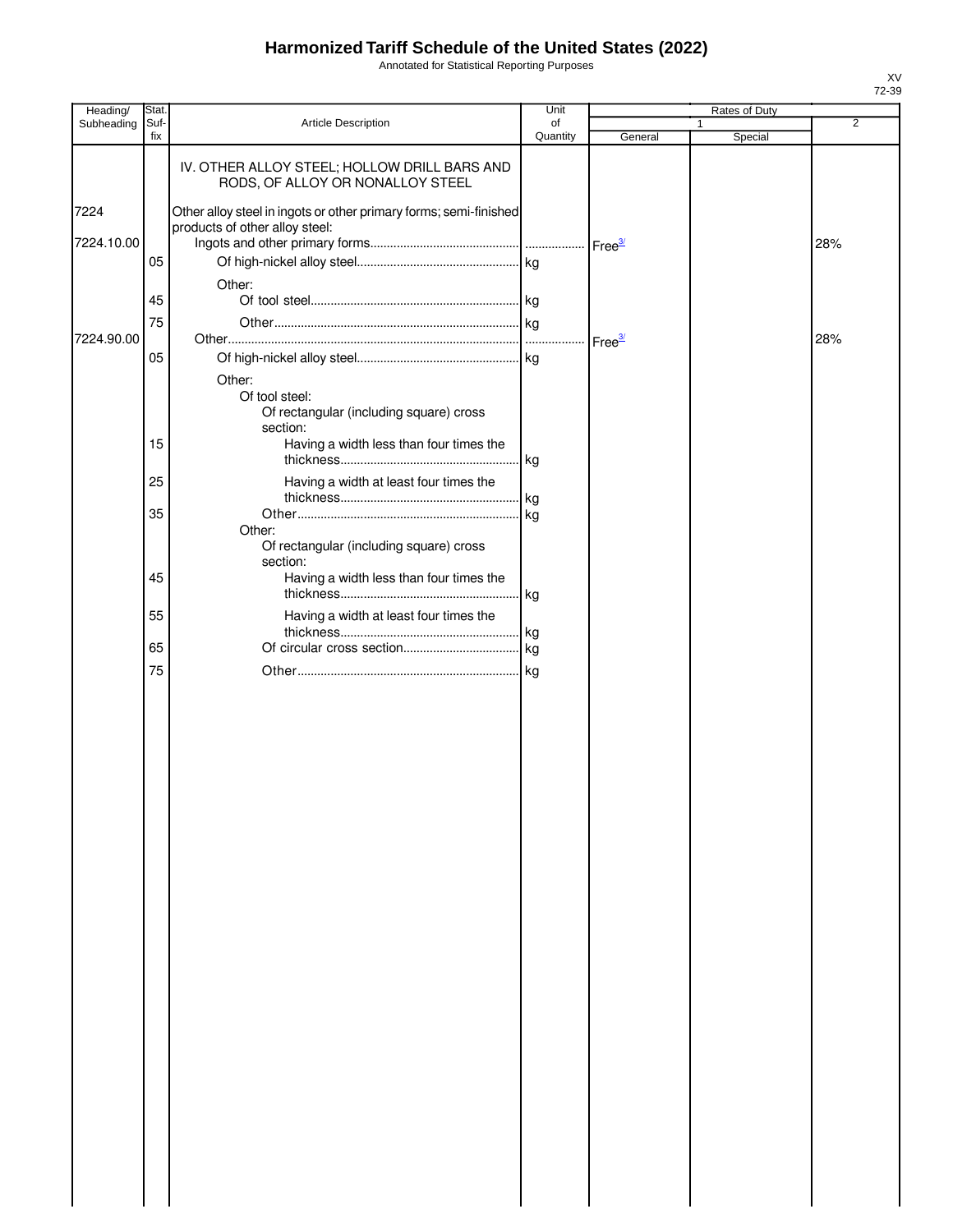Annotated for Statistical Reporting Purposes

| Heading/              | <b>Stat</b> |                                                                 | Unit           |                    | Rates of Duty |     |
|-----------------------|-------------|-----------------------------------------------------------------|----------------|--------------------|---------------|-----|
| Subheading            | Suf-<br>fix | <b>Article Description</b>                                      | of<br>Quantity | General            | 1<br>Special  | 2   |
| 7225                  |             | Flat-rolled products of other alloy steel, of a width of 600 mm |                |                    |               |     |
|                       |             | or more:<br>Of silicon electrical steel:                        |                |                    |               |     |
| 7225.11.00 00         |             |                                                                 |                |                    |               | 28% |
| 7225.19.00 00         |             |                                                                 |                |                    |               | 28% |
| 7225.30               |             | Other, not further worked than hot-rolled, in coils:            |                |                    |               |     |
|                       |             | Of a thickness of 4.75 mm or more:                              |                |                    |               |     |
| 7225.30.11            | 10          |                                                                 |                |                    |               | 29% |
|                       | 80          |                                                                 |                |                    |               |     |
| 7225.30.30            |             |                                                                 |                |                    |               | 28% |
|                       | 05          |                                                                 |                |                    |               |     |
|                       | 50          |                                                                 |                |                    |               |     |
| 7225.30.51            |             | Of a thickness of less than 4.75 mm:                            |                |                    |               | 29% |
|                       | 10          |                                                                 |                |                    |               |     |
|                       | 80          |                                                                 |                |                    |               |     |
| 7225.30.70   00       |             |                                                                 |                |                    |               | 28% |
| 7225.40               |             | Other, not further worked than hot-rolled, not in coils:        |                |                    |               |     |
| 7225.40.11            |             | Of a thickness of 4.75 mm or more:                              |                |                    |               | 29% |
|                       | 10          |                                                                 |                |                    |               |     |
|                       | 80          |                                                                 |                |                    |               |     |
| 7225.40.30            |             |                                                                 |                | Free <sup>37</sup> |               | 28% |
|                       | 05          |                                                                 |                |                    |               |     |
|                       | 50          |                                                                 |                |                    |               |     |
| 7225.40.51            |             | Of a thickness of less than 4.75 mm:                            |                | Free <sup>3/</sup> |               | 29% |
|                       | 10          |                                                                 |                |                    |               |     |
|                       | 30          |                                                                 |                |                    |               |     |
|                       | 60          |                                                                 |                |                    |               |     |
| 7225.40.70            | 00          |                                                                 |                |                    |               | 28% |
| 7225.50<br>7225.50.11 |             | Other, not further worked than cold-rolled (cold-reduced):      |                | Free <sup>3/</sup> |               | 29% |
|                       | 10          |                                                                 |                |                    |               |     |
|                       | 30          |                                                                 |                |                    |               |     |
|                       | 60          |                                                                 |                |                    |               |     |
|                       |             | Other:                                                          |                |                    |               |     |
| 7225.50.60   00       |             |                                                                 |                |                    |               | 28% |
|                       |             | Of a thickness of less than 4.75 mm:                            |                |                    |               |     |
| 7225.50.70 00         |             |                                                                 |                |                    |               | 29% |
| 7225.50.80            |             |                                                                 |                | Free <sup>3/</sup> |               | 28% |
|                       | 10          |                                                                 |                |                    |               |     |
|                       | 80          |                                                                 |                |                    |               |     |
|                       |             |                                                                 |                |                    |               |     |
|                       |             |                                                                 |                |                    |               |     |
|                       |             |                                                                 |                |                    |               |     |
|                       |             |                                                                 |                |                    |               |     |
|                       |             |                                                                 |                |                    |               |     |
|                       |             |                                                                 |                |                    |               |     |
|                       |             |                                                                 |                |                    |               |     |
|                       |             |                                                                 |                |                    |               |     |
|                       |             |                                                                 |                |                    |               |     |
|                       |             |                                                                 |                |                    |               |     |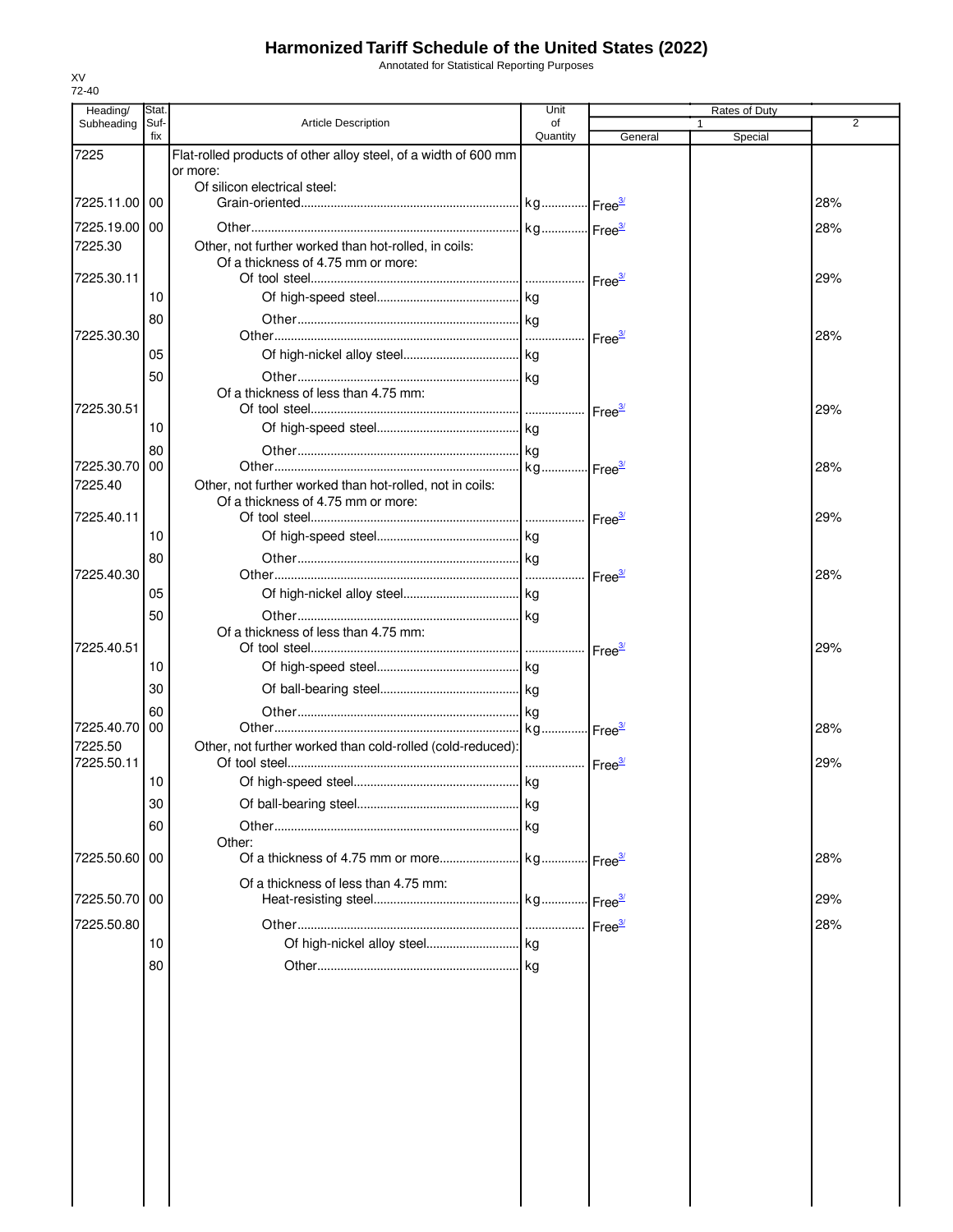Annotated for Statistical Reporting Purposes

| Heading/                 | Stat.       |                                                                                    | Unit     |         | Rates of Duty |                |
|--------------------------|-------------|------------------------------------------------------------------------------------|----------|---------|---------------|----------------|
| Subheading               | Suf-<br>fix | Article Description                                                                | of       |         |               | $\overline{2}$ |
| 7225 (con.)              |             | Flat-rolled products of other alloy steel, of a width of 600 mm<br>or more: (con.) | Quantity | General | Special       |                |
| 7225.91.00 00            |             | Other:                                                                             |          |         |               | 28%            |
| 7225.92.00 00            |             |                                                                                    |          |         |               | 28%            |
| 7225.99.00               |             |                                                                                    |          |         |               | 28%            |
|                          | 10          |                                                                                    |          |         |               |                |
| 7226                     | 90          | Flat-rolled products of other alloy steel, of a width of less than<br>600 mm:      |          |         |               |                |
| 7226.11<br>7226.11.10 00 |             | Of silicon electrical steel:<br>Grain-oriented:                                    |          |         |               | 28%            |
| 7226.11.90               |             |                                                                                    |          |         |               | 33%            |
|                          | 30          | Of thickness not exceeding 0.25 mm kg                                              |          |         |               |                |
|                          | 60          |                                                                                    |          |         |               |                |
| 7226.19                  |             | Other:                                                                             |          |         |               |                |
| 7226.19.10 00            |             |                                                                                    |          |         |               | 28%            |
| 7226.19.90 00            |             |                                                                                    |          |         |               | 33%            |
| 7226.20.00 00            |             |                                                                                    |          |         |               | 37%            |
|                          |             |                                                                                    |          |         |               |                |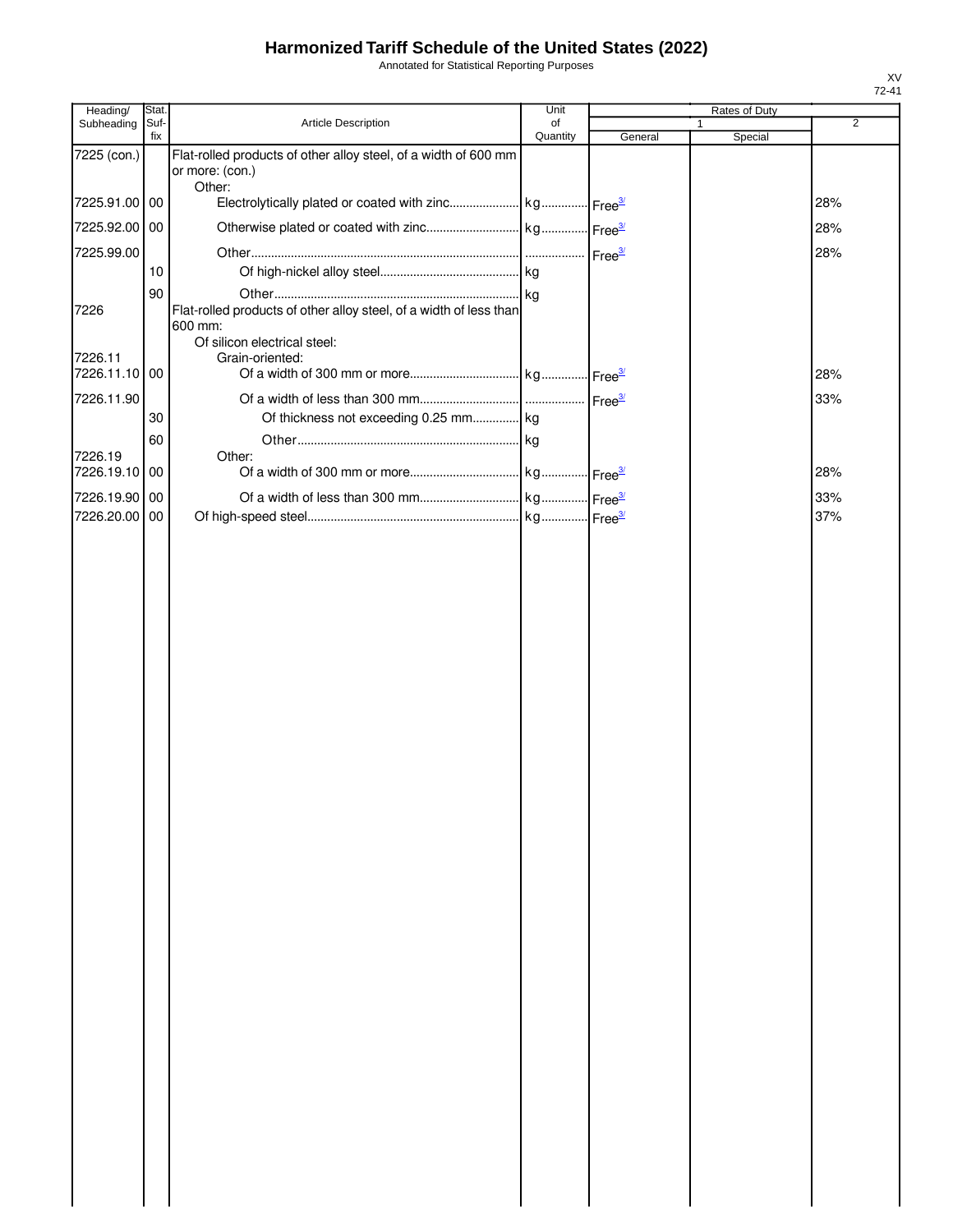Annotated for Statistical Reporting Purposes

| Heading/      | Stat.       |                                                                    | Unit           |                    | Rates of Duty           |                  |
|---------------|-------------|--------------------------------------------------------------------|----------------|--------------------|-------------------------|------------------|
| Subheading    | Suf-<br>fix | Article Description                                                | of<br>Quantity | General            | $\mathbf{1}$<br>Special | 2                |
| 7226 (con.)   |             | Flat-rolled products of other alloy steel, of a width of less than |                |                    |                         |                  |
|               |             | 600 mm: (con.)<br>Other:                                           |                |                    |                         |                  |
| 7226.91       |             | Not further worked than hot-rolled:                                |                |                    |                         |                  |
|               |             | Of tool steel (other than high-speed steel):                       |                |                    |                         |                  |
| 7226.91.05 00 |             |                                                                    |                |                    |                         | 34%              |
|               |             | Other:                                                             |                |                    |                         |                  |
| 7226.91.15    | 30          |                                                                    |                |                    |                         | 29%              |
|               | 60          |                                                                    |                |                    |                         |                  |
| 7226.91.25    |             |                                                                    | .              | Free <sup>3/</sup> |                         | 34%              |
|               | 30          |                                                                    |                |                    |                         |                  |
|               | 60          |                                                                    |                |                    |                         |                  |
|               |             | Other:                                                             |                |                    |                         |                  |
| 7226.91.50 00 |             |                                                                    |                |                    |                         | 28%              |
|               |             | Of a thickness of less than 4.75 mm:                               |                |                    |                         |                  |
| 7226.91.70 00 |             |                                                                    |                |                    |                         | 28%              |
| 7226.91.80 00 |             |                                                                    |                |                    |                         | 33%              |
| 7226.92       |             | Not further worked than cold-rolled (cold-reduced):                |                |                    |                         |                  |
| 7226.92.10    |             | Of tool steel (other than high-speed steel):                       |                |                    |                         | $0.4$ ¢/kg + 29% |
|               | 30          |                                                                    |                |                    |                         |                  |
|               | 60          |                                                                    |                |                    |                         |                  |
| 7226.92.30    |             |                                                                    |                |                    |                         | 34%              |
|               | 30          |                                                                    |                |                    |                         |                  |
|               | 60          |                                                                    |                |                    |                         |                  |
| 7226.92.50    | 00          | Other:                                                             |                |                    |                         | $0.4$ ¢/kg + 28% |
|               |             |                                                                    |                |                    |                         |                  |
| 7226.92.70    |             | Of a width of less than 300 mm:                                    |                |                    |                         | 33%              |
|               | 05          |                                                                    |                |                    |                         |                  |
|               | 50          |                                                                    |                |                    |                         |                  |
| 7226.92.80    |             | Of a thickness exceeding 0.25 mm    Free3                          |                |                    |                         | 33%              |
|               | 05          |                                                                    |                |                    |                         |                  |
|               | 50          |                                                                    |                |                    |                         |                  |
| 7226.99.01    |             |                                                                    |                | Free <sup>3/</sup> |                         | 33%              |
|               | 10          | Electrolytically plated or coated with zinc kg                     |                |                    |                         |                  |
|               | 30          |                                                                    |                |                    |                         |                  |
|               | 80          |                                                                    |                |                    |                         |                  |
|               |             |                                                                    |                |                    |                         |                  |
|               |             |                                                                    |                |                    |                         |                  |
|               |             |                                                                    |                |                    |                         |                  |
|               |             |                                                                    |                |                    |                         |                  |
|               |             |                                                                    |                |                    |                         |                  |
|               |             |                                                                    |                |                    |                         |                  |
|               |             |                                                                    |                |                    |                         |                  |
|               |             |                                                                    |                |                    |                         |                  |
|               |             |                                                                    |                |                    |                         |                  |
|               |             |                                                                    |                |                    |                         |                  |
|               |             |                                                                    |                |                    |                         |                  |
|               |             |                                                                    |                |                    |                         |                  |
|               |             |                                                                    |                |                    |                         |                  |
|               |             |                                                                    |                |                    |                         |                  |
|               |             |                                                                    |                |                    |                         |                  |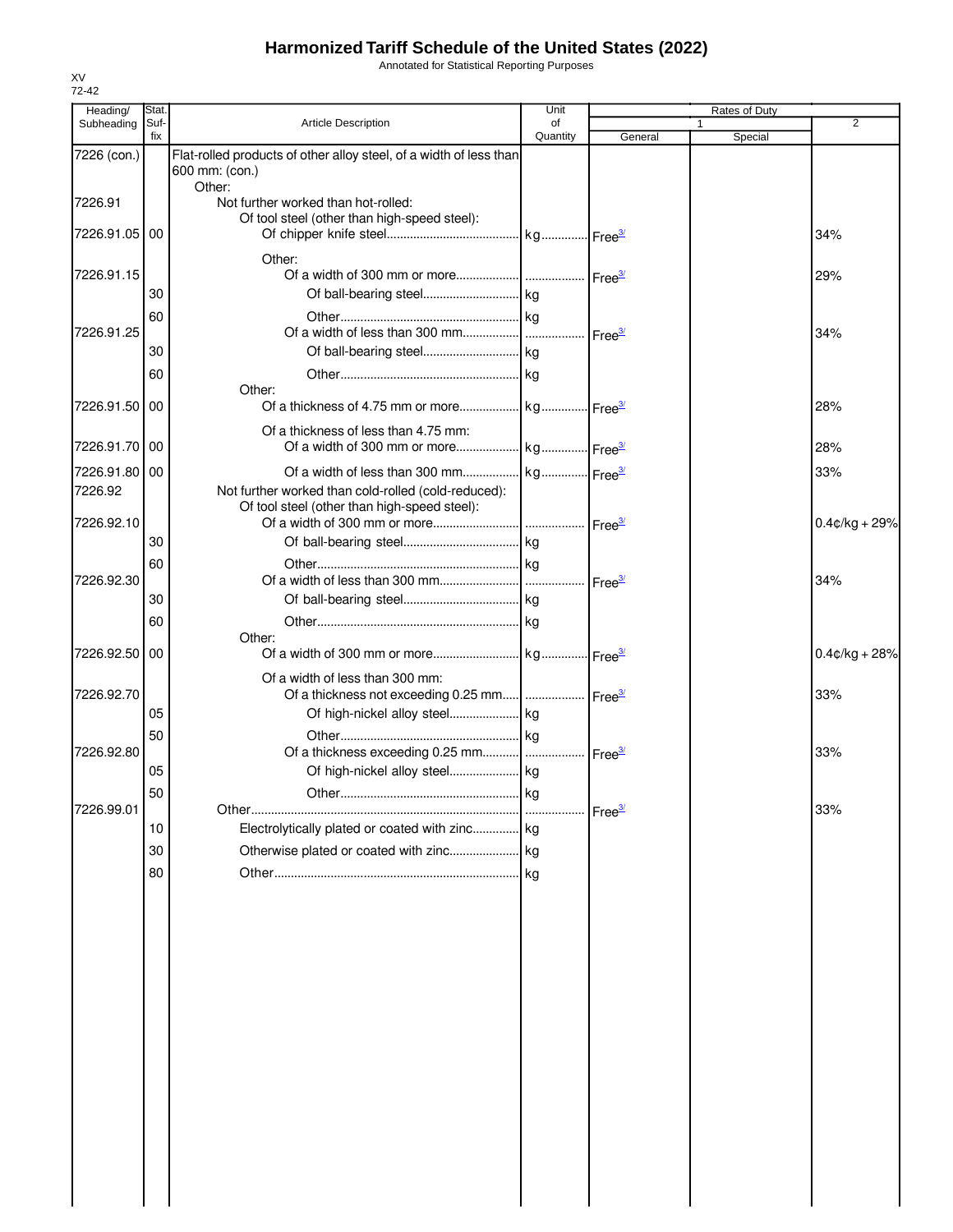Annotated for Statistical Reporting Purposes

| Heading/      | <b>Stat</b> |                                                                 | Unit           |                    | Rates of Duty |     |
|---------------|-------------|-----------------------------------------------------------------|----------------|--------------------|---------------|-----|
| Subheading    | Suf-<br>fix | Article Description                                             | of<br>Quantity | General            | 1<br>Special  | 2   |
| 7227          |             | Bars and rods, hot-rolled, in irregularly wound coils, of other |                |                    |               |     |
|               |             | alloy steel:                                                    |                |                    |               |     |
| 7227.10.00 00 |             |                                                                 |                |                    |               | 14% |
| 7227.20.00    |             |                                                                 |                | Free <sup>3/</sup> |               | 10% |
|               | 30          | Of welding quality wire rods as defined in statistical          |                |                    |               |     |
|               |             |                                                                 |                |                    |               |     |
| 7227.90       | 80          | Other:                                                          |                |                    |               |     |
|               |             | Of tool steel (other than high-speed steel):                    |                |                    |               |     |
| 7227.90.10    |             | Not tempered, not treated, and not partly                       |                |                    |               |     |
|               |             |                                                                 |                | Free <sup>3/</sup> |               | 12% |
|               | 30          |                                                                 |                |                    |               |     |
|               | 60          |                                                                 |                |                    |               |     |
| 7227.90.20    | 30          |                                                                 |                | Free $\frac{3}{2}$ |               | 11% |
|               |             |                                                                 |                |                    |               |     |
| 7227.90.60    | 60          |                                                                 |                | Free <sup>3/</sup> |               | 10% |
|               | 05          |                                                                 |                |                    |               |     |
|               | 10          | Of Cold Heading Quality (CHQ) steel, as defined                 |                |                    |               |     |
|               |             |                                                                 |                |                    |               |     |
|               | 20          | Of welding quality wire rods as defined in statistical          |                |                    |               |     |
|               |             |                                                                 |                |                    |               |     |
|               |             | Of a circular cross section:                                    |                |                    |               |     |
|               | 30          | With a diameter of less than 14 mm kg                           |                |                    |               |     |
|               | 35          | With a diameter of 14 mm or more but less                       |                |                    |               |     |
|               |             |                                                                 |                |                    |               |     |
|               | 40<br>90    |                                                                 |                |                    |               |     |
|               |             |                                                                 |                |                    |               |     |
|               |             |                                                                 |                |                    |               |     |
|               |             |                                                                 |                |                    |               |     |
|               |             |                                                                 |                |                    |               |     |
|               |             |                                                                 |                |                    |               |     |
|               |             |                                                                 |                |                    |               |     |
|               |             |                                                                 |                |                    |               |     |
|               |             |                                                                 |                |                    |               |     |
|               |             |                                                                 |                |                    |               |     |
|               |             |                                                                 |                |                    |               |     |
|               |             |                                                                 |                |                    |               |     |
|               |             |                                                                 |                |                    |               |     |
|               |             |                                                                 |                |                    |               |     |
|               |             |                                                                 |                |                    |               |     |
|               |             |                                                                 |                |                    |               |     |
|               |             |                                                                 |                |                    |               |     |
|               |             |                                                                 |                |                    |               |     |
|               |             |                                                                 |                |                    |               |     |
|               |             |                                                                 |                |                    |               |     |
|               |             |                                                                 |                |                    |               |     |
|               |             |                                                                 |                |                    |               |     |
|               |             |                                                                 |                |                    |               |     |
|               |             |                                                                 |                |                    |               |     |
|               |             |                                                                 |                |                    |               |     |
|               |             |                                                                 |                |                    |               |     |
|               |             |                                                                 |                |                    |               |     |
|               |             |                                                                 |                |                    |               |     |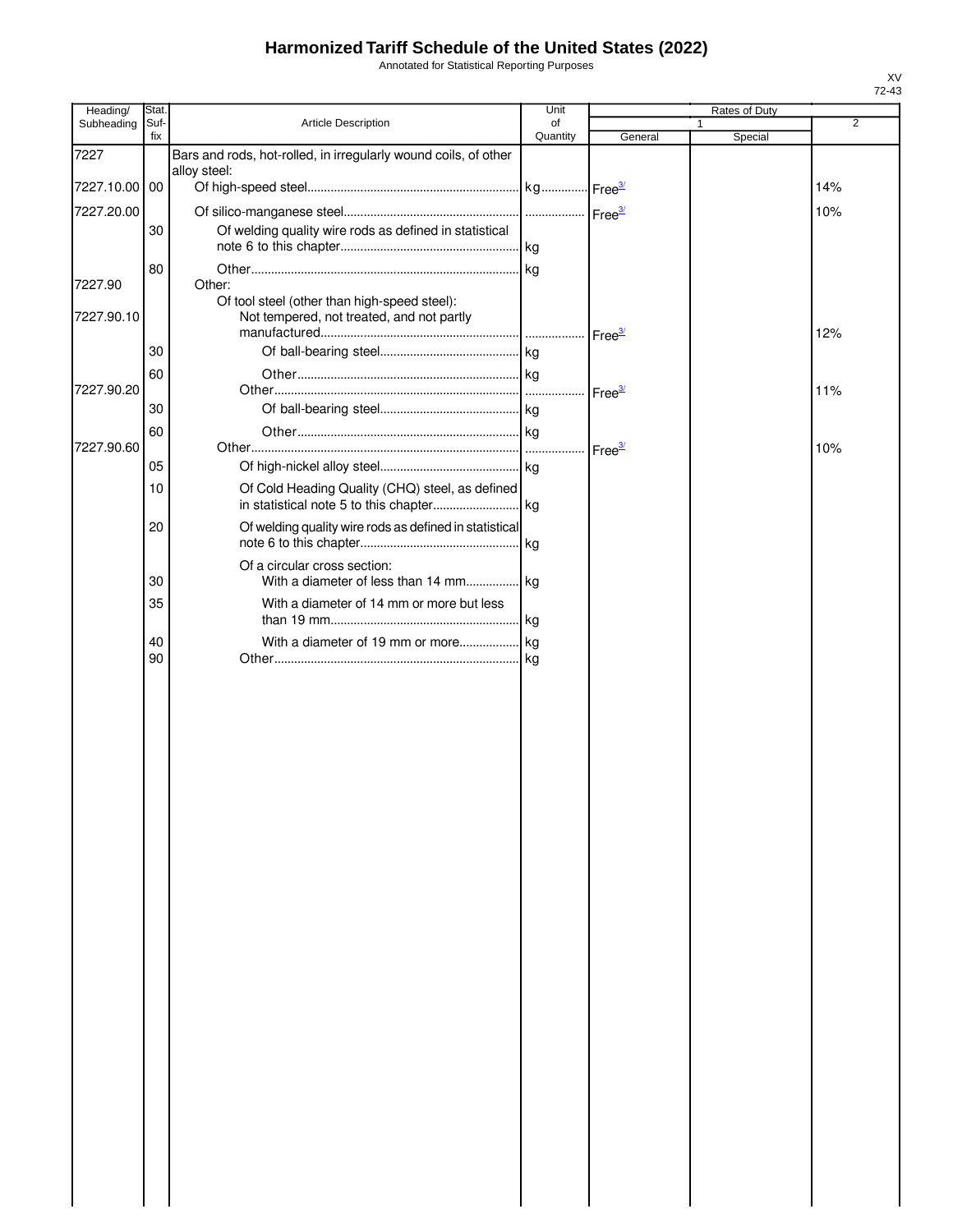Annotated for Statistical Reporting Purposes

| Heading/                    | Stat.       |                                                                                                                                                            | Unit           | Rates of Duty |              |                |
|-----------------------------|-------------|------------------------------------------------------------------------------------------------------------------------------------------------------------|----------------|---------------|--------------|----------------|
| Subheading                  | Suf-<br>fix | <b>Article Description</b>                                                                                                                                 | of<br>Quantity | General       | 1<br>Special | $\overline{2}$ |
| 7228                        |             | Other bars and rods of other alloy steel; angles, shapes and<br>sections, of other alloy steel; hollow drill bars and rods, of alloy<br>or nonalloy steel: |                |               |              |                |
| 7228.10.00                  |             |                                                                                                                                                            |                |               |              | 32%            |
|                             | 10          |                                                                                                                                                            |                |               |              |                |
|                             | 30          | Cold-formed:<br>With a maximum cross-sectional dimension of less                                                                                           |                |               |              |                |
|                             | 60          | With a maximum cross-sectional dimension of                                                                                                                |                |               |              |                |
| 7228.20<br>7228.20.10       | 00          | Bars and rods, of silico-manganese steel:                                                                                                                  |                |               |              | 28%            |
| 7228.20.50 00               |             |                                                                                                                                                            |                |               |              | 28%            |
| 7228.30<br>7228.30.20       | 00          | Other bars and rods, not further worked than hot-rolled,<br>hot-drawn or extruded:<br>Of tool steel (other than high-speed steel):                         |                |               |              | 29%            |
| 7228.30.40 00               |             |                                                                                                                                                            |                |               |              | 28%            |
|                             |             |                                                                                                                                                            |                |               |              |                |
| 7228.30.60 00<br>7228.30.80 |             |                                                                                                                                                            |                |               |              | 29%<br>28%     |
|                             | 05          |                                                                                                                                                            |                |               |              |                |
|                             | 10          |                                                                                                                                                            |                |               |              |                |
|                             | 15          | Other:<br>With a diameter or cross section measuring                                                                                                       |                |               |              |                |
|                             | 41          | With a diameter or cross section measuring<br>76 mm or more but not exceeding 152 mm kg                                                                    |                |               |              |                |
|                             | 45          | With a diameter or cross section measuring<br>152 mm or more but not exceeding 228 mm kg                                                                   |                |               |              |                |
|                             | 70          | With a diameter or cross section exceeding                                                                                                                 | .lka           |               |              |                |
| 7228.40.00                  | 00          | Other bars and rods, not further worked than forged kg Free <sup>31</sup>                                                                                  |                |               |              | 28%            |
|                             |             |                                                                                                                                                            |                |               |              |                |
|                             |             |                                                                                                                                                            |                |               |              |                |
|                             |             |                                                                                                                                                            |                |               |              |                |
|                             |             |                                                                                                                                                            |                |               |              |                |
|                             |             |                                                                                                                                                            |                |               |              |                |
|                             |             |                                                                                                                                                            |                |               |              |                |
|                             |             |                                                                                                                                                            |                |               |              |                |
|                             |             |                                                                                                                                                            |                |               |              |                |
|                             |             |                                                                                                                                                            |                |               |              |                |
|                             |             |                                                                                                                                                            |                |               |              |                |
|                             |             |                                                                                                                                                            |                |               |              |                |
|                             |             |                                                                                                                                                            |                |               |              |                |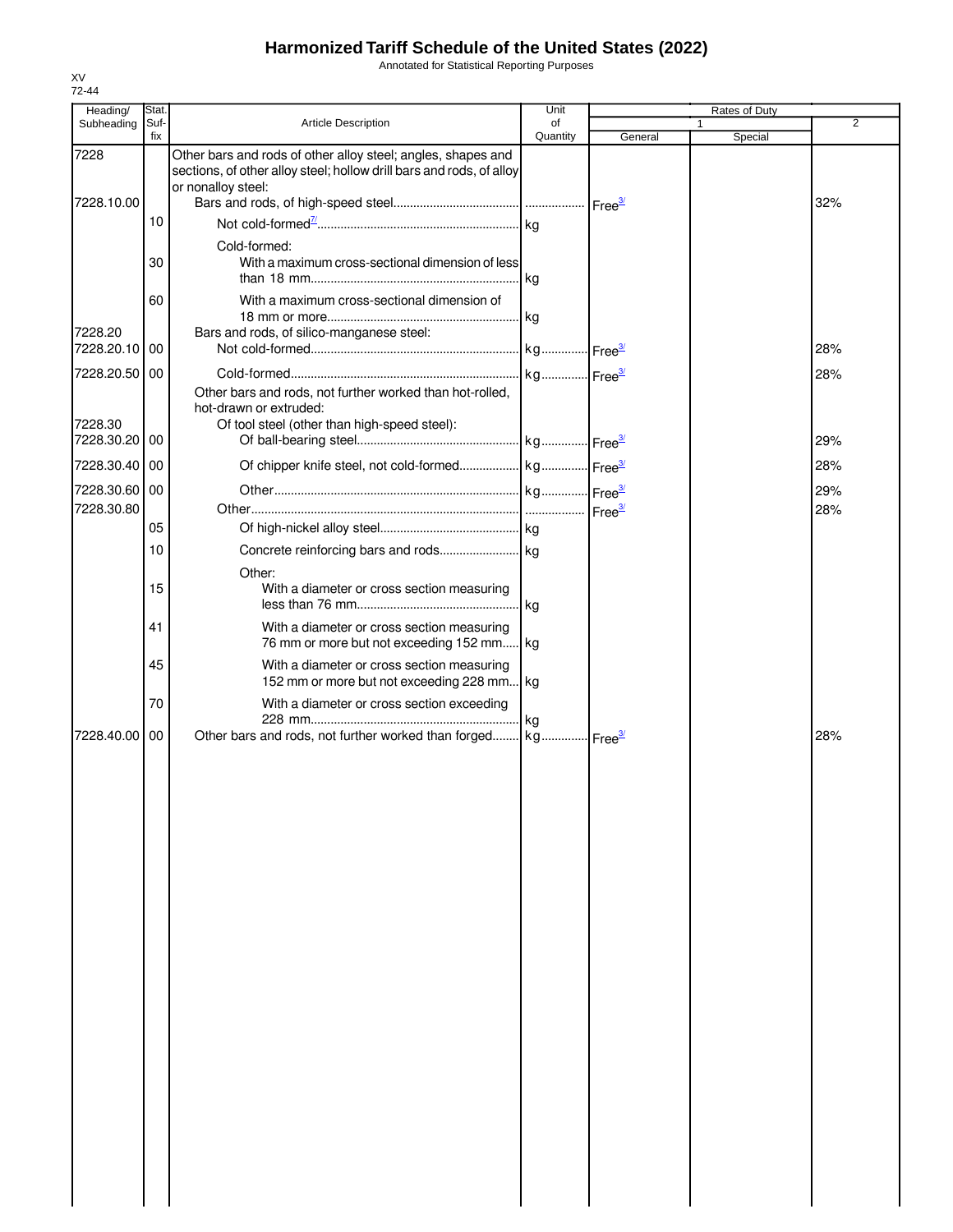Annotated for Statistical Reporting Purposes

| Heading/              | Stat        |                                                                                                                                                         | Unit           |                                                   | Rates of Duty |     |
|-----------------------|-------------|---------------------------------------------------------------------------------------------------------------------------------------------------------|----------------|---------------------------------------------------|---------------|-----|
| Subheading            | Suf-<br>fix | <b>Article Description</b>                                                                                                                              | of<br>Quantity | General                                           | 1             | 2   |
| 7228 (con.)           |             | Other bars and rods of other alloy steel; angles, shapes and<br>sections, of other alloy steel; hollow drill bars and rods, of alloy                    |                |                                                   | Special       |     |
| 7228.50               |             | or nonalloy steel: (con.)<br>Other bars and rods, not further worked than cold-formed<br>or cold-finished:                                              |                |                                                   |               |     |
| 7228.50.10            | 10          |                                                                                                                                                         |                |                                                   |               | 29% |
|                       |             | Other:                                                                                                                                                  |                |                                                   |               |     |
|                       | 20          | With a maximum cross-sectional dimension of<br>less than 18 mm:<br>Of round or rectangular cross section with<br>surfaces ground, milled or polished kg |                |                                                   |               |     |
|                       | 40          | With a maximum cross-sectional dimension of                                                                                                             |                |                                                   |               |     |
|                       | 60          | 18 mm or more:<br>Of round or rectangular cross section with<br>surfaces ground, milled or polished kg                                                  |                |                                                   |               |     |
| 7228.50.50            | 80          |                                                                                                                                                         |                |                                                   |               | 28% |
|                       | 05          |                                                                                                                                                         |                | Free <sup>3/</sup>                                |               |     |
|                       | 15          | Other:<br>With a diameter or cross section measuring                                                                                                    |                |                                                   |               |     |
|                       | 40          | With a diameter or cross section measuring<br>76 mm or more but not exceeding 228 mm kg                                                                 |                |                                                   |               |     |
| 7228.60               | 70          | With a diameter or cross section exceeding<br>Other bars and rods:                                                                                      |                |                                                   |               |     |
| 7228.60.10            | 30          |                                                                                                                                                         |                |                                                   |               | 29% |
|                       | 60          |                                                                                                                                                         |                |                                                   |               |     |
| 7228.60.60 00         |             | Other:                                                                                                                                                  |                |                                                   |               | 28% |
| 7228.60.80 00         |             |                                                                                                                                                         |                |                                                   |               | 28% |
| 7228.70<br>7228.70.30 |             | Angles, shapes and sections:<br>Hot-rolled, not drilled, not punched and not otherwise<br>advanced                                                      |                | Free <sup>3/</sup>                                |               | 10% |
|                       | 10          | Other:<br>With a maximum cross-sectional dimension of<br>76 mm or more:                                                                                 |                |                                                   |               |     |
|                       | 20          |                                                                                                                                                         |                |                                                   |               |     |
|                       | 41          | With a maximum cross-sectional dimension of<br>less than 76 mm:                                                                                         |                |                                                   |               |     |
|                       | 60          |                                                                                                                                                         |                |                                                   |               |     |
| 7228.70.60 00         | 81          |                                                                                                                                                         |                | $\mathsf{I}$ Free $^{\underline{\mathsf{3\ell}}}$ |               | 28% |
| 7228.80.00 00         |             |                                                                                                                                                         |                | Free <sup>3/</sup>                                |               | 30% |
|                       |             |                                                                                                                                                         |                |                                                   |               |     |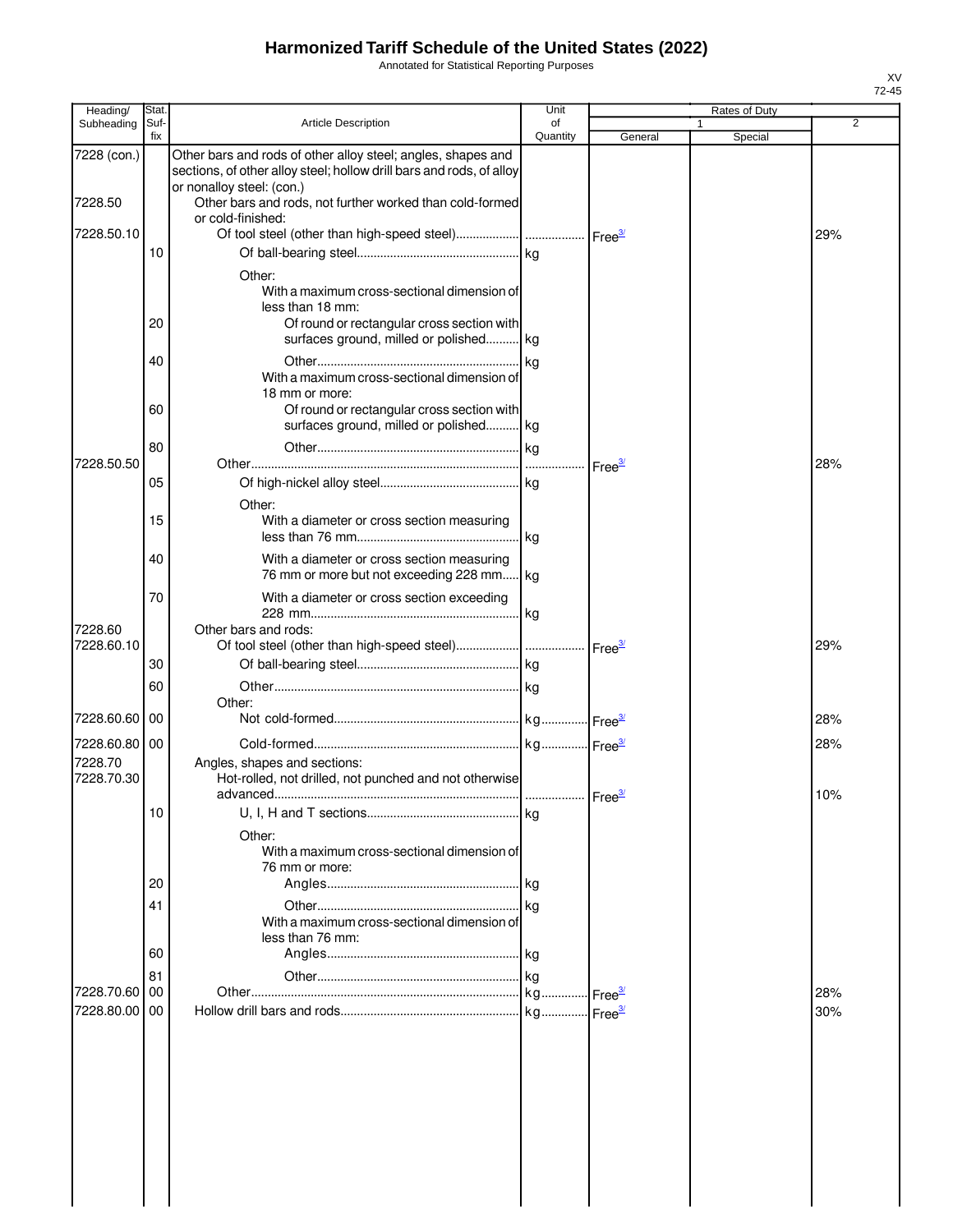Annotated for Statistical Reporting Purposes

| Heading/      | Stat. |                                                         | Unit     |         | Rates of Duty |                |
|---------------|-------|---------------------------------------------------------|----------|---------|---------------|----------------|
| Subheading    | Suf-  | Article Description                                     | of       |         | 1             | $\overline{2}$ |
|               | fix   |                                                         | Quantity | General | Special       |                |
| 7229          |       | Wire of other alloy steel:                              |          |         |               |                |
| 7229.20.00    |       |                                                         |          |         |               | 33%            |
|               |       | Round, with a diameter of less than or equal to 1.6 mm, |          |         |               |                |
|               |       | containing by weight less than 0.20 percent of carbon,  |          |         |               |                |
|               |       | more than 0.9 percent of manganese, and more than       |          |         |               |                |
|               |       | 0.6 percent of silicon, and suitable for electric arc   |          |         |               |                |
|               | 10    | welding:                                                |          |         |               |                |
|               |       |                                                         |          |         |               |                |
|               | 15    |                                                         |          |         |               |                |
|               | 90    |                                                         |          |         |               |                |
| 7229.90       |       | Other:                                                  |          |         |               |                |
| 7229.90.05 00 |       |                                                         |          |         |               | 37%            |
|               |       | Other:                                                  |          |         |               |                |
| 7229.90.10 00 |       |                                                         |          |         |               | 33%            |
|               |       |                                                         |          |         |               |                |
| 7229.90.50    |       |                                                         |          |         |               | 33%            |
|               |       | With a diameter of less than or equal to                |          |         |               |                |
|               |       | 1.6 mm, containing by weight less than 0.20             |          |         |               |                |
|               |       | percent of carbon and more than 0.3 percent             |          |         |               |                |
|               |       | of nickel or more than 0.08 percent of                  |          |         |               |                |
|               |       | molybdenum, and suitable for electric arc               |          |         |               |                |
|               |       | welding:                                                |          |         |               |                |
|               | 06    |                                                         |          |         |               |                |
|               | 08    |                                                         |          |         |               |                |
|               |       | Other:                                                  |          |         |               |                |
|               | 16    | With a diameter of less than 1.0 mm kg                  |          |         |               |                |
|               | 31    | With a diameter of 1.0 mm or more but less              |          |         |               |                |
|               |       |                                                         |          |         |               |                |
|               | 51    | With a diameter of 1.5 mm or more kg                    |          |         |               |                |
| 7229.90.90    | 00    |                                                         |          |         |               | 33%            |
|               |       |                                                         |          |         |               |                |
|               |       |                                                         |          |         |               |                |
|               |       |                                                         |          |         |               |                |
|               |       |                                                         |          |         |               |                |
|               |       |                                                         |          |         |               |                |
|               |       |                                                         |          |         |               |                |
|               |       |                                                         |          |         |               |                |
|               |       |                                                         |          |         |               |                |
|               |       |                                                         |          |         |               |                |
|               |       |                                                         |          |         |               |                |
|               |       |                                                         |          |         |               |                |
|               |       |                                                         |          |         |               |                |
|               |       |                                                         |          |         |               |                |
|               |       |                                                         |          |         |               |                |
|               |       |                                                         |          |         |               |                |
|               |       |                                                         |          |         |               |                |
|               |       |                                                         |          |         |               |                |
|               |       |                                                         |          |         |               |                |
|               |       |                                                         |          |         |               |                |
|               |       |                                                         |          |         |               |                |
|               |       |                                                         |          |         |               |                |
|               |       |                                                         |          |         |               |                |
|               |       |                                                         |          |         |               |                |
|               |       |                                                         |          |         |               |                |
|               |       |                                                         |          |         |               |                |
|               |       |                                                         |          |         |               |                |
|               |       |                                                         |          |         |               |                |
|               |       |                                                         |          |         |               |                |
|               |       |                                                         |          |         |               |                |
|               |       |                                                         |          |         |               |                |
|               |       |                                                         |          |         |               |                |
|               |       |                                                         |          |         |               |                |
|               |       |                                                         |          |         |               |                |
|               |       |                                                         |          |         |               |                |